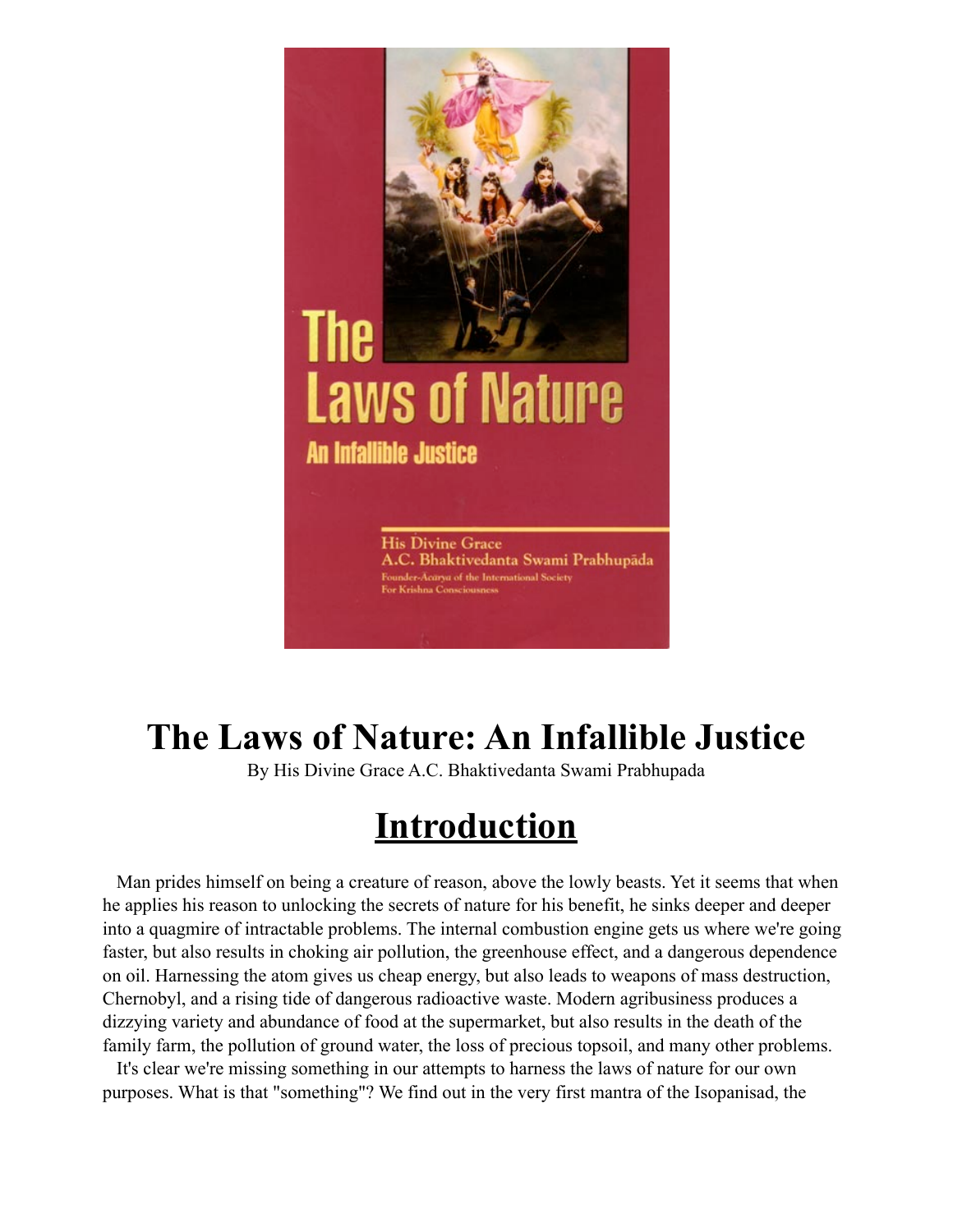foremost of ancient India's books of wisdom known as the Upanisads: "Everything in this creation is owned and controlled by the Lord. One should therefore accept only those things necessary for himself, which are set aside as his quota, and one should not accept other things, knowing well to whom they belong."

 In nature we see this principle at work. Nature's arrangement, set up by the Lord, maintains the birds and beasts: the elephant eats his fifty kilos per day, the ant his few grains. If man doesn't interfere, the natural balance sustains all creatures.

 Any agriculturalist will tell you the earth can produce enough food to feed ten times the present human population. Yet political intrigues and wars, unfair distribution of land, the production of cash crops like tobacco, tea, and coffee instead of food, and erosion due to misuse ensure that millions go hungry, even in wealthy countries like the United States.

 We must understand the laws of nature from the viewpoint of the Supreme Lord, who has created these laws. In His eyes all the earth's inhabitants--whether creatures of the land, water, or air--are His sons and daughters. Yet we, the human inhabitants, the "most advanced" of His creatures, treat these sons and daughters with great cruelty, from the practice of animal slaughter to destruction of the rain forests. Is it any wonder that we suffer an unending series of natural disasters, wars, epidemics, famines, and the like?

 The source of our problem is the desire for sense gratification beyond the consideration of anyone else's rights. These rights are the rights of the child in relation to the father. Every child has the right to share the wealth of his father. So creating a brotherhood of all creatures on earth depends on understanding the universal fatherhood of God.

 As we have seen, the Vedic literature declares that the Supreme Lord owns and controls the entire creation. Not a blade of grass moves without His sanction. He is the complete whole. Then what is our position? Just as a king is no king without subjects, God is no God without His servants. He is the supreme enjoyer, and we are meant to take part in His enjoyment through service to Him, not by trying to enjoy separately. He is omnipotent and thus completely independent. Our minute independence is a tiny reflection of His total independence. It is our misuse of that minute independence and our attempt to enjoy separate from Him that have resulted in our current predicament.

 Why do we misuse our independence? Because we are ignorant of our real nature. The first lesson of the Vedic wisdom is that we are not bodies but rather spirit souls--minute particles of consciousness dwelling within the body and animating it. Just as a car is a machine that allows a driver to travel from point A to point B, the body is a machine that allows the spirit soul to act and to experience sensations and thoughts within the Lord's material nature. When we understand our true identity as spiritual beings, part and parcel of the Supreme Spirit, God, we understand that we are meant to serve Him just as the hand or foot serves the whole body.

 Our problem, however, is that we forget our identity separate from the body and instead misidentify ourselves with it. If a person happens to be born in America he considers himself an American, if he is born in France he considers himself a Frenchman, and so on. We also identify ourselves according to our sex, race, creed, social status, etc. But all these qualities apply only to the body, not the soul. Therefore embracing them as our true identity causes us to forget the Lord and our relationship with Him, and to see ourselves as independent enjoyers of His material nature.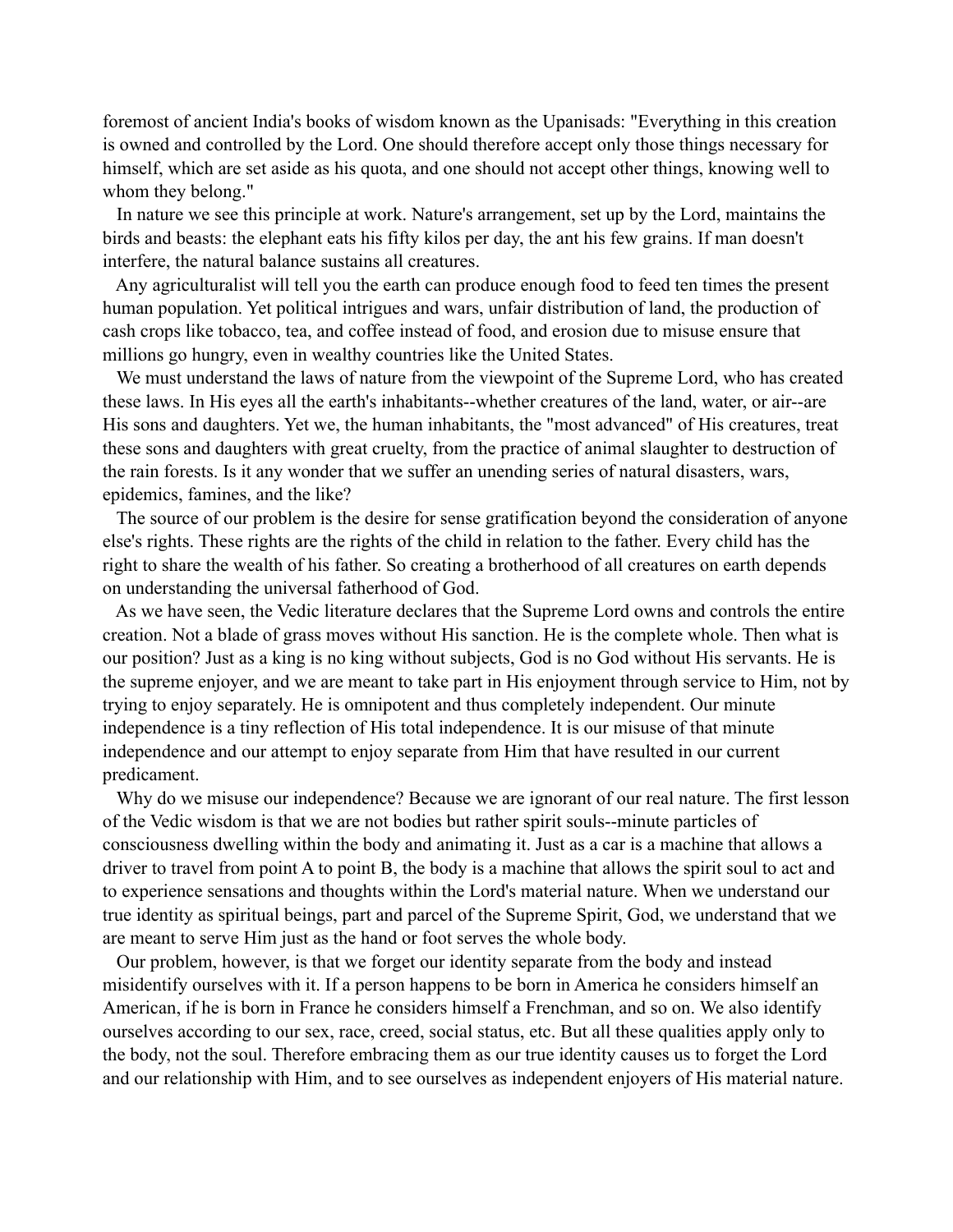The Vedic literature explains that human activity, when devoid of service to the Lord, is governed by a subtle law known as the law of karma. This is the familiar law of action and reaction as it pertains to what we do in this world and the enjoyment or suffering we experience as a result. If I cause pain to another living being, then as surely as the wheel of life turns, I will be forced to suffer similar pain. And if I bring happiness to another, a like pleasure awaits me. At every second, with every breath, our activities in this material world cause enjoyment and suffering. To facilitate these endless actions and reactions, there has to be more than just one life. There has to be reincarnation.

 Until recently the idea of reincarnation, while universally accepted in India and other Eastern countries, had found few adherents in the West. The Church banned the philosophy of reincarnation centuries ago. This is a long story dating as far back as the history of the early Christian Church between 300 A.D. and 600 A.D. Recounting this controversy is not within the scope of this book, but the denial of this important concept has left a void in the world view of the Western peoples.

 However, in the last decade or so many thinkers in the West have begun to take the idea of reincarnation seriously. For example, Dr. Michael Sabom of Emory University Medical School has written a book entitled Recollections of Death: A Medical Investigation (1982), which details his studies confirming the out-of-body experiences reported by cardiac arrest patients. Sabom writes, "Could the mind which splits apart from the physical brain be, in essence, the soul, which continues to exist after the final bodily death, according to some religious doctrines?"

 And Dr. Ian Stevenson, a psychiatrist at the University of Virginia, in his book Twenty Cases Suggestive of Reincarnation (1966), has documented and verified past-life memories in young children. Other studies using such methods as hypnotic regression indicate that the idea of reincarnation may soon gain acceptance among mainstream scientists in the West.

 The Vedic literature makes reincarnation of the soul a central feature in its explanation of human destiny. And the logic is obvious when we consider a simple question like the following: Why is one child born to wealthy parents in the United States, while another is born to starving peasants in Ethiopia? Only the doctrine of karma and reincarnation--reward and punishment carried over many lifetimes--answers this question easily.The Laws of Nature: An Infallible Justice has been compiled primarily from two sources. The first is a series of talks given on the Sri Isopanisad by His Divine Grace A. C. Bhaktivedanta Swami Prabhupada (see "The Author," p. 84). Delivered in Los Angeles in the spring of 1970, these talks provide an illuminating account of how the universe really operates. The second source is Srila Prabhupada's commentated translation of the Srimad-Bhagavatam. From the Third Canto of this monumental work we here reproduce Chapter Thirty, titled "Description by Lord Kapila of Adverse Fruitive Activities." In this section we learn the fate of the sinful soul who transgresses the laws of God's nature and incurs punishment according to the law of karma.

 In one of his Isopanisad talks, Srila Prabhupada says, "If you do good work, you will have socalled enjoyment in your next life--but you will remain bound up in the cycle of birth and death. And if you do bad work, then you will have to suffer the sinful reactions and also remain bound up in birth and death. But if you work for Krsna, there are no such reactions, good or bad, and at the time of death you will return to Krsna. This is the only way to break the bonds of karma."

 And this is the only way for society as a whole to mitigate the sufferings mentioned earlier. While we are in this world there is no getting rid of suffering al-together, for, as the Vedic teachings recognize, this material world is by nature a place of suffering. Ultimately we are powerless in the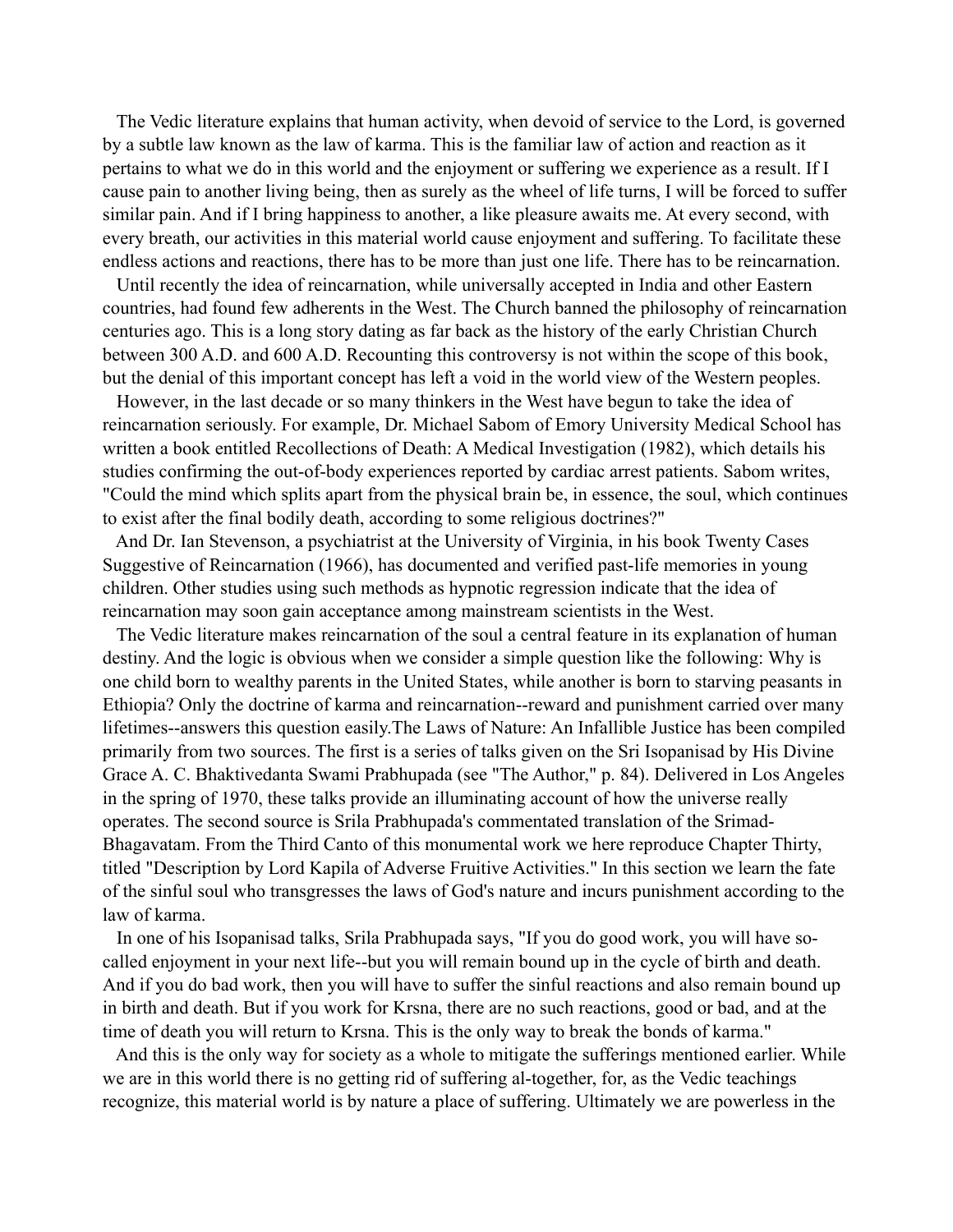midst of a vast array of natural forces. The hope, therefore, is to know and follow the will of the Supreme Lord, the master of nature. Only in this way can we transcend the laws of nature, end the cycle of reincarnation, and attain the perfection of life--love of God and a place in His kingdom.

## **Chapter 1 God and The Law of Karma**

 Among the vast ancient Sanskrit writings known as the Vedas, the 108 Upanisads contain the philosophical essence. And among all the Upanisads, the Isopanisad is considered the foremost. In the following essay, based on talks Srila Prabhupada gave on the Isopanisad in 1968, we learn the truth about the Supreme Lord, the laws governing His material and spiritual energies, and how to break free of the bondage of karma.

 The Isopanisad states that the Supreme Personality of Godhead is "perfect and complete." Part of the Lord's complete arrangement for this material world is his process of creation, maintenance, and destruction. Every living being in this material world has a fixed schedule of six changes: birth, growth, maintenance, the production of by-products, diminution, and destruction. This is the law of material nature. A flower is born as a bud. It grows, remains fresh for two or three days, produces a seed, gradually withers, and then is finished. You cannot stop this by your so-called material science. To try to do so is avidya, ignorance.

 Sometimes people foolishly think that by scientific advancement man will become immortal. This is nonsense. You cannot stop the material laws. Therefore in the Bhagavad-gita (7.14) Lord Krsna says that the material energy is duratyaya, impossible to overcome by material means.

 Material nature consists of three modes, or gunas: sattva-guna, rajo-guna, and tamo-guna, or the modes of goodness, passion, and ignorance. Another meaning of guna is "rope." Rope is made by twisting fiber in a threefold process. First the fiber is twisted in three small strands, then three of them are twisted together, then again three of those are twisted together. In this way the rope becomes very strong. Similarly, the three modes of nature--goodness, passion, and ignorance--are mixed, after which they produce some by-product. Then they are mixed again, and then again. Thus they are "twisted together" innumerable times.

 In this way the material energy binds you more and more. By your own efforts you cannot get out of this bondage, which is known as pavarga. Pa-varga is the fifth set of letters in the Sanskrit Devanagari alphabet. It contains the letters pa, pha, ba, bha, and ma. Pa stands for parisrama, "hard labor." Every living entity in this world is struggling very hard to maintain himself and survive.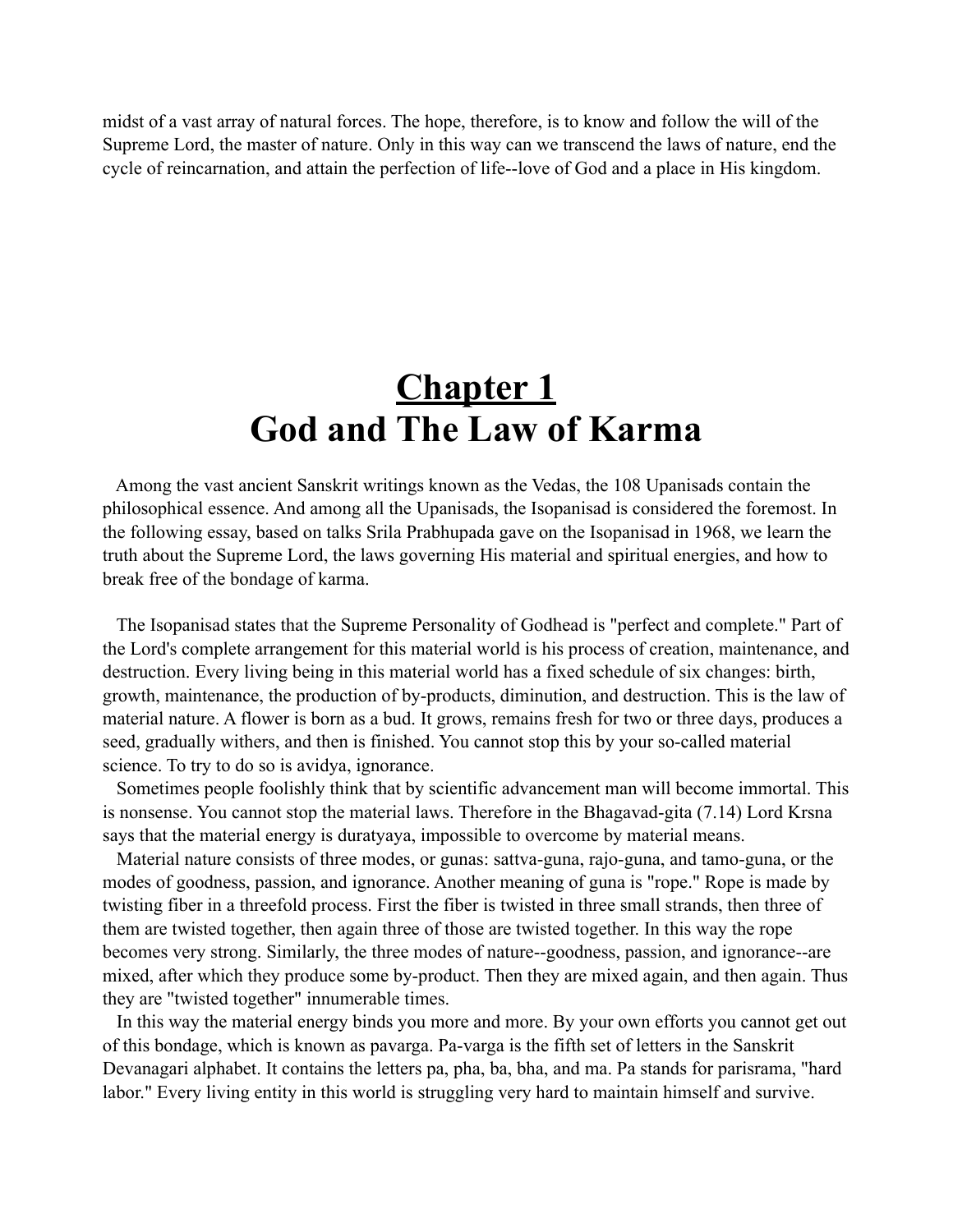This is called the hard struggle for existence. Pha stands for phena, "foam." When a horse works very hard, foam comes out of its mouth. Similarly, when we are tired from working very hard, our tongue may become dry and some foam forms in our mouth. Everyone is working very hard for sense gratification--so much so that foam is coming from their mouth. Ba represents bandha, "bondage." In spite of all our efforts, we remain bound up by the ropes of the material modes of nature. Bha stands for bhaya, "fear." In material life, one is always in a blazing fire of fear, since no one knows what will happen next. And ma represents mrtyu, "death." All our hopes and plans for happiness and security in this world are ended by death.

 So, Krsna consciousness nullifies this pavarga process. In other words, by taking to Krsna consciousness one attains apavarga, where there is no hard struggle for existence and no material bondage, fear, or death. Pavarga symptomizes this material world, but when you add the prefix "a" to pavarga, that means it is nullified. Our Krsna consciousness movement is the path of apavarga.

 Unfortunately, people do not know of these things, and therefore they are wasting their lives. This modern civilization is a soul-killing civilization; people are killing themselves because they do not know what real life is. They are simply living like animals. The animal does not know what life is, so he simply works under the laws of nature, undergoing gradual evolution. But when you get this human form of life, you have a responsibility to live in a different way. Here is a chance for you to become Krsna conscious and solve all problems. But if you don't--if you continue to act like animals--you will again have to enter the cycle of birth and death and transmigrate through 8,400,000 species of life. It will take many, many millions of years to come back to the human form of life. For example, the sunshine you are seeing now you will not see again until after twenty-four hours. Everything in nature moves in a cycle. So if you lose this opportunity of elevating yourself, then again you must enter the cycle of transmigration. Nature's law is very strong. Therefore we are opening so many centers so that people may take advantage of this International Society for Krishna Consciousness and elevate themselves.

 It is important to take to Krsna consciousness immediately, because we do not know how much time is left before death. When your time in this body expires, no one can stop your death. The arrangement of material nature is so strong. You cannot say, "Let me remain." Actually, people sometimes request like that. When I was in Allahabad, an old friend who was very rich was dying. At that time he begged the doctor, "Can't you give me at least four more years to live? I have some plans which I could not finish." You see. This is foolishness. Everyone thinks, "Oh, I have to do this. I have to do that." No. Neither the doctors nor the scientists can check death: "Oh, no, sir. Not four years, not even four minutes. You have to go immediately." This is the law. So before that moment comes, one should be very careful to become realized in Krsna consciousness. You should realize Krsna consciousness very quickly. Before your next death comes, you must finish your business. That is intelligence. Otherwise you will suffer defeat.

 The Isopanisad states that whatever emanates from the complete whole--the Supreme Lord--is also complete in itself. Therefore if you want to take advantage of your life and become Krsna conscious, there is complete facility. But you have to come to the point of taking up the practice. Krsna consciousness is not theoretical; it is practical. All experiments have already been performed. So, as indicated in the Isopanisad, there is a complete facility for the small complete units- ourselves--to realize the supreme complete, Krsna. We are complete units, but we are small. For example, in a big machine there is a small screw, and the perfection of that small screw is to be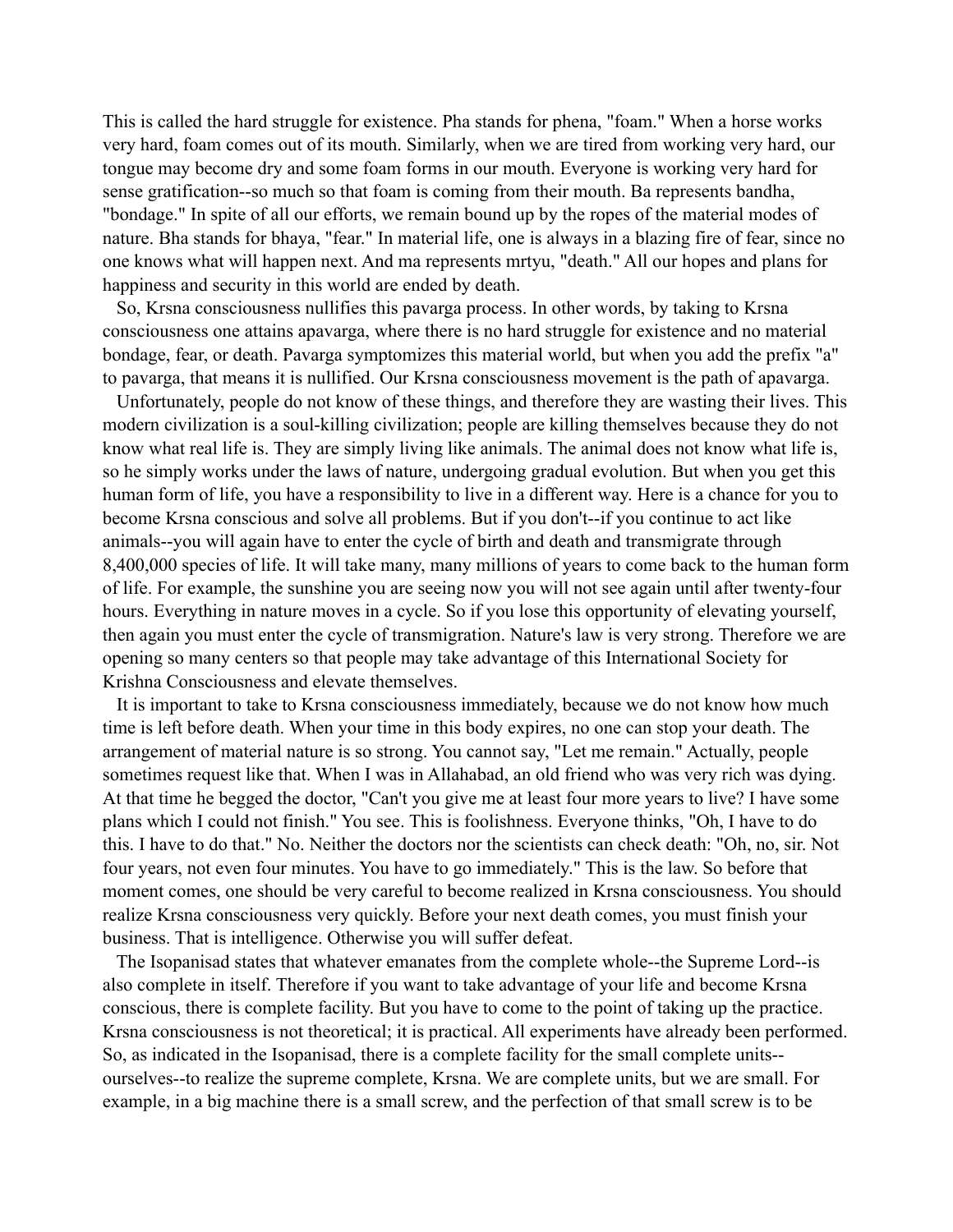fitted in its proper place. Then it has value. But if it becomes unscrewed from the machine and falls down on the floor, it has no value. Similarly, we are perfect as long as we are attached to Krsna; otherwise we are useless.

 To realize the complete means to realize what our relationship with the complete is. And all forms of incompleteness are experienced only on account of incomplete knowledge of the complete. We are thinking, "I am equal to God. I am God." This is incomplete knowledge. But if you know, "I am part and parcel of God, and therefore I am equal to God in quality," that is complete knowledge. The human form of life is a chance to revive the complete manifestation of the consciousness of the living being. You can revive this complete consciousness by the process of Krsna consciousness. But if you don't take advantage of this complete facility, you are killing yourself, committing suicide. As it is said in the Isopanisad, "The killer of the soul, whoever he may be, must enter into the planets known as the worlds of the faithless, full of darkness and ignorance. " So don't be the killer of your soul. Utilize the complete facility of your human life to become Krsna conscious. That is your only business.

### **Breaking the Bonds of Karma**

 In conditioned life we are committing sins at every step, even without knowing it. The reason we are sinning unknowingly is that we have been in ignorance from our very birth. This ignorance is prominent despite so many educational institutions. Why? Because despite so many big, big universities, none of them is teaching atma-tattva, the science of the soul. Therefore people remain in ignorance, and they continue to sin and suffer the reactions. That is stated in the Srimad-Bhagavatam (5.5.3): parabhavas tavad abodha-jato yavan na jijnasata atma-tattvam. This foolishness will continue until one comes to the platform of understanding self-realization. Otherwise, all these universities and institutions for imparting knowledge are a continuation of that same ignorance and foolishness. Unless one comes to the point of asking "What am I? What is God? What is this world? What is my relationship with God and this world?" and finds proper answers, one continues to be foolish like an animal and is subjected to transmigration from one body to another in different species of life. This is the result of ignorance.

 So, the modern civilization is very risky. One may feel comfortable as a successful businessman or politician, or one may think oneself comfortable because of being born in a rich nation like America, but these statuses of life are temporary. They will have to change, and we do not know what kind of miseries we will have to suffer in our next life because of our sinful activities. So if one does not begin cultivating transcendental knowledge, then one's life is very risky. Suppose a healthy man is living in a contaminated place. Is his life not at risk? He may become infected by disease at any moment. Therefore we should work to dissipate our ignorance through cultivation of transcendental knowledge.

 A good example of how we commit sins unknowingly is cooking. In the Bhagavad-gita (3.13) Krsna says that His devotees are freed from sin because they eat only the remnants of food that has been offered to Him. But, He says, those who cook for themselves eat only sin. The difference between cooking here in this temple and cooking in some ordinary house is that our cooking and eating are relieving us from sin, while the cooking and eating of a nondevotee are simply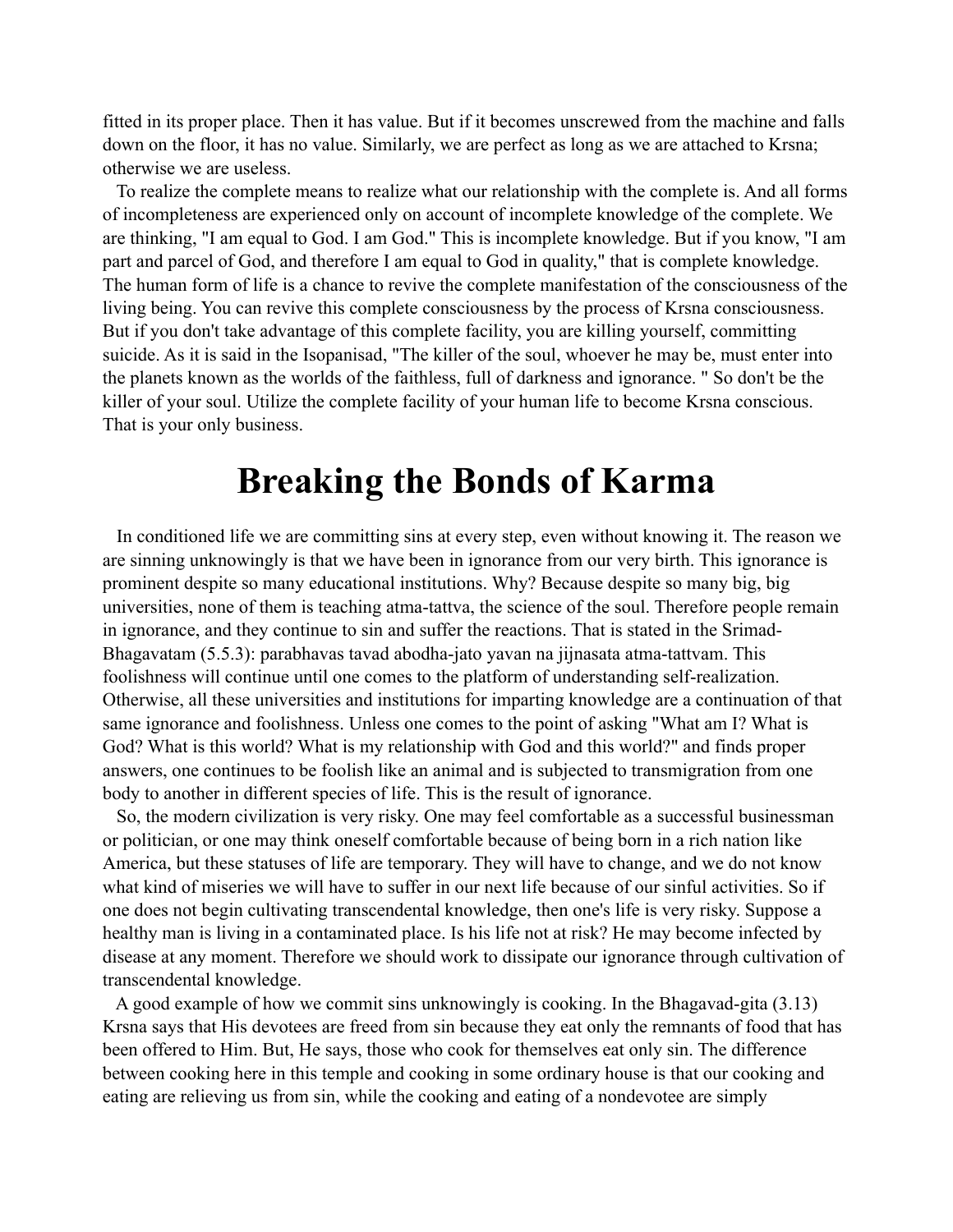entangling him more and more in sin. The cooking appears to be the same, but this cooking and that cooking are different. Here there is no sin because the food is being cooked for Krsna.

 Anything you do outside the field of Krsna conscious activities entangles you in the modes of nature. Generally, you are being implicated in sinful activities. Those who are a little more cautious avoid sinful activities and perform pious activities. But one who performs pious activities is also entangled. If a man is pious, he may take birth in a family that is very rich or aristocratic, or he may be very beautiful or get the opportunity to become very learned. These are the results of pious activities. But whether you are pious or impious, you have to enter into the womb of some mother. And that tribulation is very severe. That we have forgotten. Whether you take birth in a very rich and aristocratic family or from an animal womb, the pangs of birth, old age, disease, and death continue.

 The Krsna consciousness movement is meant to give you an opportunity to solve these four problems--birth, old age, disease, and death. But if you continue to act sinfully and eat sinfully, then these miseries will continue. Otherwise, you can nullify your sinful reactions by surrendering to Krsna, as He states in the Bhagavad-gita (18.66): "Just give up all your so-called religious practices and surrender unto Me. I shall protect you from all your sinful reactions." Part of surrendering to Krsna is being careful not to eat anything that has not been offered to Him. That should be our determination. Even if we have committed some sin, by eating prasadam, food offered to Krsna, we will counteract it. If we surrender to Krsna in this way, He will protect us from sinful reactions. That is His promise.

 And where does a surrendered devotee go at the time of death? Is he finished, as the voidists say? No. Krsna says, mam eti: "He comes to Me." And what is the benefit of going there? Mam upetya punar janma duhkhalayam asasvatam napnuvanti: "One who comes back to Me does not have to return to this miserable material world." That is the highest perfection.

 The Isopanisad states, "The killer of the soul, whoever he may be, must enter into the planets known as the worlds of the faithless, full of darkness and ignorance." Krsna is a lion to the demons and a lamb to the devotees. The atheists say, "We have not seen Krsna." Yes, you will see Krsna- you will see Him as the lion of death when He ultimately comes to capture you: "Ow!" The atheist sees Krsna as death. And the theist, or devotee, sees Krsna as his lover, as gentle as a lamb.

 Actually, everyone is engaged in Krsna's service, either out of love or by force. One who is entangled in material life is engaged in Krsna's service because he is forced to serve Krsna's external, material energy. It is just like what we see with the citizens of the state: whether one is a law-abiding citizen or a criminal, one is subservient to the state. The criminal may say he doesn't care for the state, but then the police will force him to accept the authority of the state by putting him in prison.

 Therefore, whether one accepts or rejects Caitanya Mahaprabhu's philosophy that every living entity is eternally the servant of Krsna, one remains His servant. The only difference is that the atheist is being forced to accept Krsna as his master, and the devotee is voluntarily offering Him service. This Krsna consciousness movement is teaching people that they are eternal servants of God and should voluntarily offer Him service: "Don't falsely claim that you are God. Oh, you don't care for God? You have to care." The great demon Hiranya-kasipu also didn't care for God, and so God came and killed him. God is seen by the atheist as death, but by the theist as a lover. That is the difference.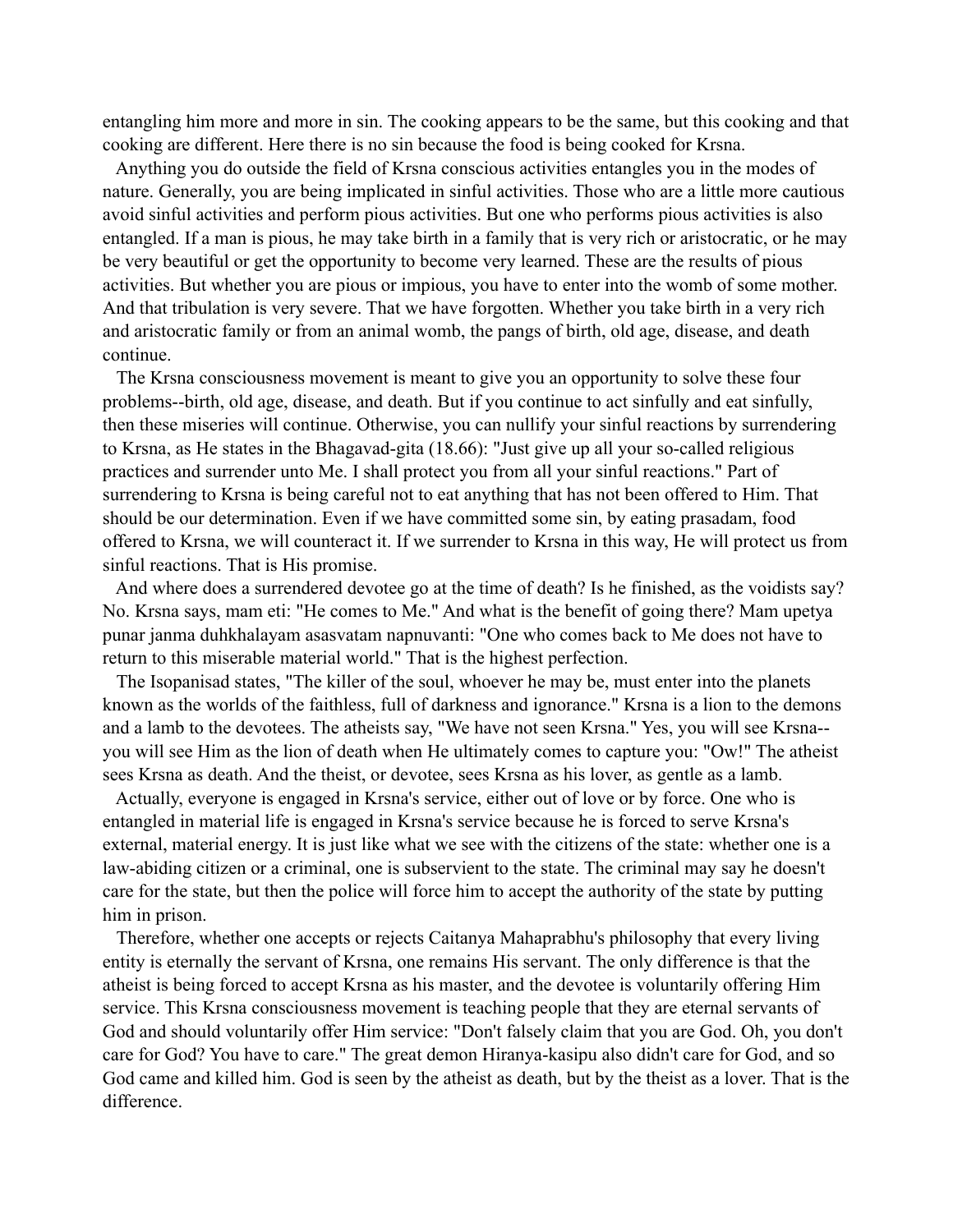If you are a devotee and understand this philosophy of spiritual life, you can live for a moment or you can live for a hundred years--it doesn't matter. Otherwise, what is the use of living? Some trees live for five hundred or five thousand years, but what is the use of such a life, devoid of higher consciousness?

 If you know that you are Krsna's servant and that everything belongs to Krsna, you can live for hundreds of years doing your duties and there will be no karmic reaction. This is confirmed in the Bhagavad-gita (3.9): yajnarthat karmano 'nyatra loko 'yam karma-bandhanah. "Except work for Krsna, any work, whether good or bad, will bind you to this material world." If you do good work, you will have so-called enjoyment in your next life--but you will still remain bound up in the cycle of birth and death. And if you do bad work, then you will have to suffer the sinful reactions and also remain bound up in birth and death. But if you work for Krsna, there are no such reactions, good or bad, and at the time of death you will return to Krsna. This is the only way to break the bonds of karma.

## **Krsna, the Controller and Owner of All**

 In the Isopanisad, the word isa is used to describe the Supreme Personality of Godhead. Isa means "controller." Do you think you are controlled or not? Is there any person anywhere within this universe who is not controlled? Can anyone say, "I am not controlled"? Nobody can say that. So if you are controlled, then why do you declare, "I am not controlled, I am independent, I am God"? Why this nonsense? Mayavadi impersonalists claim, "I am God, you are God, everyone is God." But if they are controlled, how can they be God? Does this make any sense? God is never controlled; He is the supreme controller. So if somebody is controlled, immediately we should know that he is not God.

 Of course, some rascals claim that they are not controlled. I know one such rascal who has a society and is preaching, "I am God." But one day I saw him with a toothache; he was moaning, "Ohhh!" So I asked him, "You claim that you are God, the supreme controller, but now you are under the control of a toothache. What kind of God are you?" So if you see someone who claims that he is God or that everyone is God, you should immediately know such a person is a numberone rascal.

 Now, this is not to say that the living entities are not controllers to some extent. In the Bhagavadgita Lord Krsna says that the living entities are His superior energy. Why are the living entities superior energy? Because they are conscious, whereas the material energy is not. Therefore the living entities can control the material energy to some extent. For example, all the paraphernalia in this temple has been made from matter: earth, water, fire, and air. But it was a living entity who molded the material energy into this paraphernalia for the purpose of worshiping Krsna. Another example: before people came from Europe, this land of America was mostly vacant. The people who lived here before that did not fully exploit it. But the Europeans came and developed it into a country with great industries and roads.

 So the superior energy, the living entities, can have some control over the material energy. That Krsna explains in the Bhagavad-gita (7.5): yayedam dharyate jagat. The importance of this material world is due to the living entities. A big city like Los Angeles, New York, or London is valuable as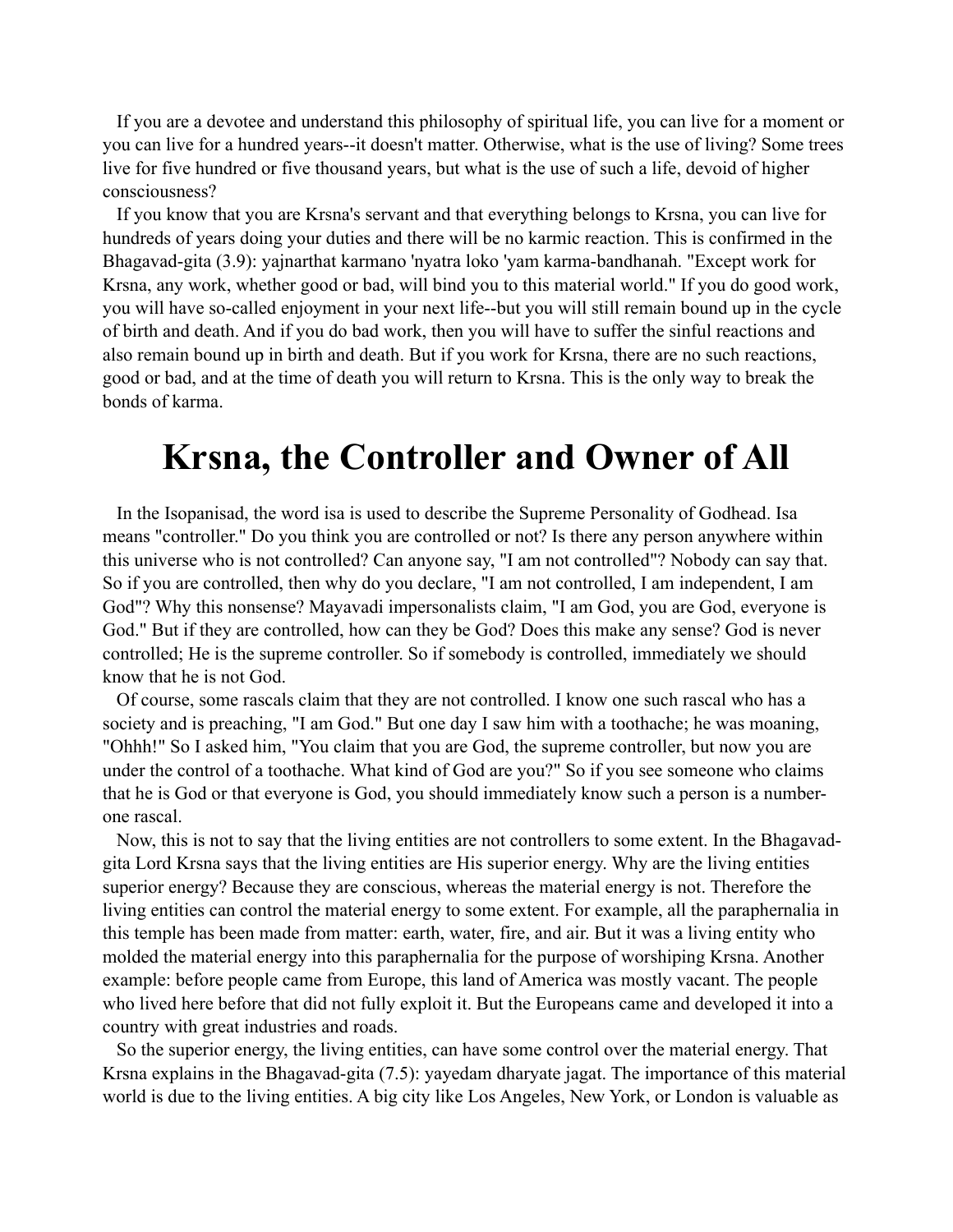long as the living entities are there. Similarly, the body is valuable as long as the living entity--the soul--is there. Therefore the soul is superior to matter. But that superiority is being misused to exploit matter for sense gratification. That is conditioned life. We have forgotten that, although we are superior to matter, we are still subordinate to God.

 The people of the modern civilization do not care for God because they are intoxicated with their superiority over matter. They are simply trying to exploit matter in different ways. But they are forgetting that all people--American, Russian, Chinese, Indian--are subordinate to God. They have forgotten Krsna and want to enjoy this material world. That is their disease.

 So, the duty of the devotee of the Lord is to invoke the people's Krsna consciousness. The devotee explains to them: "You are superior to matter, but you are subordinate to Krsna. Therefore you should not try to enjoy matter but rather use it for His enjoyment." For example, we have decorated this temple not for our sense gratification but for Krsna's pleasure. What is the difference between us and ordinary people? They are decorating their apartment very nicely, and we are decorating our place very nicely--but the purpose is different. We are doing it for Krsna, and they are doing it for themselves. Whether you decorate your personal apartment or Krsna's temple, your superiority over matter remains, since you are utilizing matter for your purposes. But when you apply your intelligence toward utilizing matter for Krsna's pleasure, your life is successful, whereas when you apply the same intelligence for your sense gratification, you become entangled in material nature and feel anxiety. Then you have to change bodies, one after another.

 Krsna is the supreme controller of both the inferior energy, matter, and the superior energy, the jivatma--ourselves. We are Krsna's superior energy because we can control the material world, but that control is also conditional. We have only limited control over this material world. But Krsna has control over us; therefore, whatever control we have, He has sanctioned. For example, a human being has manufactured this nice microphone using his intelligence. That means he has been able to control matter to a certain degree to fulfill his desires. But where has his intelligence come from? Krsna has given man his superior intelligence. In the Bhagavad-gita (15.15) Krsna says, sarvasya caham hrdi sannivisto mattah smrtir jnanam apohanam ca: "I am seated in everyone's heart, and from Me come remembrance, knowledge, and forgetfulness." Therefore the supreme controller is giving intelligence to the superior energy in the human form of body: "Do this. Now do that..." This direction is not whimsical. The person wanted to do something in his past life, but in his present life he forgets, and so Krsna reminds him: "You wanted to do this. Here is an opportunity." So although you have superior intelligence, that is also controlled by Krsna. If Krsna gives you the intelligence, you can manufacture this nice microphone. Otherwise, you cannot. Therefore in every sphere of life we are controlled by Krsna.

 We can also see Krsna's control on the universal level. For example, there are so many huge planets; this earth planet is only a small one. Still, on this planet there are big oceans like the Atlantic and Pacific, as well as big mountains and skyscraper buildings. Yet despite all this load, the earth is floating in the air just like a swab of cotton. Who is floating it? Can you float even a grain of sand in the air? You may talk about the law of gravity and so many other things, but you cannot control it. Your airplane is flying in the air, but as soon as the petrol is finished, it will immediately fall. So if it takes so many scientists to build an airplane that can float only temporarily in the air, is it possible that this huge earth is floating of its own accord? No. Lord Krsna declares in the Bhagavad-gita (15.13), "I enter into the material planets and keep them aloft." Just as to keep an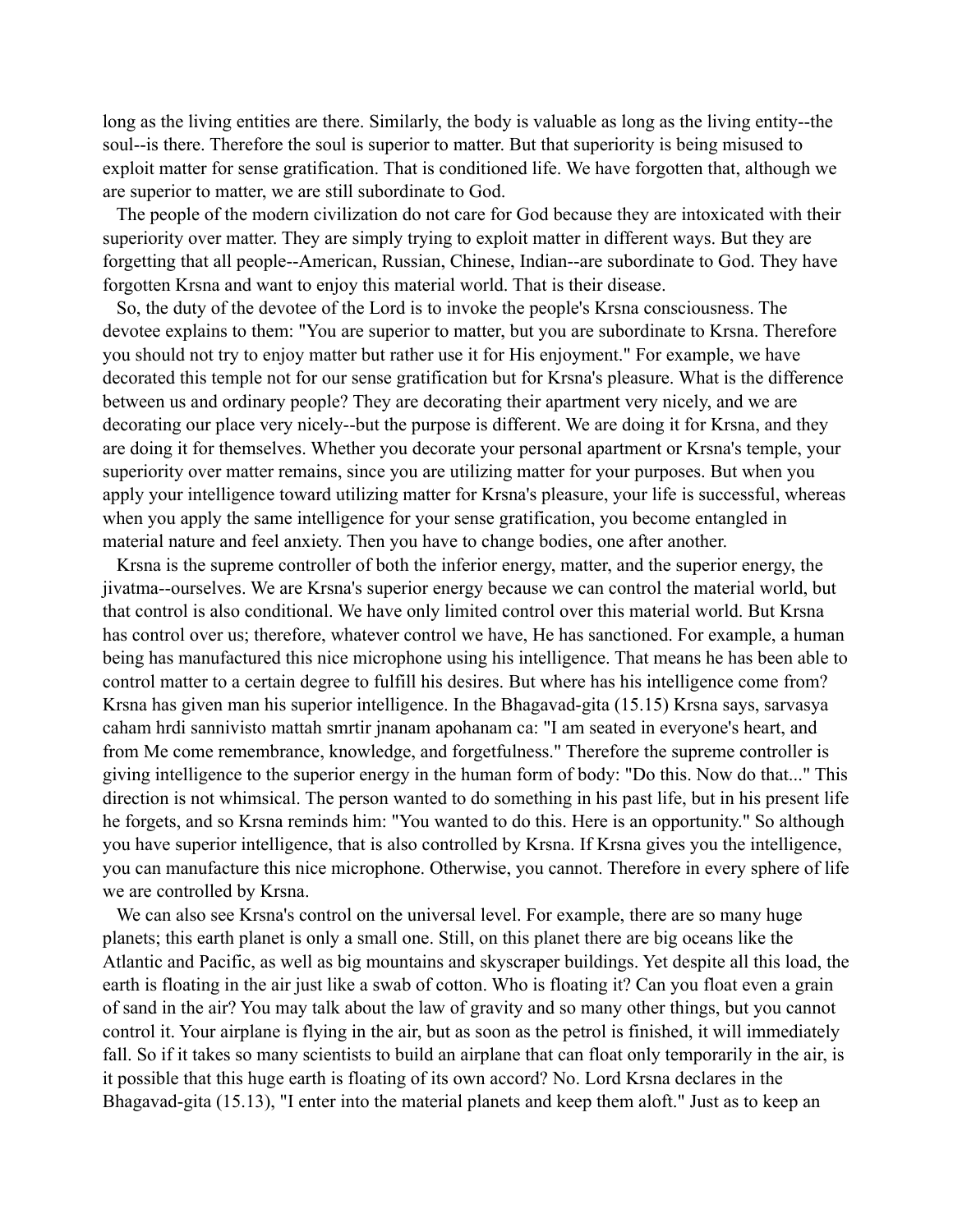airplane aloft a pilot has to enter it, so to keep this earth aloft Krsna has entered it. This is the simple truth.

 We have to take knowledge from Krsna. We shouldn't accept any process of gaining knowledge except hearing from Krsna or His representative. Then we will have first-class knowledge. If you find an authority who is representing Krsna and who can speak on the subject matter, and if you accept the knowledge he gives, then your knowledge is perfect. Of all the processes for receiving knowledge, the least reliable is direct sense perception. Suppose someone asks, "Can you show me God?" That means he wants to experience everything directly. But this is a second-class process for gaining knowledge, because our senses are imperfect and we are prone to make mistakes. Suppose you need some gold but you don't know where to purchase it. So you go to a proprietor of a hardware store and ask, "Do you have any gold in stock?" He will immediately understand that you are a first-class fool because you have come to purchase gold in a hardware store. Therefore he will try to cheat you. He will give you a piece of iron and say, "Here is gold." Then what will you say? Will you accept that iron as gold? Because you do not know what gold is and have gone to a hardware store to purchase it, you will get a piece of iron and be cheated. Similarly, rascals who demand that they be shown God do not know what God is, and therefore they are being cheated by so many bogus spiritual leaders who claim that they are God. That is happening.

 If you want to purchase gold, you must have at least some preliminary knowledge of what gold is. Similarly, if you want to see God, the first requirement is that you must know some of the basic characteristics of God. Otherwise, if you go to some rascal and he claims to be God and you accept him as God, you will be cheated.

 Another question we should ask when someone says "I want to see God" is, "What qualification do you have to see God?" God is not so cheap that He can be seen by anybody and everybody. No, the Krsna consciousness movement does not present any nonsense or cheap thing. If you want to see God face to face, then you must follow the rules and regulations. You must chant Hare Krsna and purify yourself. Then gradually the time will come when you are purified and you will see God.

 Still, even though in your present contaminated condition you are not qualified to see God, He is so kind that He allows you to see Him in His Deity form in the temple. In that form He agrees to be seen by everyone, whether or not one knows He is God. The Deity is not an idol; it is not imagination. The knowledge of how to construct the Deity and install Him on the altar is received from the scripture and the superior acaryas, or spiritual masters. Therefore the authorized Deity in the temple is Krsna Himself and can fully reciprocate your love and service.

 With your present blunt material senses, however, you cannot immediately perceive God's spiritual form, name, qualities, pastimes, and paraphernalia. And because people in the present civilization have no power to understand God, nor are they guided by some person who can help them understand God, they have become godless. But if you read Vedic scriptures like the Isopanisad and Bhagavad-gita under superior guidance and follow the rules and regulations, eventually God will be revealed to you. You cannot see God or understand God by your own endeavor. You have to surrender to the process by which God can be known. Then He will reveal Himself. He is the supreme controller; you are being controlled. So how can you control God? "O God, come here. I want to see You." God is not so cheap that by your order He will come and be seen by you. No, that is not possible. You must always remember, "God is the supreme controller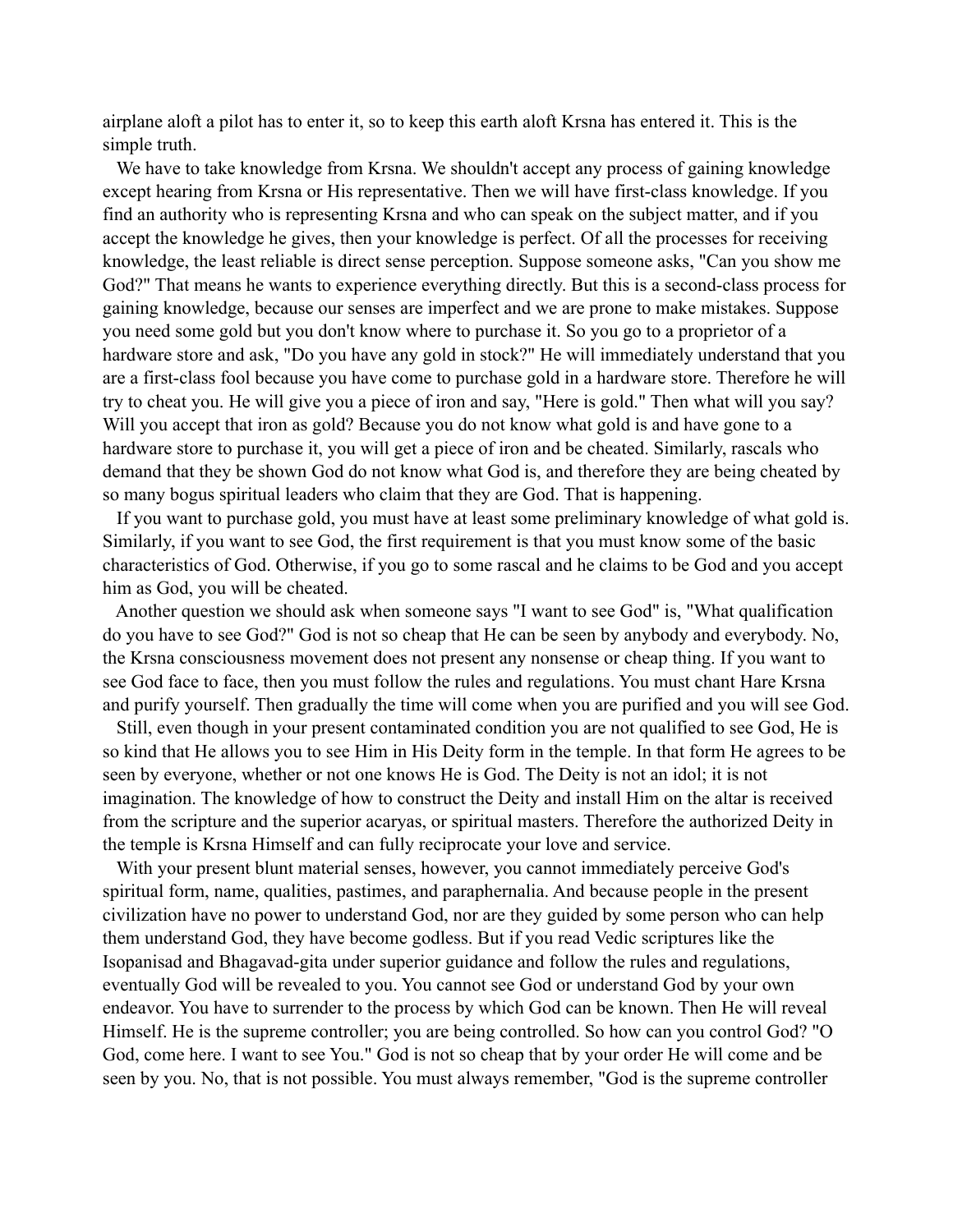and I am controlled. So if I can please God by my service, then He will reveal Himself to me." That is the process of knowing God.

 Ultimately, this process leads to love of God. That is real religion. It doesn't matter whether you follow the Hindu, Muslim, or Christian religion: if you are developing love of God, then you are perfect in your religion. And what kind of love should we develop for God? It must be without any selfish motivation--"O Lord, I love you because You supply me so many nice things. You are my order supplier." No, we should not have this sort of love for God. It should not depend on any exchange.

 Lord Caitanya Mahaprabhu taught, "O Lord! Whether You trample me under Your feet or embrace me or leave me brokenhearted by not being present before me, that does not matter. You are completely free to do anything, for You are my worshipable Lord unconditionally." That is love. We should think, "God may do whatever He likes, yet I will still love Him. I don't want anything in exchange." That is the sort of love Krsna wants. That is why He is so fond of the gopis. In the gopis' love there is no question of business ex-changes--"Give me this, then I will love You." Their love was pure, unalloyed, without any impediment. If you try to love God in this way, nothing in the whole world can check you. You only have to develop your eagerness--"Krsna! I want You." That's all. Then there is no question of being stopped. In any condition your love will increase. If you attain that state, you will feel fully satisfied. It is not that God wants you to love Him for His benefit. It is for your benefit. If you do otherwise, you will never be happy.

### **God and His energies**

 The Isopanisad explains that whatever we see, whether animate or inanimate, is controlled by the Supreme Lord. Lord Krsna says the same thing in the Bhagavad-gita (9.10)--that His energies are managing everything. And the Visnu Purana confirms, eka-desa-sthitasyagner jyotsna vistarini yatha: "As heat and light are distributed all around by a fire situated in one place, so the whole creation is a manifestation of energies expanded from the Supreme Lord." For example, the sun is in one place, but it is distributing its heat and light all over the universe. Similarly, the Supreme Lord is distributing His material and spiritual energies all over the creation.

 The spiritual energy is present in this temporary material world, but it is covered by the material energy. For example, the sun is always shining in the sky--no one can stop the sun from shining- but it is sometimes covered by a cloud. When this happens, the sunshine on the ground is dim. The more the sun is covered, the dimmer the sunlight. But this covering of the sun is partial. All the sunshine cannot be covered; that is not possible. An insignificant portion of the sunshine may be covered by a cloud. Similarly, this material world is an insignificant portion of the spiritual world that is covered by the material energy.

 And what is the material energy? The material energy is just another form of the spiritual energy. It manifests when there is an absence of spiritual activity. Again the analogy of the sun and the cloud: What is a cloud? It is an effect of the sunshine. The sunshine evaporates water from the sea, and a cloud is formed. So the sun is the cause of the cloud. Similarly, the Supreme Lord is the cause of this material energy, which covers our vision of Him.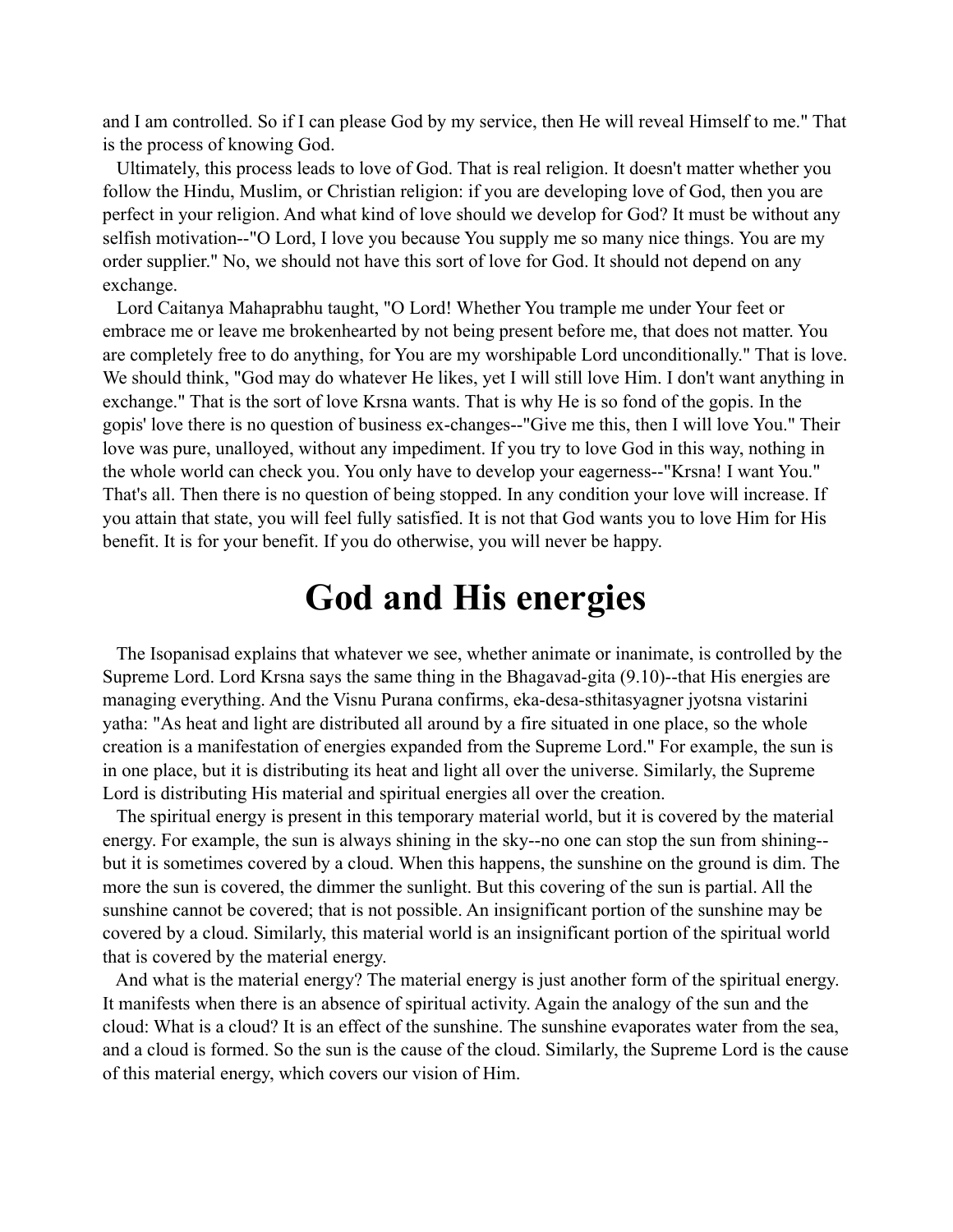In this way, two energies are working in this material world: the spiritual energy and the material energy. The material energy consists of eight material elements: earth, water, fire, air, ether, mind, intelligence, and false ego. These are arranged from the grosser to the finer. Water is finer than earth, fire is finer than water, etc.

 So, the finer the element, the more powerful it is. For example, at the speed of the mind you can go many thousands of miles within a second. But even more powerful than the mind is the intelligence, and even more powerful than the intelligence is spiritual energy. What is spiritual energy? That is stated by Krsna in the Bhagavad-gita (7.5): apareyam itas tv anyam prakrtim viddhi me param jiva-bhutam. "Beyond My inferior, material energy is another energy, which is spiritual. It comprises the living entities."

 We living entities are also energy, but superior energy. How are we superior? Because we can control the inferior energy, matter. Matter has no power to act on its own. The big airplane can fly so nicely in the sky, but unless the spiritual energy--the pilot--is there, it is useless. The jet plane will sit in the airport for thousands of years; it will not fly unless the small particle of spiritual energy, the pilot, comes and touches it. So what is the difficulty in understanding God? If there are so many huge machines that cannot move without the touch of the spiritual energy, a living being, then how can you argue that this whole material energy works automatically, without any control? Who would put forward such a foolish argument? Therefore, those who cannot understand how this material energy is being controlled by the Supreme Lord are less intelligent. The godless men who believe that this material energy is working automatically are fools.

 The statement of the Isopanisad is that "Everything animate or inanimate is controlled and owned by the Supreme Personality of Godhead." Because He is the supreme controller, He is also the supreme proprietor. In our practical experience we see that the man who controls a business establishment is the proprietor. Similarly, since God is the controller of this material world, He is also its proprietor. This means that as far as possible we should engage everything in the Lord's service.

 Then what about our own needs? That is explained in the Isopanisad: "One should accept only those things necessary for himself, which are set aside as his quota, and one should not accept other things, knowing well to whom they belong." Krsna consciousness means to understand things as they are. So if we simply understand these principles, we will be well situated in Krsna consciousness.

#### **The Position of Krsna**

 The Isopanisad states, "Although fixed in His abode, the Personality of Godhead is swifter than the mind and can overcome all others running. The powerful demigods cannot approach Him. Although in one place, He controls those who supply the air and rain. He surpasses all in excellence." The Brahma-samhita says something similar: goloka eva nivasaty akhilatma-bhutah. Although Krsna is always in Goloka Vrndavana, He is simultaneously in the hearts of all living beings.

 Krsna has no duties to perform in Goloka. He is simply enjoying in the company of His associates--the gopis, the cowherd boys, His mother and father, His cows and calves, etc. He is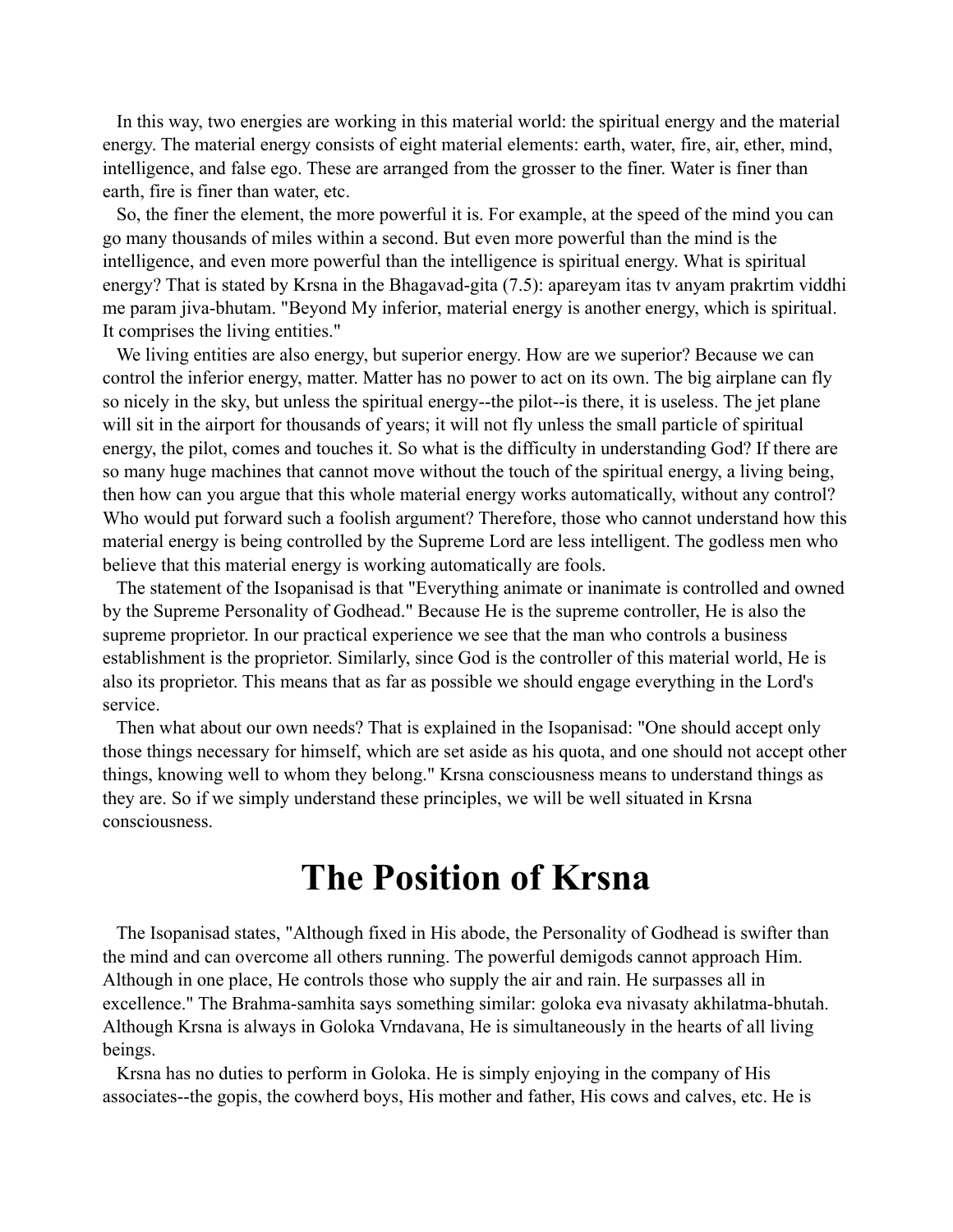completely free. And His associates are even freer than He is, because when they seem to be in danger, Krsna feels some anxiety about how to save them. But His associates feel no anxiety. They simply think, "Oh, Krsna is here. He will protect us." When Krsna enacted His pastimes five thousand years ago in Vrndavana, India, He would go every day with His cowherd boyfriends and their calves and cows to play in the forest on the bank of the Yamuna River. And often Kamsa would send some demon to try to kill Krsna and His friends. Yet the cowherd boys would continue enjoying their pastimes without anxiety because they were so confident of Krsna's protection. That is spiritual life, which begins with surrendering to Krsna.

 Surrendering to Krsna means having the strong faith that Krsna will save us in any dangerous condition. The first step in surrendering is that we should accept whatever is favorable for devotional service. Then we should reject anything that is unfavorable for devotional service. The next stage is the confidence that in any situation Krsna will protect us and maintain us. Actually, He is already giving protection and maintenance to everyone. That is a fact. But in maya (illusion) we think that we are protecting ourselves, or that we are feeding ourselves.

 For the devotees, Krsna personally takes charge of their protection and maintenance. And for the ordinary living entities, Maya-devi--Krsna's external energy--takes charge. Maya-devi is Krsna's agent for punishing the conditioned souls. The situation is like what we see in the state: good citizens are taken care of by the government directly, while criminals are taken care of by the government through the prison department. In the prison house the government takes care that the prisoners get sufficient food, and that they get hospital treatment if they become diseased. The government cares for them--but under punishment.

 Similarly, in this material world Krsna has certainly arranged for our care, but also for our punishment. If you commit this sin, then slap. If you commit that sin, then kick. This is going on under the heading of the threefold miseries--those caused by our own body and mind, those caused by other living entities, and those caused by natural calamities under the supervision of the demigods. Unfortunately, instead of understanding that we are being punished for sinful activities, under the spell of maya we are thinking that this kicking, slapping, and thrashing are accidental. This is illusion.

 As soon as you take up Krsna consciousness, Krsna begins personally taking care of you. As He promises in the Bhagavad-gita (18.66), "I will take care of you. I will save you from all sinful reactions. Do not worry." Because we have had so many lives in this material world, we are suffering under heaps of sinful reactions. But as soon as you surrender to Krsna, He immediately takes care of you and nullifies all your sinful reactions. Krsna says, "Don't hesitate." Don't think, "Oh, I have committed so many sins. How can Krsna save me?" No. Krsna is all-powerful. He can save you. Your duty is to surrender to Him and without any reservation dedicate your life to His service. Then Krsna will save you without a doubt.

## **Krsna: A Seeming Paradox**

 The Isopanisad states, "The Supreme Lord walks and does not walk. He is far away, but He is very near as well. He is within everything, and yet He is outside of everything." How can Krsna walk and also not walk? As a crude example, consider how the sun at noontime shines on your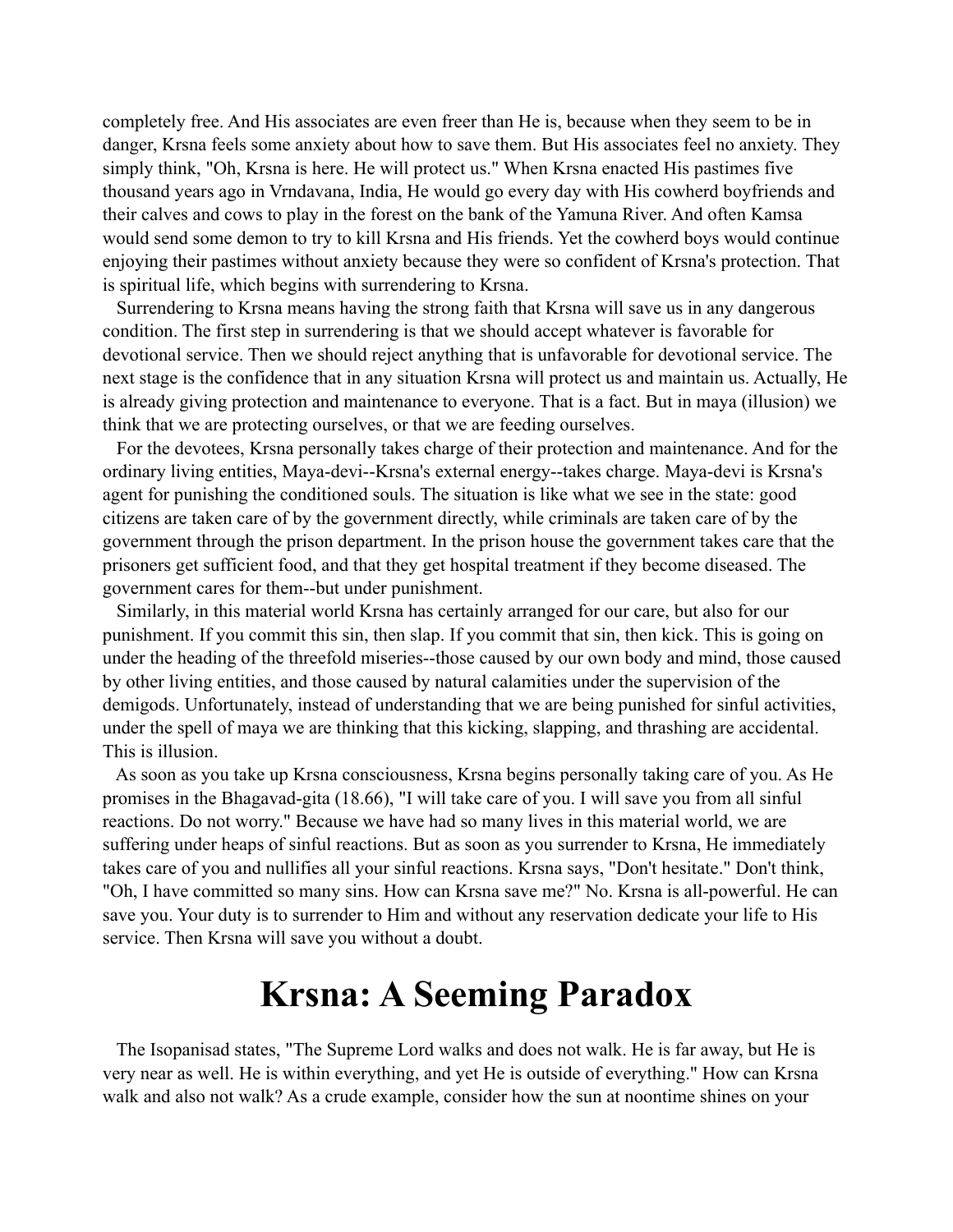head. Now, if you begin walking, you will see that the sun is accompanying you. About forty years ago, when I was a householder, I was once walking with my second son in the evening. He was four years old. All of a sudden he said, "O father, why is the moon following us?" You see? The moon and the sun are fixed in the sky, yet they seem to be moving with us. Similarly, if you are going on an airplane or a train, you will see that the moon or the sun is going with you. So if this is possible for the sun and the moon, why can't Krsna also walk with you? "Although He is situated far away, He is very near as well." In other words, although Krsna is in Goloka Vrndavana enjoying pastimes with His associates, He is simultaneously everywhere in this material world. In this way the Supreme Lord "walks and does not walk."

 If Krsna were not present here as well as in Goloka, how could He accept the food the devotees offer Him? Don't think that Krsna does not accept the devotees' offerings. He can stretch His hand immediately if one offers Him something with devotion. In the Bhagavad-gita (9.26) Krsna says, tad aham bhakty-upahrtam asnami: "Whenever someone offers Me something with faith and love, I accept it." People may ask, "Oh, Krsna is far away in Goloka Vrndavana. How can He eat your offering?" Yes, He accepts it. Yes, He eats it--provided it is offered with love.

 So, Krsna is present everywhere, and He can manifest Himself anywhere immediately, but you must have the qualification to call Him. If you are actually a devotee, Krsna will immediately come to protect you. The demon Hiranyakasipu challenged his son, the devotee Prahlada: "Where is your God? You say He is everywhere. Then is He in this column of my palace? You think your God is there? All right. Then I will kill Him." Hiranyakasipu immediately broke the column. Then Krsna came out of the column in His form as Nrsimhadeva--half man and half lion--and killed the demon. That is Krsna.

 So Krsna can manifest Himself anywhere because He is present everywhere. That is explained in the Isopanisad: tad antarasya sarvasya tad u sarvasyasya bahyatah. "The Supreme Lord is within everything, and yet He is outside of everything as well." This Vedic mantra is proof that the Lord is everywhere. Whatever is said in the Vedas is a fact. Unless you accept the Vedas as axiomatic truth, you cannot make progress in Krsna consciousness. In mathematics there are also many axiomatic truths--a point has no length or breadth, things equal to the same thing are equal to one another, etc. These are axiomatic truths, and we have to accept them if we want to learn mathematics. Similarly, the Vedas contain axiomatic truths, and we have to accept the Vedas as axiomatic if we want to make spiritual progress.

 Sometimes the Vedas seem to contradict themselves, but still we have to accept all the Vedic injunctions. For example, according to Vedic injunction, if you touch the bone of an animal you immediately become impure and must take a bath. Now, a conchshell is the bone of an animal, but the conchshell is used in the Deity room, where everything must be spotlessly pure. You cannot argue, "Oh, you said that a bone is impure, and that as soon as you touch it you become impure. Still you are putting a conchshell in the Deity room?" No. There is no room for such an argument. You have to accept that while bones are impure, the conchshell is so pure that it can be used in the Deity room.

 Similarly, you have to accept the spiritual master's order as axiomatic. There can be no argument. In this way you can make progress. You cannot argue about things that are inconceivable to you. You will only fail. You have to accept the Vedic injunctions and the orders of the spiritual master as axiomatic truth. This is not dogmatic, because our predecessor spiritual masters accepted this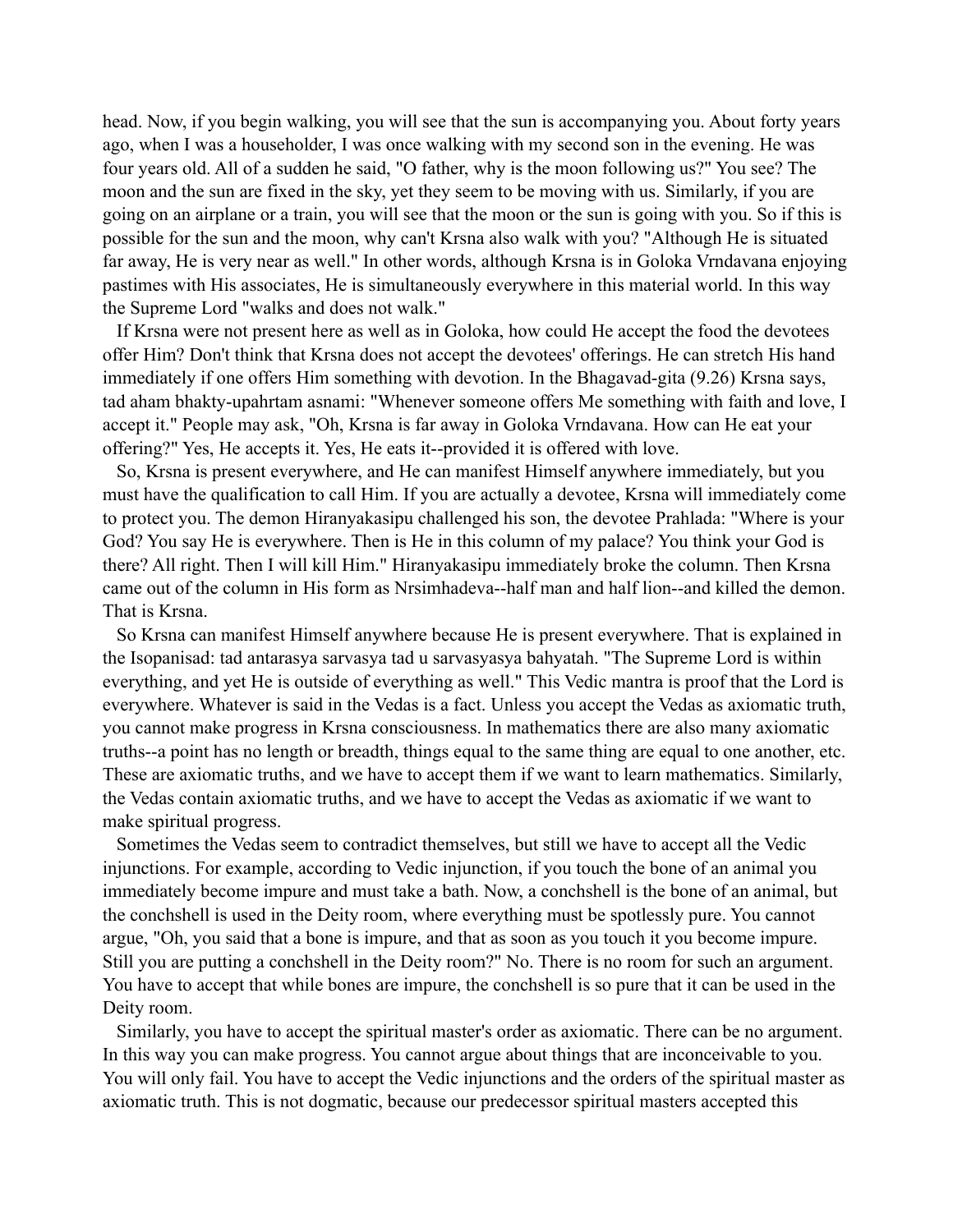principle. If you argue with your spiritual master, you will never reach a conclusion. The argument will go on perpetually: you put some argument, I put some argument... That is not the process.

 As the Mahabharata says, tarko 'pratisthah srutayo vibhinna: Mere logic and argument can never come to a firm conclusion, and due to different countries and different circumstances, one scripture is different from another. Then nasav rsir yasya matam na bhinnam: As far as philosophical speculation is concerned, one philosopher puts forward some theory, then another philosopher puts forward another theory, and the theories always contradict each other. Unless you defeat another philosopher, you cannot be a famous philosopher. That is the way of philosophy. Then how can one learn the conclusive philosophical truth? That is stated: dharmasya tattvam nihitam guhayam. The secret of the religious process is lying within the hearts of the self-realized souls. Then how do you realize it? Mahajano yena gatah sa panthah: You have to follow in the footsteps of great spiritual personalities. Therefore we are trying to follow Lord Krsna and Lord Caitanya. That is perfection. You have to accept the injunctions of the Vedas, and you have to follow the instructions of the bona fide spiritual master. Then success is sure.

## **The Lord and His Energy--One and Different**

 The Isopanisad states, "One who always sees all living entities as spiritual sparks, in quality one with the Lord, becomes a true knower of things. What, then, can cause him illusion or anxiety?" This realization is Krsna consciousness. There are different kinds of realization, but the devotee of Krsna realizes the truth--that we are qualitatively one with the Lord but quantitatively different from Him. The impersonalists think that we are a hundred percent one with the Lord, or the Supreme Absolute Truth. But that is not a fact. If we were a hundred percent one with the Supreme Lord, then how have we come under the control of maya (illusion)? The impersonalists cannot answer this question.

 The real nature of our identity with the Supreme is described in the Vedic literature with the analogy of the sparks and the fire. The sparks of a fire have the same quality as the fire, yet they are different in quantity. But when the small spark leaves the fire and falls down in water, its fiery quality is lost. Similarly, when the infinitesimal soul leaves the association of the Lord and contacts the mode of ignorance, his spiritual quality becomes almost extinct. When a spark falls on the land instead of in the water, then the spark retains some heat. Similarly, when the living entity is in the quality of passion, there is some hope that he can revive his Krsna consciousness. And if the spark drops onto dry grass, it can ignite another fire and regain all its fiery qualities. Similarly, a person who is in the mode of goodness can take full advantage of spiritual association and easily revive his Krsna consciousness. Therefore one has to come to the platform of goodness in this material world.

 Again, the analogy of the fire can help us understand the simultaneous oneness and difference of the Lord and His diverse energies. Fire has two main energies, heat and light. Wherever there is fire, there is heat and light. Now, the heat is not different from the fire, nor is the light--but still, heat and light are not fire. Similarly, the whole universe can be understood in this way. The universe is simply made up of Krsna's energies, and therefore nothing is different from Krsna. But still, Krsna is separate from everything in the material universe.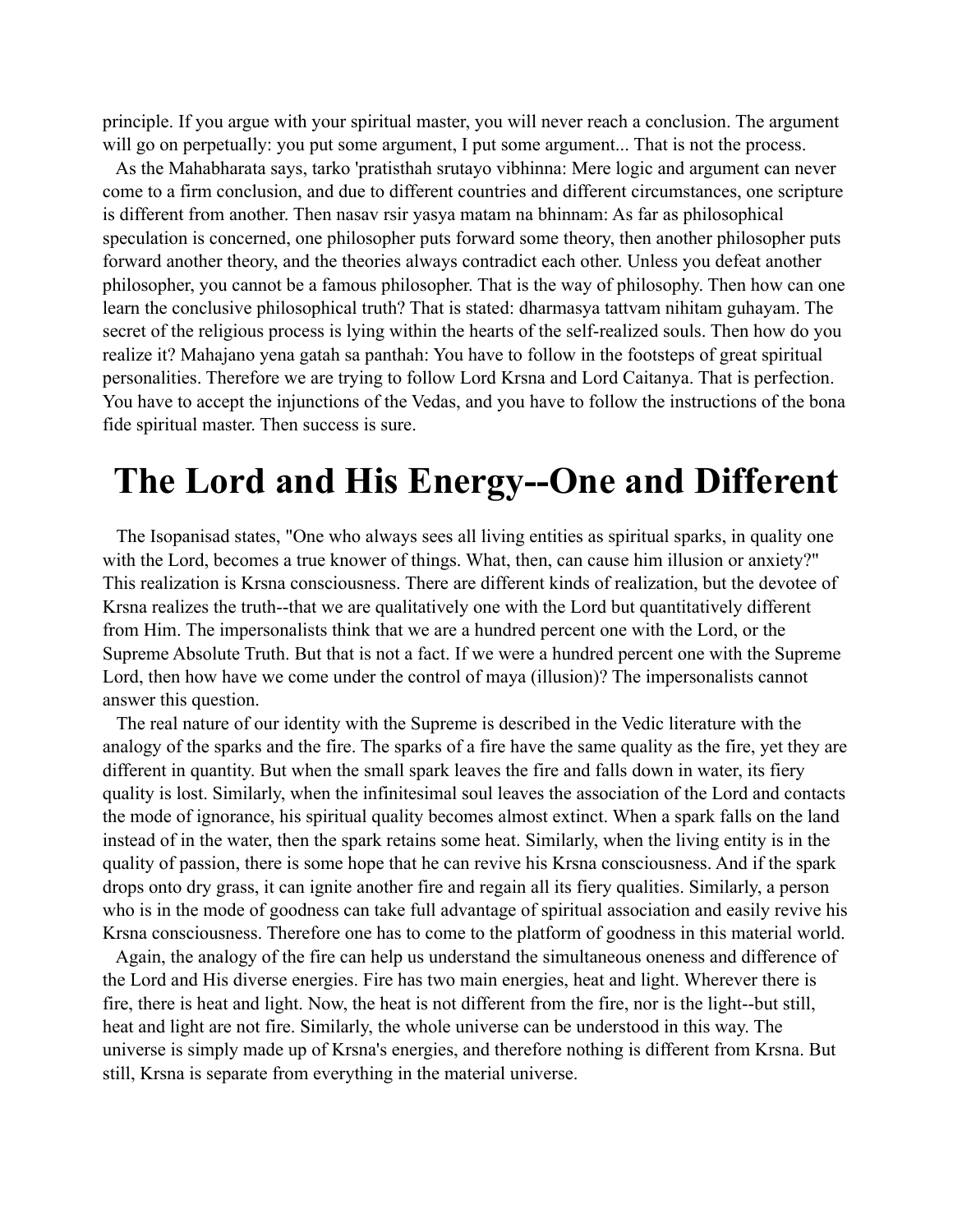So, whatever we see within the material or spiritual worlds is but an expansion of Krsna's multifarious energies. This material world is an expansion of Krsna's external energy (bahiranga sakti), the spiritual world is an expansion of His internal energy (antaranga sakti), and we living entities are an expansion of His marginal energy (tatastha sakti). We are sakti, energy. We are not the energetic.

 The Mayavadi philosophers say that because the energies are not outside of Brahman, the energetic, they are all identical with Brahman. This is monism. Our Vaisnava philosophy is that the energy is simultaneously one with and different from the energetic. Again the analogy of the heat and fire: When you perceive heat, you understand that there is fire nearby. But this does not mean that because you feel some heat, you are in the fire. So the heat and the fire, the energy and the energetic, are one yet different.

 So the Mayavada philosophy of oneness and our Vaisnava philosophy of oneness are different. The Maya-vadis say Brahman is real but that the energy emanating from Brahman is false. We say that because Brahman is real, His energy must also be real. That is the difference between Mayavada philosophy and Vaisnava philosophy. One cannot claim that this material energy is false, although it is certainly temporary. Suppose we have some trouble. There are so many kinds of trouble pertaining to the body and mind and external affairs. That trouble comes and goes, but when we are undergoing it, it is certainly real. We feel the consequence. We cannot say it is false. The Mayavadi philosophers say that it is false. But then why do they become so disturbed when they have some trouble? No, none of Krsna's energies is false.

 The Isopanisad uses the word vijanatah--"one who knows"--to describe a person who understands the oneness and difference of the Lord and His energies. If one is not vijanatah, one will remain in illusion and suffer. But for one who knows, there is no illusion, no lamentation. When you are perfectly convinced that there is nothing except Krsna and Krsna's energies, then there is no illusion or lamentation for you. This is known as the brahma-bhuta stage, as explained in the Bhagavad-gita (18.54): brahma-bhutah prasannatma na socati na kanksati. "One who is transcendentally situated in Brahman realization becomes fully joyful, and he never laments or desires to have anything."

 For our sense gratification we are very eager to get things we do not have. That is hankering. And when we lose something, we lament. But if we know that Krsna is the source and proprietor of the entire material energy, we understand that everything belongs to Him and that anything gained is given by Him for His service. Thus we do not hanker for the things of this world. Furthermore, if something is taken away by Krsna, then what is the need for lamentation? We should think, "Krsna wanted to take it away from me. Therefore, why should I lament? The Supreme Lord is the cause of all causes. He takes away, He also gives." When one is thus in full knowledge, there is no more lamentation and no more hankering. That is the spiritual platform. Then you can see everyone as a spiritual spark, as part and parcel of Krsna, and as His eternal servant.

### **Krsna, the Supreme Pure**

 The Isopanisad states that the Lord is "the greatest of all, unembodied, omniscient, beyond reproach, without veins, pure and uncontaminated." No sin can pollute Krsna. Sometimes less intelligent persons criticize Krsna: "Why did Krsna engage in the rasa dance, enjoying with other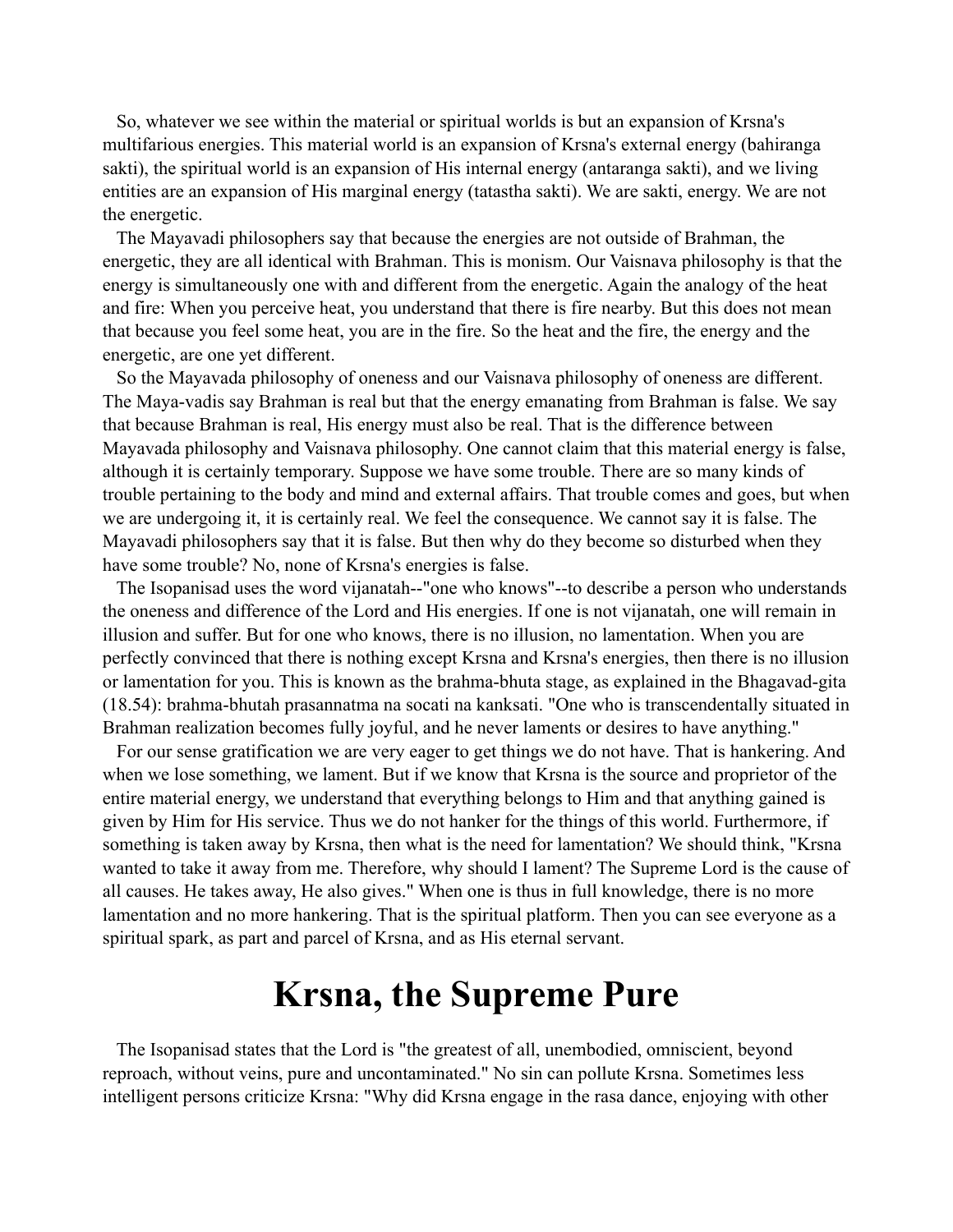men's wives in the middle of the night?" Krsna is God. He can do whatever He likes. Your laws cannot restrict Krsna. For you there are so many restrictive laws, but for Krsna there is no restrictive law. He can surpass all regulations.

 Pariksit Maharaja asked this same question of Sukadeva Gosvami: "Krsna came to establish the principles of morality and religion. Then why did He enjoy the company of so many young girls who were the wives of others? This seems to be very sinful." Sukadeva Gosvami answered that Krsna cannot be contaminated by sin; rather, whoever comes in contact with Krsna, even with a contaminated mind, becomes purified. The sun is a good analogy: the sun cannot be contaminated; rather, if something contaminated is placed in the sunshine, it becomes purified. Similarly, you may approach Krsna with any material desire and you will become purified. Of course, the gopis' feelings toward Krsna are not at all material. Still, as young girls they were captivated by His beauty. They approached Krsna with the desire to have Him as their paramour. But actually, they became purified. Even demons can become purified by coming in contact with Krsna. The demon Kamsa, for example, thought of Krsna as his enemy. But he was also Krsna conscious, always thinking, "Oh, how will I find Krsna? I will kill Him." That was his demoniac mentality. But he also became purified. He got salvation.

 The conclusion is that if we can somehow or other develop our Krsna consciousness, we will immediately become purified of all sinful desires. Krsna gives this chance to everyone.

### **Beyond the Limits of the Body**

 When the Isopanisad describes the Supreme Lord as "He who is the greatest of all, who is unembodied and omniscient," this shows the distinction between God and ourselves. We are embodied. Therefore my body is different from me. When I leave this body, it becomes dust. As the Bible says, "Dust thou art, and unto dust shalt thou return." But I am not dust; I am a spirit soul. Therefore thou means "the body."

 Krsna, however, is not embodied. This means there is no difference between His body and His soul. In other words, His body is pure spirit. Therefore He does not change His body. And because He does not change His body, He is omniscient--He remembers everything. Because we do change our material bodies, however, we forget what happened in our last birth. We have forgotten who we were, just as when we sleep we forget our body and our surroundings. The body becomes tired and rests; it becomes inactive. In contrast, in a dreamland I work, I go somewhere, I fly, I create another body, another environment. This we experience every night. It is not difficult to understand.

 Similarly, in every life we create a different environment. In this life I may think I am an Indian. In my next life, however, I may not be an Indian--I may be an American. But even if I become an American, I may not be a man. I may be a cow or a bull. Then I would be sent to the slaughterhouse. Do you see the difficulty?

 The problem is that we are always changing bodies, life after life. It is a serious problem. We have no fixed position; we do not know where we will be placed within the 8,400,000 species of life. But there is a solution: If somehow or other a person develops pure Krsna consciousness, he will go to Krsna at the time of death, and then he does not have to accept a material body again. He gets a spiritual body similar to Krsna's, full of eternity, knowledge, and bliss.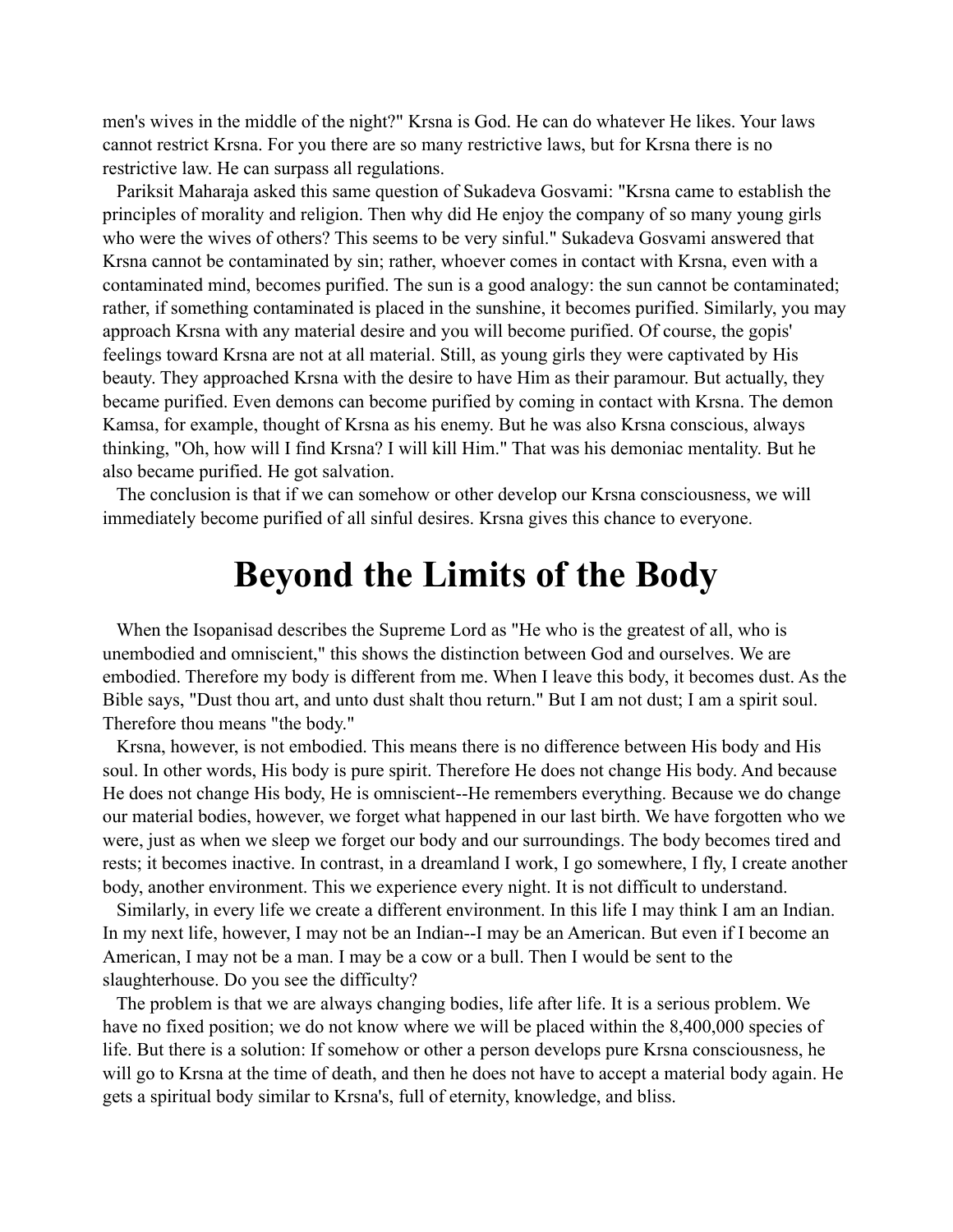Therefore we should take up the practice of Krsna consciousness and execute it very seriously, without any deviation. We should not think that Krsna consciousness is some kind of fashion. No, it is the most important function of every human being. Human life is simply meant for developing Krsna consciousness. One has no other business.

 Unfortunately, the people of the modern civilization have created so many other engagements that they are forgetting Krsna consciousness. This is called maya, or illusion. They are forgetting their real business. And the rascal, blind leaders are leading everyone to hell. They are simply misleaders. People do not like to accept any authority. Still, they have accepted these rascals as leaders and are being misled. In this way both the rascal leaders and their unfortunate followers remain bound up by the stringent laws of material nature.

 So, if somehow or other one comes in contact with Krsna, one should seriously take up the process of Krsna consciousness and catch hold of His lotus feet very tightly. If you hold on to Krsna's lotus feet very tightly, maya will not be able to harm you.

## **Spiritual and Material Education**

 The Isopanisad states, "Those who are engaged in the culture of nescience shall enter into the darkest region of ignorance. " There are two kinds of education, material and spiritual. Material education is called jada-vidya. Jada means "that which cannot move," or matter. Spirit can move. Our body is a combination of spirit and matter. As long as the spirit is there, the body is moving. For example, a man's coat and pants move as long as the man wears them. It appears that the coat and pants are moving on their own, but actually it is the body that is moving them. Similarly, this body is moving because the spirit soul is moving it. Another example is the motorcar. The motorcar is moving because the driver is moving it. Only a fool thinks the motorcar is moving on its own. In spite of a wonderful mechanical arrangement, the motorcar cannot move on its own.

 Since they are given only jada-vidya, a materialistic education, people think that this material nature is working, moving, and manifesting so many wonderful things automatically. When we are at the seaside, we see the waves moving. But the waves are not moving automatically. The air is moving them. And something else is moving the air. In this way, if you go all the way back to the ultimate cause, you will find Krsna, the cause of all causes. That is real education, to search out the ultimate cause.

 So the Isopanisad says that those who are captivated by the external movements of the material energy are worshiping nescience. In the modern civilization there are big, big institutions for understanding technology, how a motorcar or an airplane moves. They are studying how to manufacture so much machinery. But there is no educational institution for investigating how the spirit soul is moving. The actual mover is not being studied. Instead they are studying the external movements of matter.

 When I lectured at the Massachusetts Institute of Technology, I asked the students, "Where is the technology to study the soul, the mover of the body?" They had no such technology. They could not answer satisfactorily because their education was simply jada-vidya. The Isopanisad says that those who engage in the advancement of such materialistic education will go to the darkest region of existence. Therefore the present civilization is in a very dangerous position because there is no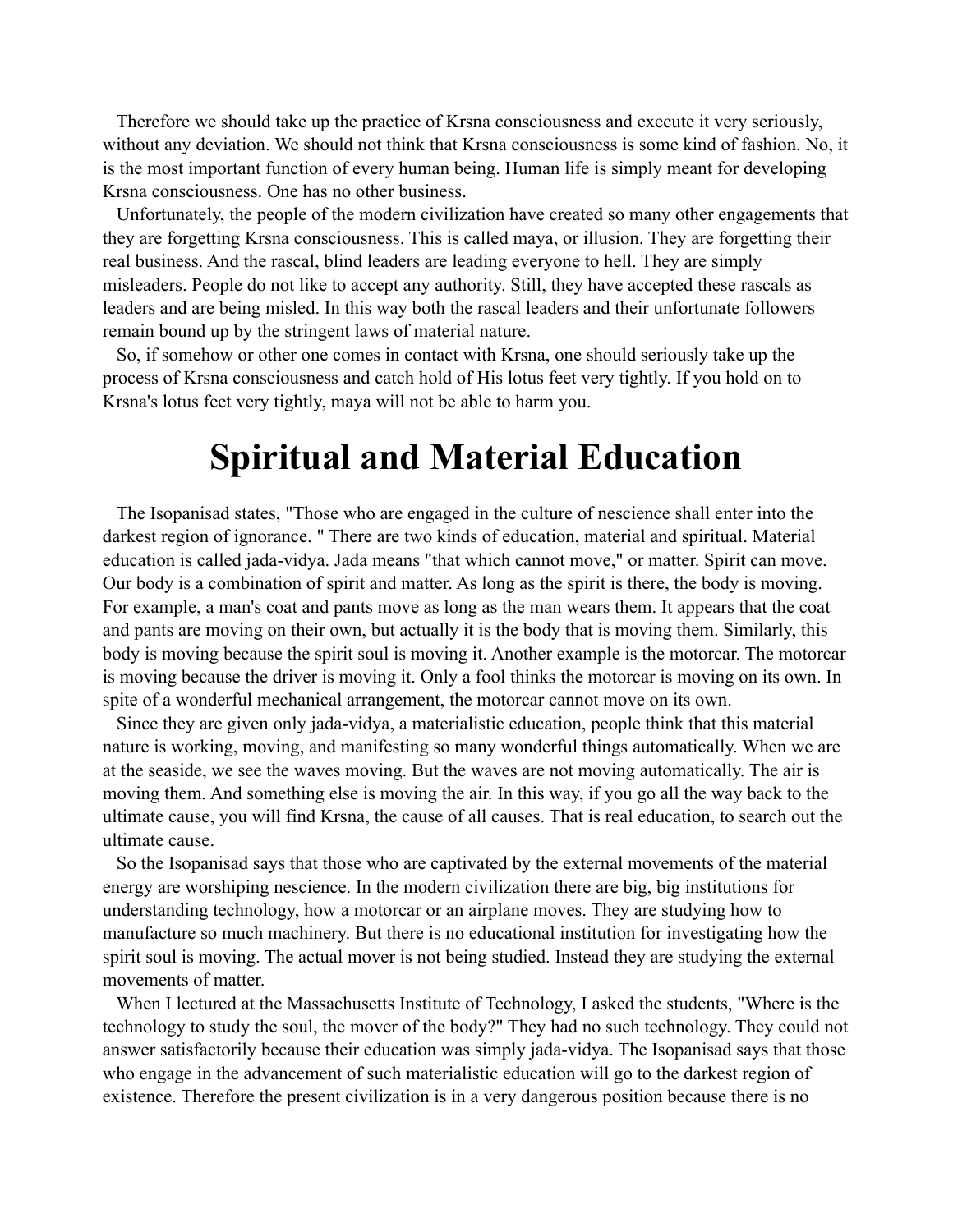arrangement anywhere in the world for genuine spiritual education. In this way human society is being pushed to the darkest region of existence.

 In a song, Srila Bhaktivinoda Thakura has declared that materialistic education is simply an expansion of maya. The more we advance in this materialistic education, the more our ability to understand God will be hampered. And at last we will declare, "God is dead." This is all ignorance and darkness.

 So, the materialists are certainly being pushed into darkness. But there is another class--the socalled philosophers, mental speculators, religionists, and yogis--who are going into still greater darkness because they are defying Krsna. They are pretending to cultivate spiritual knowledge, but because they have no information of Krsna, or God, their teachings are even more dangerous than those of the outright materialists. Why? Because they are misleading people into thinking they are giving real spiritual knowledge. The so-called yoga system they are teaching is misleading people: "Simply meditate, and you will understand that you are God." Krsna never meditated to become God. He was God from His very birth. When He was a three-month-old baby, the Putana demon attacked Him--and Krsna sucked out her life air along with her breast milk. So Krsna was God from the very beginning. That is God.

 The nonsense so-called yogis teach, "You become still and silent, and you will become God." How can I become silent? Is there any possibility of becoming silent? No, there is no such possibility. "Become desireless and you will become God." How can I become desireless? These are all bluffs. We cannot be desireless. We cannot be silent. But our desires and our activities can be purified. That is real knowledge. We should desire only to serve Krsna. That is purification of desire. Instead of trying to be still and silent, we should dovetail our activities in Krsna's service. As living entities, we have activities, desires, and a loving propensity, but they are being misdirected. If we direct them into Krsna's service, that is the perfection of education.

 We don't say that you should not become advanced in material education. You may, but at the same time you should become Krsna conscious. That is our message. We don't say that you shouldn't manufacture motorcars. No. We say, "All right, you have manufactured these motorcars. Now employ them in Krsna's service." That is our proposal.

 So education is required, but if it is simply materialistic--if it is devoid of Krsna consciousness--it is very, very dangerous. That is the teaching of the Isopanisad.

#### **Knowledge vs. Nescience**

 The Isopanisad says, "The wise have explained that one result is derived from the culture of knowledge and that a different result is obtained from the culture of nescience." As explained above, the real culture of knowledge is the advancement of spiritual knowledge. And advancement of knowledge in the matter of bodily comforts or to protect the body is the culture of nescience, because however you may try to protect this body, it will follow its natural course. What is that? Repeated birth and death, and while the body is manifested, disease and old age. People are very busy cultivating knowledge of this body, although they see that at every moment the body is decaying. The death of the body was fixed when it was born. That is a fact. So you cannot stop the natural course of this body--namely birth, old age, disease, and death.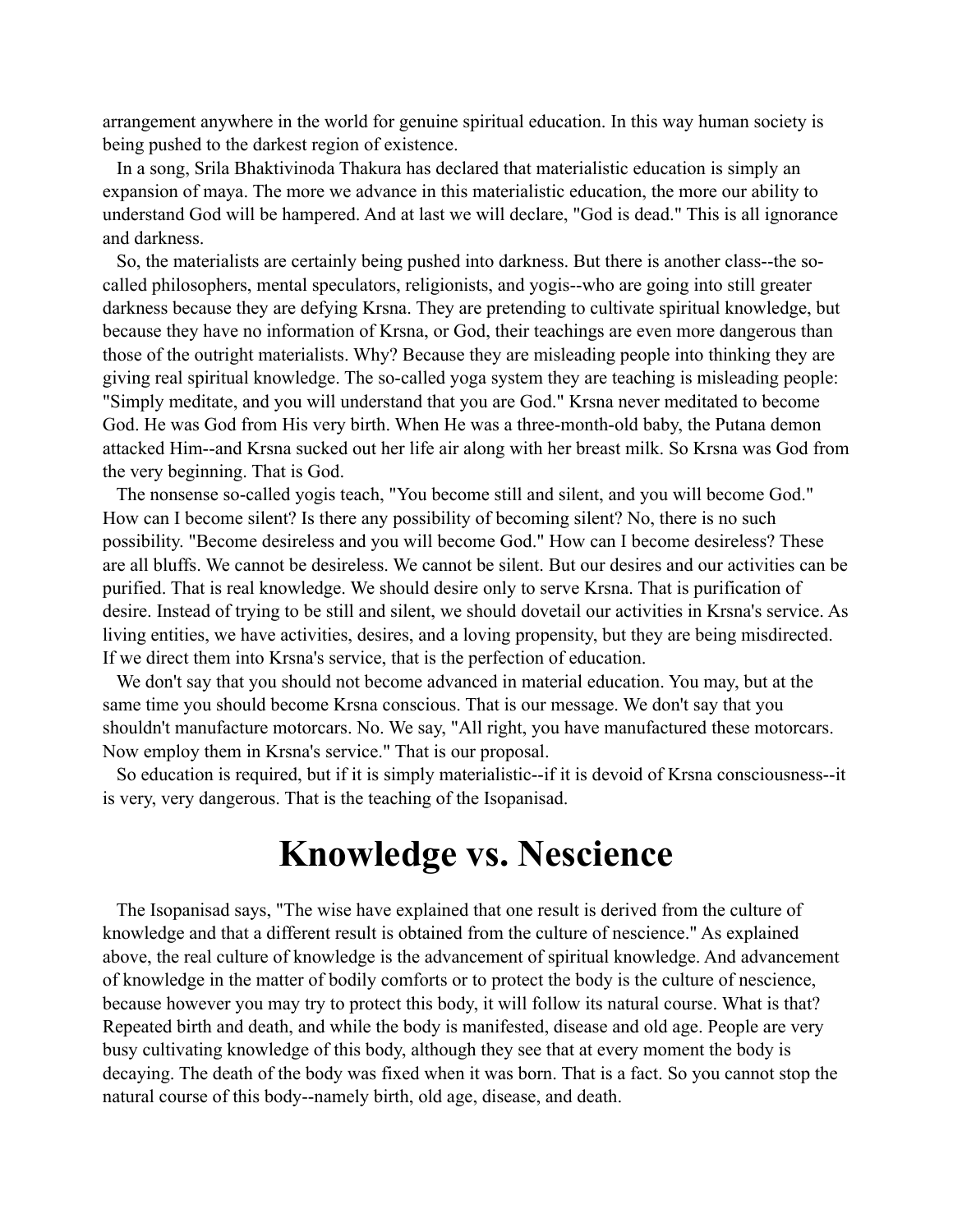The Srimad-Bhagavatam (10.84.13) says that this body is nothing but a bag containing three primary elements--mucus, bile, and air--and that one who accepts this combination of mucus, bile, and air as himself is an ass. Even great philosophers and scientists take themselves to be this combination of mucus, bile, and air. This is their mistake. Actually, the philosophers and scientists are spirit souls, and according to their karma they are exhibiting their talent. They do not understand the law of karma.

 Why do we find so many different personalities? If human beings are nothing but combinations of mucus, bile, and air, why are they not identical? One man is born a millionaire; another is unable to have two full meals a day, despite struggling very hard. Why this difference? Because of the law of karma, action and reaction. One who understands this mystery is in knowledge.

 Human life is meant for understanding the mystery of life. And one who fails to utilize this human form for this purpose is a krpana, a miser. This is stated in the Garga Upanisad. If you get one million dollars and do not use it, thinking, "Oh, I will simply keep this bank balance of one million dollars," you are a krpana. You do not know how to use your money. On the other hand, one who uses his million dollars to make another million dollars is intelligent. Similarly, this human body is invaluable. One who uses it for cultivating spiritual knowledge is a brahmana, a wise man, and one who cultivates materialistic knowledge is a krpana, a miser. That is the difference between brahmana and krpana.

 One who uses this body the way cats and dogs do--for sense gratification--is a miser. He does not know how to use his "million dollars." Therefore it is the duty of the father, the mother, the state, and the teachers to provide spiritual education for their dependents from the very beginning of their lives. Indeed, the Srimad-Bhagavatam says that one should not become a father, a mother, a teacher, or a governmental head unless one is able to elevate one's dependents to the platform of spiritual knowledge, which can save them from repeated birth and death.

## **The Way of Knowing God**

 In the Vedic disciplic succession, the spiritual masters always base their statements on what they have heard from authoritative sources, never on personal experience. Trying to understand things by one's own direct experience is the material process of gaining knowledge, technically called pratyaksa. The Vedic method is different. It is called sruti, which means "to hear from authoritative sources." That is the secret of Vedic understanding.

 With your imperfect senses you should not try to understand things that are beyond your experimental powers. That is not possible. Suppose you want to know who your father is. Can you find out by experimenting? Is it possible? No. Then how can you know who your father is? By hearing from the proper authority, your mother. This is common sense. And if you cannot know your material father by the experimental process, how can you know the Supreme Father by the experimental process? Krsna is the original father. He is the father of the father of the father, all the way down to you. So if you cannot understand your immediate father, the previous generation, by the experimental process, how can you know God, or Krsna, in this way?

 People search for God by the experimental process, but after much searching they fail. Then they say, "Oh, there is no God. I am God." But the Isopanisad says that one should try to learn about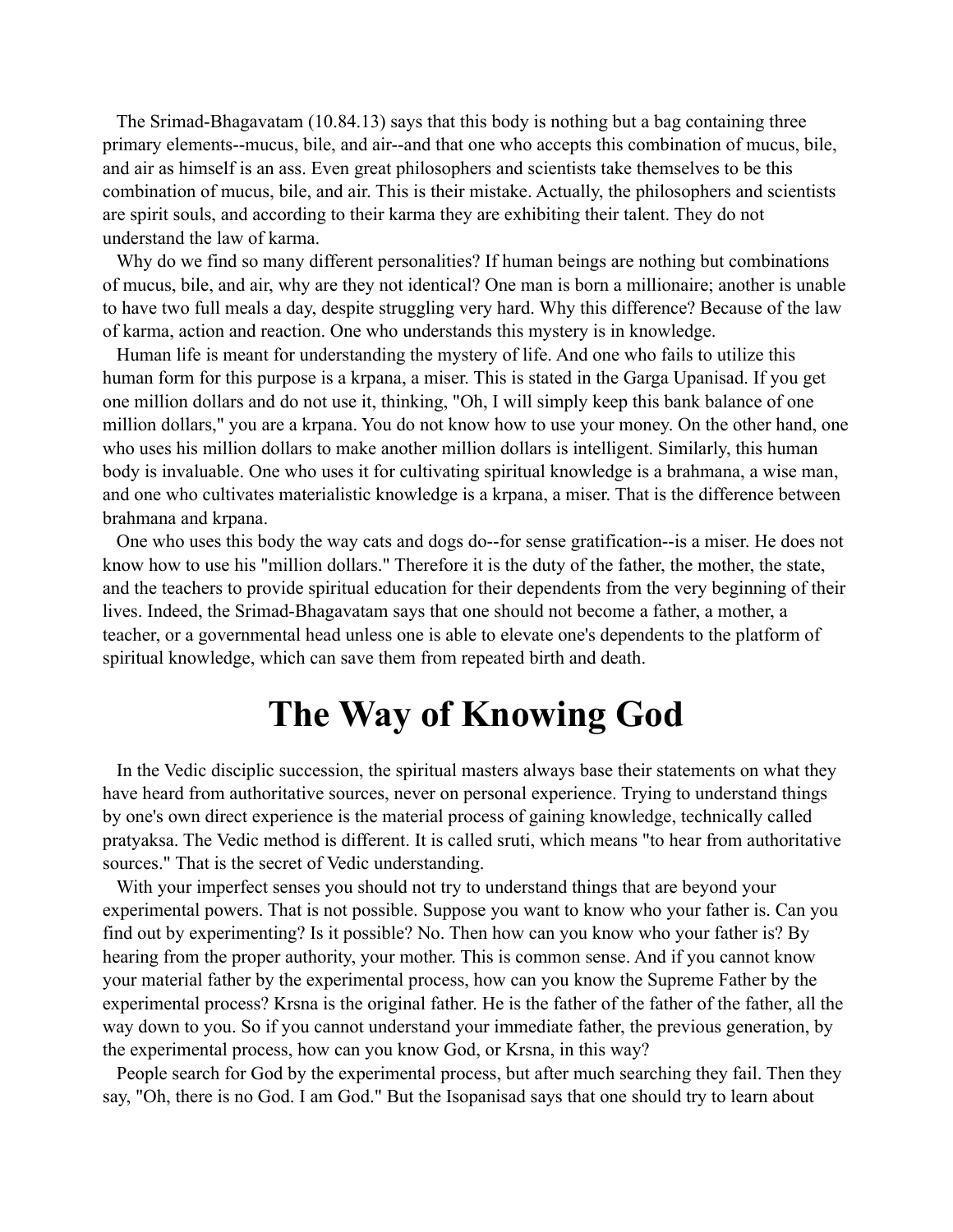God not by the experimental process but by hearing. From whom should one hear? From a shopkeeper? From fanatics? No. One should hear from those who are dhira. Dhira means "one whose senses are not agitated by material influence."

 There are different kinds of agitation--agitations of the mind, the power of speech, and anger, and agitations of the tongue, belly, and genitals. When we become angry, we forget everything and can do any nonsense and speak so much nonsense. For the agitation of the tongue there are so many advertisements: "Here is liquor, here is chicken, here is beef." Will we die without liquor, chicken, or beef? No. For the human beings Krsna has given so many nice things to eat--grains, fruits, milk, and so on.

 The cow produces milk abundantly, not for herself but for human beings. That is proper human food. God says, "Mrs. Cow, although you are producing milk, you cannot drink it. It is for the human beings, who are more advanced than animals." Of course, in the infant stage animals live off their mother's milk, so the calves drink some of the cow's milk. But the cow gives excess milk, and that excess is specifically meant for us.

 We should accept whatever God has ordained as our proper food. But no, because of the agitation of the tongue, we think, "Why should I be satisfied eating grains, milk products, vegetables, and fruits? Let me maintain a slaughterhouse and kill these cows. After drinking their milk, just as I drank my mother's milk, let me kill them to satisfy my tongue." You shouldn't think such nonsense but should hear from the dhiras, or svamis, who have controlled their senses. A svami, or gosvami, is one who has control over the six agitations: the speech, the mind, anger, the tongue, the belly, and the genitals.

 There is a nice poem by Kalidasa called Kumara-sambhava describing how Lord Siva is dhira. When Lord Siva's wife, Sati, heard Siva being blasphemed at a sacrifice performed by her father, she committed suicide. Upon hearing about his wife's suicide, Lord Siva became very angry and left this planet to meditate elsewhere. During that time there was a war between the demons and the demigods. The demigods needed a good general. They concluded that if Lord Siva were to beget a son, the son would be able to lead them in the fight against the demons. Lord Siva was completely naked while meditating. So Parvati, the reincarnation of Sati, was sent to agitate his genitals for sex. But he was not agitated. He remained silent. At this point Kalidasa remarks, "Here is a dhira. He is naked, and a young girl is touching his genitals, but still he is not agitated."Dhira means that even if there is some cause for agitation, one will not be agitated. If there is some very nice food, my tongue should not be agitated to taste it. If there is a very nice girl or boy, still I should not be agitated sexually. In this way one who is dhira is able to control the six agitating forces mentioned above. It is not that Lord Siva was impotent: he was dhira. Similarly, Krsna danced with so many girls, but there was no sex appetite.

 So, you have to hear from a person who is dhira. If you hear from the adhira, from those who are not self-controlled, then whatever knowledge you learn will be useless. In the Isopanisad, a student has approached his spiritual master to inquire from him, and the spiritual master is saying, "This is what I have heard from authoritative sources." The spiritual master is not inventing something from his own experience. He is presenting exactly what he has heard.

 So we have nothing to research. Everything is there. We simply have to hear from a person who is dhira, who is not agitated by the six urges. That is the Vedic process of gaining knowledge. And if we try to use some other process, we will remain covered by nescience.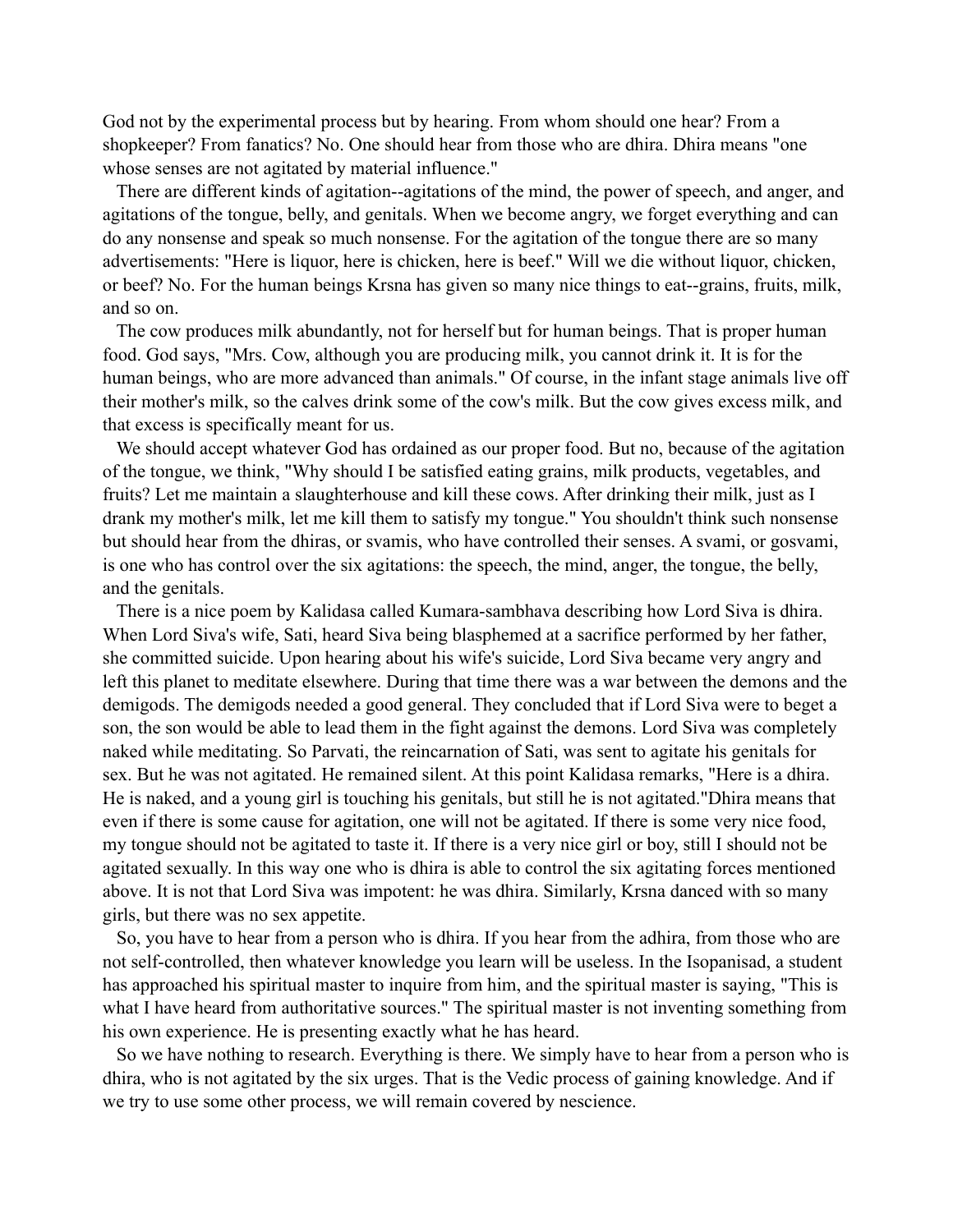The Isopanisad states, "Only one who can learn the process of nescience and that of transcendental knowledge side by side can transcend the influence of repeated birth and death and enjoy the full blessings of immortality." People do not understand what immortality is. They think it is a mythological idea. They are proud of their advancement of knowledge, but there are many things they do not know, nor can they ever know them by their modern system of experimentation.

 So if you want real knowledge, you should take knowledge from the literature known as the Vedas. (The word veda means "knowledge.") Part of the Vedas are the 108 Upanisads, out of which eleven are very important. Of those eleven, the Isopanisad stands first. In the word upanisad, upa means "near." So the knowledge in the Isopanisad will take you nearer to Krsna.

 In learned society the Vedas are accepted as sruti, or primary evidence. The Vedas are not knowledge established by the research work of contaminated, conditioned souls. Such people have imperfect senses, and so they cannot see things as they are. They simply theorize, "It may be like this. It may be like that." That is not knowledge. Knowledge is definite, without any doubt or mistake. Conditioned souls commit mistakes, become illusioned, and cheat. How do they cheat? When one who does not understand the Bhagavad-gita writes a commentary on it, he is cheating the innocent public. Someone has a title as a scholar, so he takes advantage of the popularity of the Bhagavad-gita and writes a commentary. Such so-called scholars claim that anyone can give his own opinion. But in the Bhagavad-gita Krsna says that only His devotee can understand the Gita. So these so-called scholars are cheating.

 The conclusion is that if you want genuine spiritual knowledge you have to approach a bona fide spiritual master who has realized the Absolute Truth. Otherwise you will remain in darkness. You cannot think, "Oh, I may or may not accept a spiritual master. In any case, there are books that I can learn from." No, the Vedic injunction is tad-vijnanartham sa gurum evabhigacchet. The word gacchet means "one must go," not that one may or may not go. To understand transcendental knowledge, one must go to a spiritual master. That is the Vedic injunction.

 You must know two things: what is maya (illusion) and what is Krsna. Then your knowledge is perfect. Of course, Krsna is so nice that if you somehow or other fully surrender to Him, all your searching for knowledge will be finished: not only will you know what Krsna is, but you will automatically learn what maya is. Krsna will give you intelligence from within.

 So, by the mercy of both the spiritual master and Krsna, one takes up devotional service. How is that? Their mercy runs on parallel lines. If you have not yet found a spiritual master but are sincere, Krsna will direct you to a bona fide spiritual master. And if you get a bona fide spiritual master, he will take you to Krsna. Krsna is always sitting in your heart as the caitya-guru, the spiritual master within. It is that caitya-guru who manifests Himself externally as the spiritual master. Therefore the spiritual master is the direct representative of Krsna.

 The Isopanisad says we should learn what vidya and avidya are. Avidya is ignorance under the guise of materialistic knowledge. Srila Bhaktivinoda Thakura writes in one of his songs that "advancement of material knowledge is simply the advancement of maya's jurisdiction." The more you become implicated in material knowledge, the less you can understand Krsna consciousness. Those who are advanced in material knowledge think, "What use is this Krsna consciousness movement?" They have no attraction for spiritual knowledge; they are too absorbed in avidya.

 Some Indian boys reject the spiritual culture of India and come to the West to learn technology. When they see that I have introduced in the West the things they rejected in India, they are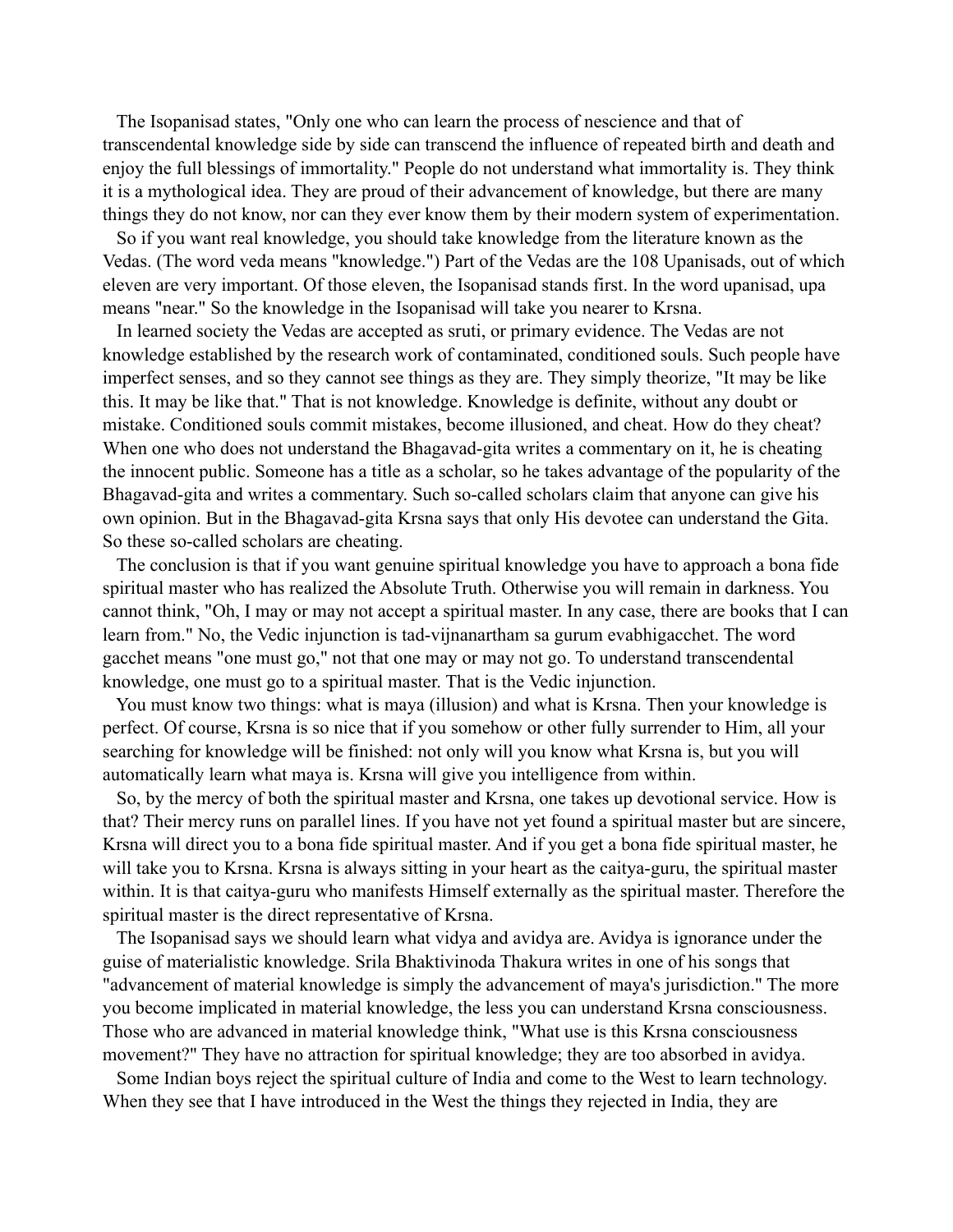surprised. One reason I came to the West is that modern India has rejected spiritual knowledge. Today Indians think that if they can imitate Western technology, they will be happy. This is maya. They do not see that those who are three hundred times more technologically advanced than the Indians are not happy. India will not be able to equal American or European technology for at least three hundred years because the Western countries have been developing technology for a very long time. But since the time of creation Indian culture has been a spiritual culture.Vidya, or genuine spiritual knowledge, does not depend on technology. Srila Vyasadeva is the original guru of Vedic knowledge. How was he living? In a cottage in Badarikasrama. But just see his knowledge! He wrote so many Puranas, including the Srimad-Bhagavatam. He also wrote the Vedanta-sutra and the Mahabharata. If you studied every single verse written by Vyasadeva, it would take your whole life. The Srimad-Bhagavatam alone has no less than eighteen thousand verses. And each verse is so full of meaning that it would take a whole lifetime to fully understand it. This is Vedic culture.

 There is no knowledge comparable to that contained in the Vedic literature--not only spiritual knowledge, but material knowledge also. The Vedas discuss astronomy, mathematics, and many other subjects. It is not that in ancient times there were no airplanes. They are mentioned in the Puranas. These airplanes were so strong and swift that they could easily reach other planets. It is not that there was no advancement of material knowledge in the Vedic age. It was there. But the people then did not consider it so important. They were interested in spiritual knowledge.

 So, one should know what knowledge is, and what nescience is. If we advance in nescience, or material knowledge, we will have to undergo repeated birth and death. Moreover, there is no guarantee what your next birth will be. That is not in your hands. Now you are happy being an American, but after quitting this body you cannot dictate, "Please give me an American body again." Yes, you may get an American body, but it may be an American cow's body. Then you are destined for the slaughterhouse.

 So, cultivating material knowledge--nationalism, socialism, this "ism," that "ism"--is simply a dangerous waste of time. Better to cultivate real knowledge, Vedic knowledge, which leads one to surrender to Krsna. As Krsna says in the Bhagavad-gita (7.19), bahunam janmanam ante jnanavan mam prapadyate. After many, many births, one who is in genuine knowledge comes to Krsna and surrenders to Him, realizing, "O Krsna, You are everything." This is the culmination of all cultivation of knowledge.

#### **Beyond the White Light of Brahman**

 The Isopanisad states, "One should know perfectly the Personality of Godhead and His transcendental name, as well as the temporary material creation with its temporary demigods, men, and animals. When one knows these, he surpasses death and the ephemeral cosmic manifestation with it, and in the eternal kingdom of God he enjoys his eternal life of bliss and knowledge. O my Lord, sustainer of all that lives, Your real face is covered by Your dazzling effulgence. Kindly remove that covering and exhibit Yourself to Your pure devotee."

 Here the Isopanisad mentions the kingdom of God. Every planet, both spiritual and material, has a predominating deity. In the sun, for example, the predominating deity is Vivasvan. We get this information from the Bhagavad-gita. So, there are millions and trillions of universes within the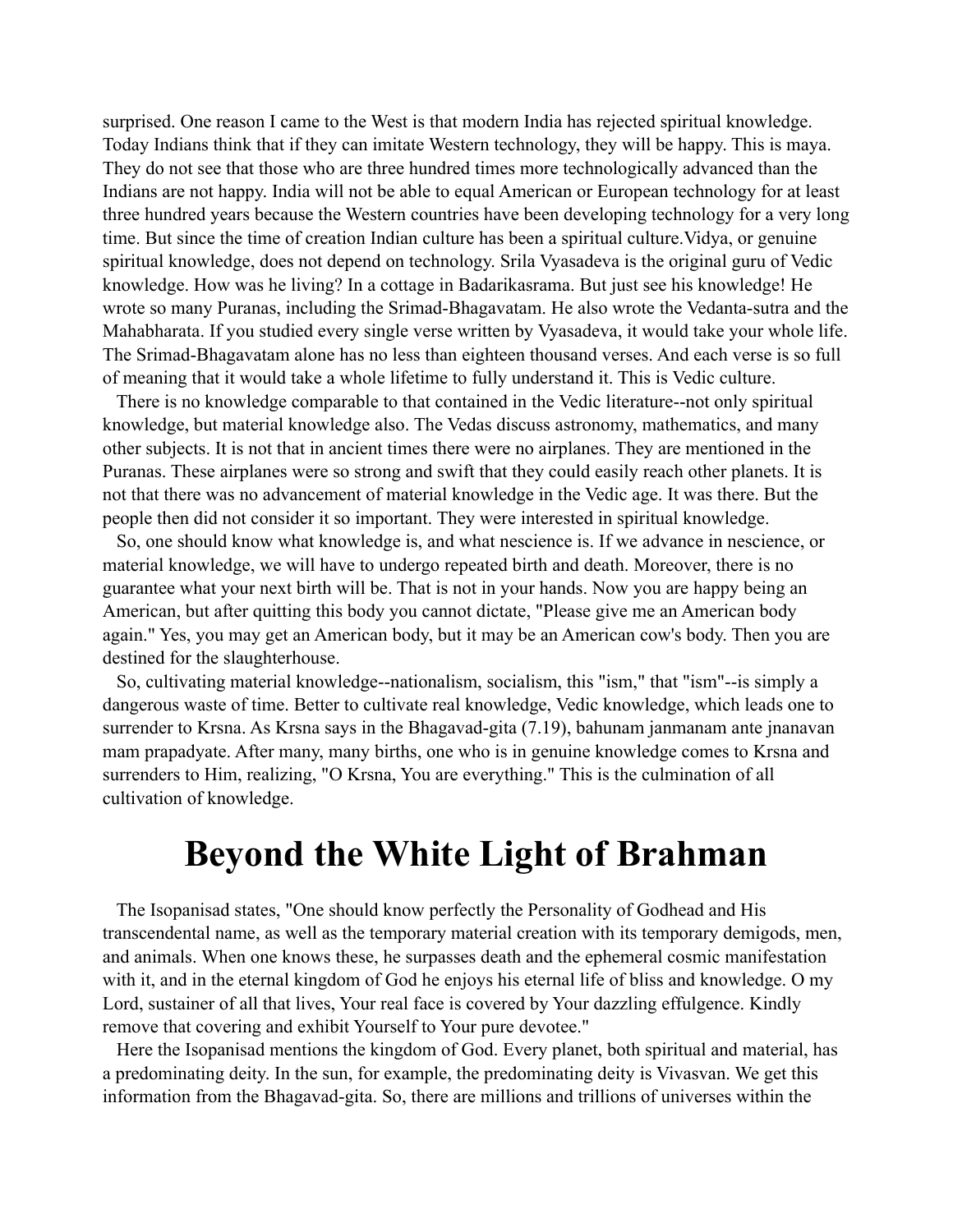material sky, and within each universe are millions and trillions of planets, and in every planet there is a predominating deity.

 Beyond the material sky is the brahmajyoti, or spiritual sky, where there are innumerable Vaikuntha planets. Each Vaikuntha planet is predominated by the Supreme Lord in His Narayana form, and each Narayana has a different name--Pradyumna, Ani-ruddha, Sankarsana, etc. One cannot see these planets because they are covered by the spiritual brahmajyoti effulgence, just as one cannot see the sun globe on account of the dazzling sunshine. The effulgence in the spiritual sky is coming out of Krsna's planet, Goloka Vrndavana, which is above even Vaikuntha and where Krsna alone is the predominator.

 The planet of the Absolute Truth, Krsna, is covered by the Brahman effulgence. One has to penetrate that effulgence in order to see the Lord. Therefore in the Isopanisad the devotee prays, "Kindly remove Your effulgence so I can see You." The Mayavadi philosophers do not know that there is something beyond the brahmajyoti. But here in the Isopanisad is the Vedic evidence that the brahmajyoti is simply a golden effulgence covering the real face of the Supreme Lord.

 The idea is that Krsna's planet and the Vaikuntha planets are beyond the Brahman effulgence and that only devotees can enter those spiritual planets. The jnanis, the mental speculators, practice severe austerities to enter the Brahman effulgence. But the demons who are killed by Krsna are immediately transferred to that Brahman effulgence. So just consider: Is the place that is given to the enemies of Krsna very covetable? If my enemy comes to my house, I may give him some place to stay, but if my intimate friend comes, I give him a much nicer place to stay. So this Brahman effulgence is not at all covetable.

 Srila Prabodhananda Sarasvati has composed a nice verse in which he says that for the devotee, for one who has attained the mercy of the Lord, the Brahman effulgence is just like hell. Then what about heaven? The karmis, or fruitive workers, are very eager to go to the heavenly planets, where the demigods reside. But for the devotees heaven is just a will-o'-the-wisp. They are not at all attracted to go there. And then there are the mystic yogis, who try very strenuously to control the senses in order to attain special powers. The senses are like venomous serpents because as soon as you indulge in sense gratification--as soon as the senses "bite" you--you become degraded. But the devotee says, "I do not fear the poisonous serpents of the senses." Why? "Because I have extracted their fangs." In other words, by engaging his senses in Krsna's service, the devotee is no longer tempted to indulge in sense gratification, and thus his senses cannot drag him down to a hellish condition of life.

 In this way, the devotees are above the karmis, jnanis, and yogis. The devotees' place is the highest because only by devotion can one understand God. Krsna does not say you can understand Him by fruitive work. He does not say you can understand Him by speculation. He does not say you can understand Him by mystic yoga. He clearly says (Bg. 18.55), bhaktya mam abhi-janati yavan yas casmi tattvatah: "Only by devotional service can one truly understand Me as I am."

 Except for devotional service, there is no possibility of understanding the Absolute Truth. Any other process is imperfect because it is based on speculation. For example, the scientists may speculate on what the sun planet is, but because they have no access there, they cannot actually know what the sun planet is. They can only speculate. That's all. Once three blind men came upon an elephant. They began feeling the elephant and speculating on what it was. One felt its big legs and concluded, "Oh, the elephant is just like a pillar." The second man felt the trunk and concluded,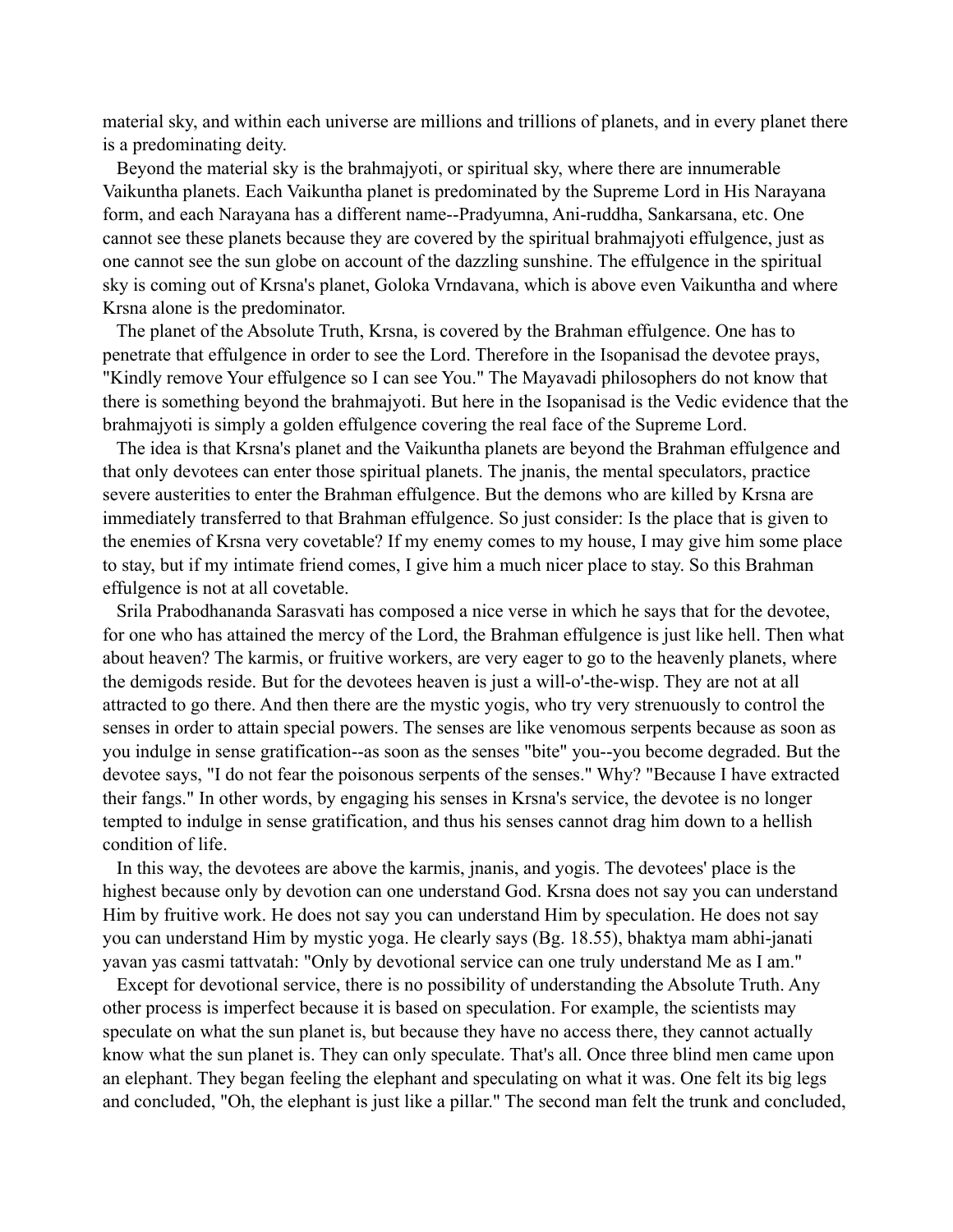"Oh, this elephant is just like a snake." And the third man felt the belly of the elephant and concluded, "This elephant is like a big boat." But actually, the blind men did not know what the elephant really was.

 If you have no ability to see something, you can only speculate about it. Therefore the Isopanisad says, "Please remove this brilliant effulgence covering Your face so I can see You." That seeing power is bestowed upon the devotee by Krsna when He sees the devotee's love for Him. As the Brahma-samhita says, premanjana-cchurita-bhakti-vilocanena: The devotees anoint their eyes with the salve of love of God, and therefore they can see the Lord's beautiful form within their hearts. In India there is a special eye ointment. If you apply it you can immediately see clearly. Similarly, if you smear your eyes with the ointment of love of Godhead, you will see God always. This is the way of understanding God--by service and by enhancing your love for Him. This love can be developed only by devotional service; otherwise there is no possibility of achieving it. So the more you increase your spirit of service to God, the more you increase your dormant love for God. And as soon as you are in the perfectional stage of love of God, you will see God always, at every moment.

## **Chapter 2 Bad Karma**

 The Srimad-Bhagavatam is an ancient Sanskrit scripture that contains the essence of all Vedic wisdom, recording the teachings of the Lord's devotees, as well as those of the Lord in many of His incarnations. In this Thirtieth Chapter of the Third Canto, an incarnation of Krsna's named Kapiladeva graphically describes the results of sin. Srila Prabhupada explains the texts in his purports.

 TEXT 1: The Personality of Godhead said, "As a mass of clouds does not know the powerful influence of the wind, a person engaged in material consciousness does not know the powerful strength of the time factor, by which he is being carried."

 PURPORT: The great politician-pandita named Canakya said that even one moment of time cannot be returned, even if one is prepared to pay millions of dollars. One cannot calculate the amount of loss there is in wasting valuable time. Whether materially or spiritually, one should be very alert in utilizing the time which he has at his disposal. A conditioned soul lives in a particular body for a fixed measurement of time, and it is recommended in the scriptures that within that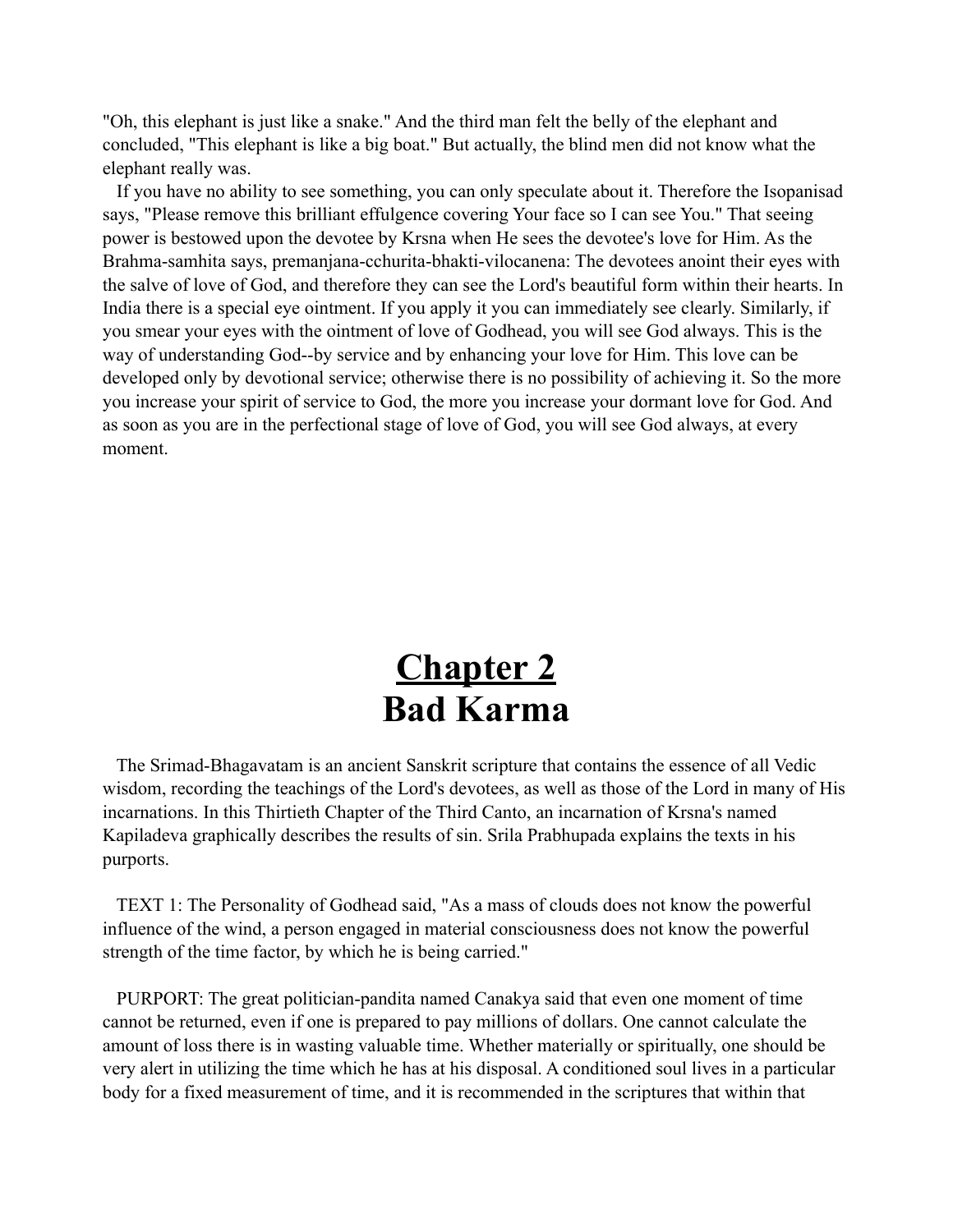small measurement of time one has to finish Krsna consciousness and thus gain release from the influence of the time factor. But, unfortunately, those who are not in Krsna consciousness are carried away by the strong power of time without their knowledge, as clouds are carried by the wind.

 TEXT 2: "Whatever is produced by the materialist with great pain and labor for so-called happiness, the Supreme Personality, as the time factor, destroys, and for this reason the conditioned soul laments."

 PURPORT: The main function of the time factor, which is a representative of the Supreme Personality of Godhead, is to destroy everything. The materialists, in material consciousness, are engaged in producing so many things in the name of economic development. They think that by advancing in satisfying the material needs of man they will be happy, but they forget that everything they have produced will be destroyed in due course of time. From history we can see that there were many powerful empires on the surface of the globe that were constructed with great pain and great perseverance, but in due course of time they have all been destroyed. Still the foolish materialists cannot understand that they are simply wasting time in producing so-called material necessities, which are destined to be vanquished in due course of time. This waste of energy is due to the ignorance of the mass of people, who do not know that they are eternal and that they have an eternal engagement also. They do not know that this span of life in a particular type of body is but a flash in the eternal journey. Not knowing this fact, they take the small flash of their present life to be everything, and they waste time in improving economic conditions.

 TEXT 3: "The misguided materialist does not know that his very body is impermanent and that the attractions of home, land, and wealth, which are in relationship to that body, are also temporary. Out of ignorance only, he thinks that everything is permanent."

 PURPORT: The materialist thinks that persons engaged in Krsna consciousness are crazy fellows wasting time by chanting Hare Krsna, but actually he does not know that he himself is in the darkest region of craziness because of accepting his body as permanent. And in relation to his body he accepts his home, his country, his society, and all other paraphernalia as permanent. This materialistic acceptance of the permanence of home, land, etc. is called the illusion of maya. This is clearly mentioned here. Mohad grha-ksetra-vasuni: out of illusion only does the materialist accept his home, his land, and his money as permanent. Out of this illusion have grown family life, national life, and economic development, which are very important factors in modern civilization. A Krsna conscious person knows that this economic development of human society is but temporary illusion.

 In another part of the Srimad-Bhagavatam, the acceptance of the body as oneself, the acceptance of others as kinsmen in relationship to one's body, and the acceptance of the land of one's birth as worshipable are declared to be the products of an animal civilization. When, however, one is enlightened in Krsna consciousness, one can use these for the service of the Lord. That is a very suitable proposition. Everything has a relationship with Krsna. When all economic development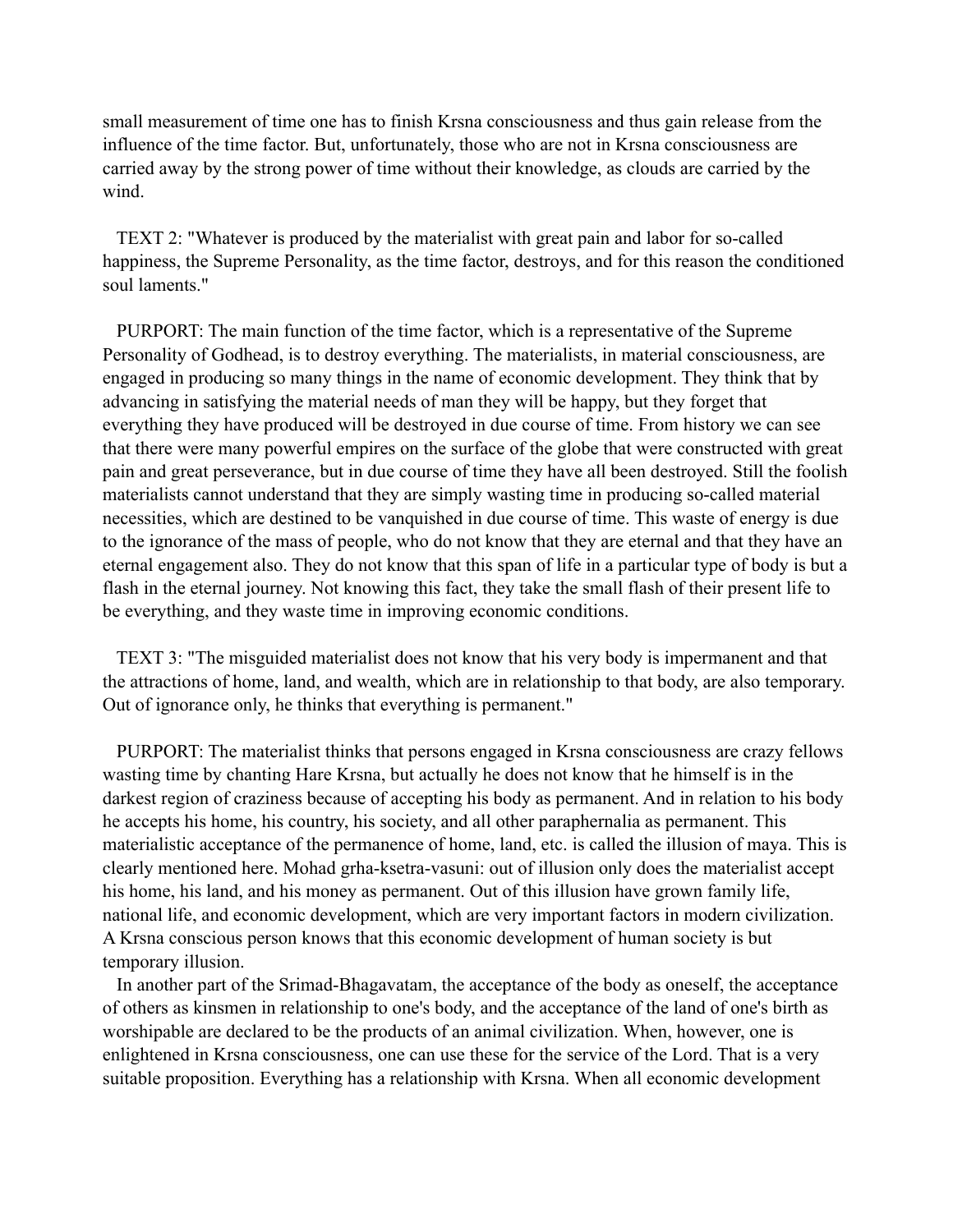and material advancement are utilized to advance the cause of Krsna consciousness, a new phase of progressive life arises.

 TEXT 4: "In whatever species of life the living entity appears, he finds a particular type of satisfaction in that species, and he is never averse to being situated in such a condition."

 PURPORT: The satisfaction of the living entity in a particular type of body, even if it is most abominable, is called illusion. A man in a higher position may feel dissatisfaction with the standard of life of a lower-grade man, but the lower-grade man is satisfied in that position because of the spell of maya, the external energy. Maya has two phases of activity. One is called praksepatmika, and the other is called avaranatmika. Avaranatmika means "covering," and praksepatmika means "pulling down." In any condition of life, the materialistic person or animal will be satisfied because his knowledge is covered by the influence of maya. In the lower grade or lower species of life, the development of consciousness is so poor that one cannot understand whether one is happy or distressed. This is called avaranatmika. Even a hog, who lives by eating stool, thinks himself happy, although a person in a higher mode of life sees how abominable that life is.

 TEXT 5: "While deluded by the covering influence of the illusory energy, the living entity feels little inclined to cast off his body, even when in hell, for he takes delight in hellish enjoyment."

 PURPORT: It is said that once Indra, the king of heaven, was cursed by his spiritual master, Brhaspati, on account of his misbehavior, and he became a hog on this planet. After many days, when Brahma wanted to recall him to his heavenly kingdom, Indra, in the form of a hog, forgot everything of his royal position in the heavenly kingdom, and he refused to go back. This is the spell of maya. Even Indra forgets his heavenly standard of life and is satisfied with the standard of a hog's life.

 By the influence of maya the conditioned soul becomes so affectionate toward his particular type of body that even if someone says to him, "Give up this body, and immediately you will have a king's body," he will not agree. This attachment strongly affects all conditioned living entities.

 Lord Krsna personally canvasses, "Give up everything in this material world. Come to Me, and I shall give you all protection," but we are not agreeable. We think, "We are quite all right. Why should we surrender unto Krsna and go back to His kingdom?" This is called illusion, or maya. Everyone is satisfied with his standard of living, however abominable it may be.

 TEXT 6: "Such satisfaction with one's standard of living is due to deep-rooted attraction for body, wife, home, children, animals, wealth, and friends. In such association, the conditioned soul thinks himself quite perfect."

 PURPORT: This so-called perfection of human life is a concoction. Therefore it is said that however materially qualified a person may be, if he is not a devotee of the Lord he has no good qualities because he is hovering on the mental plane, which will drag him again to the material existence of temporary life. One who acts on the mental plane cannot get promotion to the spiritual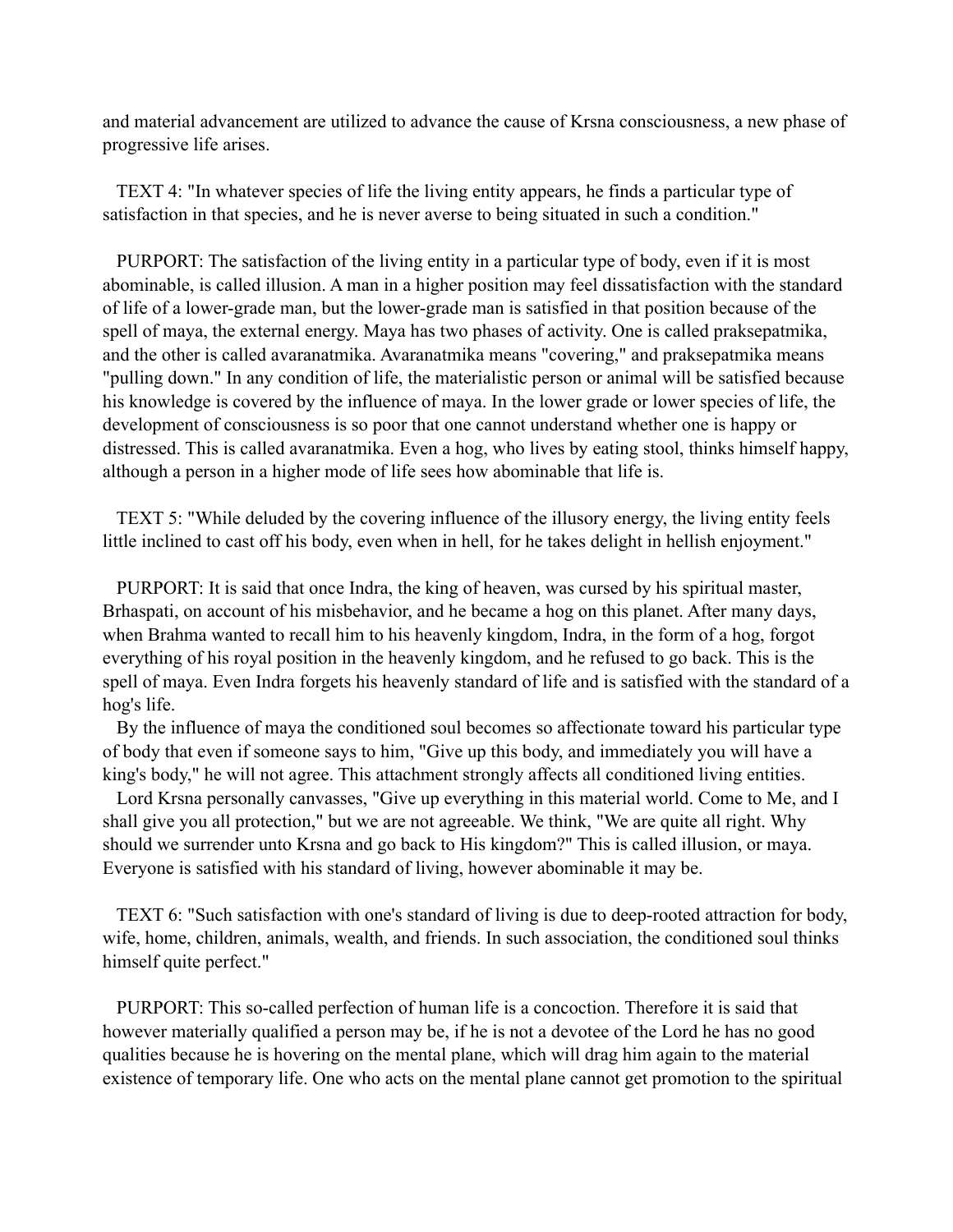plane. Such a person is always sure to glide down again to material life. Still, in the association of so-called society, friendship, and love, the conditioned soul feels completely satisfied.

 TEXT 7: "Although he is always burning with anxiety, such a fool always performs all kinds of mischievous activities with the unfulfillable hope of maintaining his so-called family and society."

 PURPORT: It is said that it is easier to maintain a great empire than a small family, especially in these days, when the influence of Kali-yuga is so strong that everyone is harassed and full of anxieties because of accepting the false presentation of maya's family. The family we maintain is created by maya; it is the perverted reflection of the family in Krsnaloka. In Krsnaloka there are also family, friends, society, father, and mother; everything is there, but they are eternal. Here, as we change bodies our family relationships also change. Sometimes we are in a family of human beings, sometimes in a family of demigods, sometimes a family of cats or dogs.

 Family, society, and friendship are flickering, and so they are called asat. It is said that as long as we are attached to this asat--this temporary, nonexistent society and family--we are always full of anxieties. The materialists do not know that the family, society, and friendship here in this material world are only shadows, and thus they become attached. Naturally their hearts are always burning, but in spite of all inconvenience, they still work to maintain such false families because they have no information of the real family association with Krsna.

 TEXT 8: "He gives heart and senses to a woman, who falsely charms him with maya. He enjoys solitary embraces and talking with her, and he is enchanted by the sweet words of the small children."

 PURPORT: Family life within the kingdom of the illusory energy, maya, is just like a prison for the eternal living entity. In prison a prisoner is shackled by iron chains and iron bars. Similarly, a conditioned soul is shackled by the charming beauty of a woman, by her solitary embraces and talks of so-called love, and by the sweet words of his small children. Thus he forgets his real identity.

 In this verse the words strinam asatinam indicate that womanly love exists just to agitate the mind of man. Actually, in the material world there is no love. Both the woman and the man are interested in their sense gratification. For sense gratification a woman creates an illusory love, and the man becomes enchanted by such false love and forgets his real duty. When there are children as the result of such a combination, the next attraction is to the sweet words of the children. The love of the woman at home and the talk of the children make one a secure prisoner, and thus he cannot leave his home. Such a person is termed, in Vedic language, a grhamedhi, which means "one whose center of attraction is home." The word grhastha refers to one who lives with family, wife, and children but whose real purpose of living is to develop Krsna consciousness. One is therefore advised to become a grhastha, not a grhamedhi. The grhastha's concern is to get out of the family life created by illusion and enter into real family life with Krsna, whereas the grhamedhi's business is to repeatedly chain himself to so-called family life, in one life after another, and perpetually remain in the darkness of maya.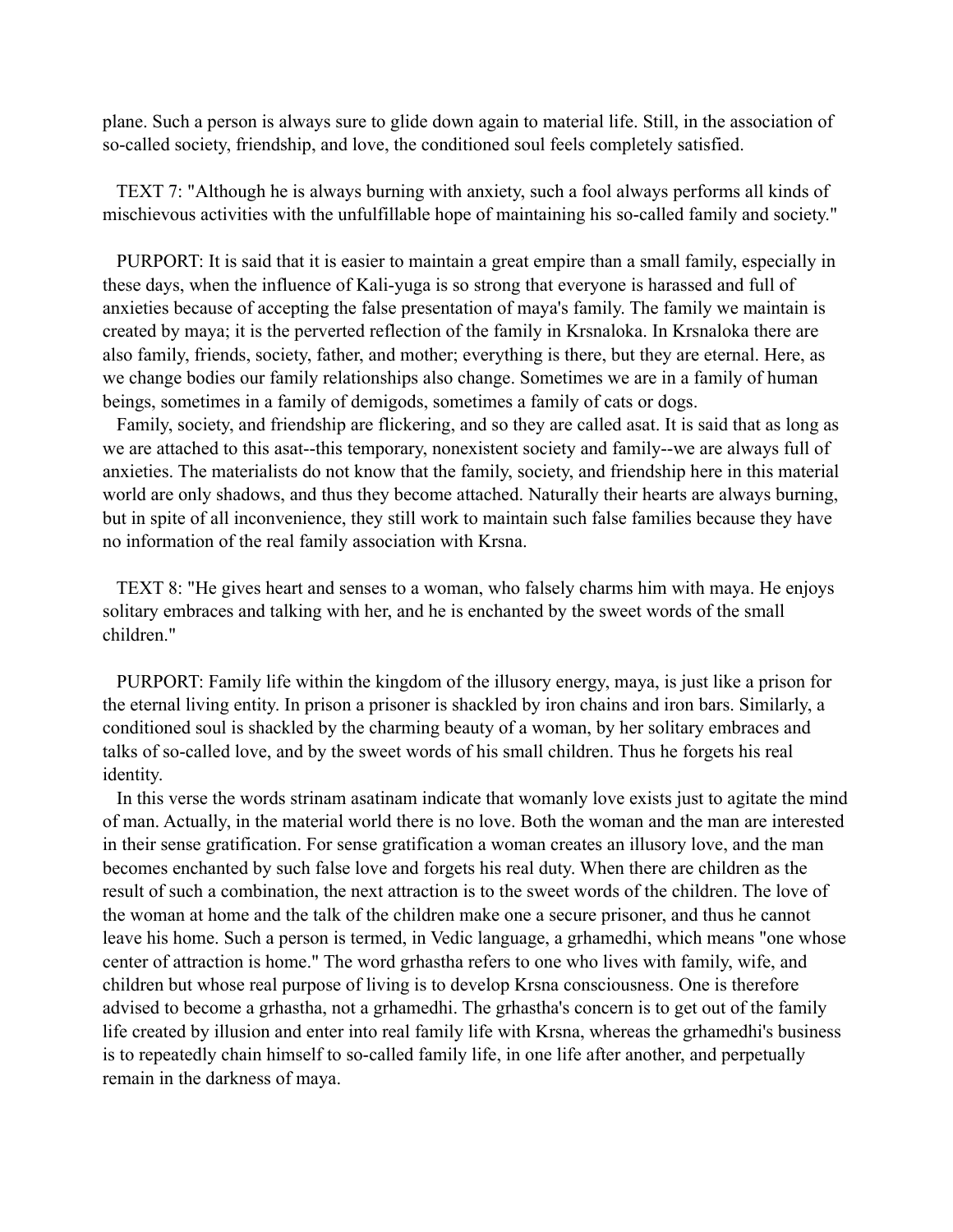TEXT 9: "The attached householder remains in his family life, which is full of diplomacy and politics. Always spreading miseries and controlled by acts of sense gratification, he acts just to counteract the reactions of all his miseries, and if he can successfully counteract such miseries, he thinks he is happy."

 PURPORT: In the Bhagavad-gita the Personality of Godhead Himself certifies the material world as an impermanent place that is full of miseries. There is no question of happiness in this material world, either individually or in terms of family, society, or country. If something is going on in the name of happiness, that is illusion. Here in this material world, happiness means successful counteraction of distress. The material world is so made that unless one becomes a clever diplomat, his life will be a failure. What to speak of human society, even in the society of lower animals, the birds and beasts cleverly manage their bodily demands of eating, sleeping, mating, and defending. Human society competes nationally or individually, and in the attempt to be successful the entire human society becomes full of diplomacy. We should always remember that in spite of all diplomacy and all intelligence in the struggle for existence, everything will end in a second by the supreme will. Therefore, all our attempts to become happy in this material world are simply a delusion offered by maya.

 TEXT 10: "He secures money by committing violence here and there, and although he employs it in the service of his family, he himself eats only a little portion of the food thus purchased, and he goes to hell for those for whom he earned the money in such an irregular way."

 PURPORT: There is a Bengali proverb: "The person for whom I have stolen accuses me of being a thief." The family members for whom an attached person acts in so many criminal ways are never satisfied. In illusion an attached person serves such family members, and by serving them he is destined to enter into a hellish condition of life. For example, a thief steals something to maintain his family, and he is caught and imprisoned. This is the sum and substance of material existence and attachment to material society, friendship, and love. Although an attached family man is always engaged in getting money by hook or by crook for the maintenance of his family, he cannot enjoy more than what he could consume even without such criminal activities. A man who eats eight ounces of food may have to maintain a big family and earn money by any means to support that family, but he himself is not offered more than what he can eat, and sometimes he eats the remnants that are left after his family members are fed. Even by earning money by unfair means, he cannot enjoy life for himself. That is called the covering illusion of maya.

 The process of illusory service to society, country, and community is exactly the same everywhere; the same principle is applicable even to big national leaders. A national leader who is very great in serving his country is sometimes killed by his countrymen because of irregular service. In other words, one cannot satisfy his dependents by this illusory service, although one cannot get out of the service because being a servant is his constitutional position.

 A living entity is constitutionally part and parcel of the Supreme Being, but he forgets that he has to render service to the Supreme Being and diverts his attention to serving others; this is called maya. By serving others he falsely thinks that he is master. The head of a family thinks of himself as the master of the family, or the leader of a nation thinks of himself as the master of the nation,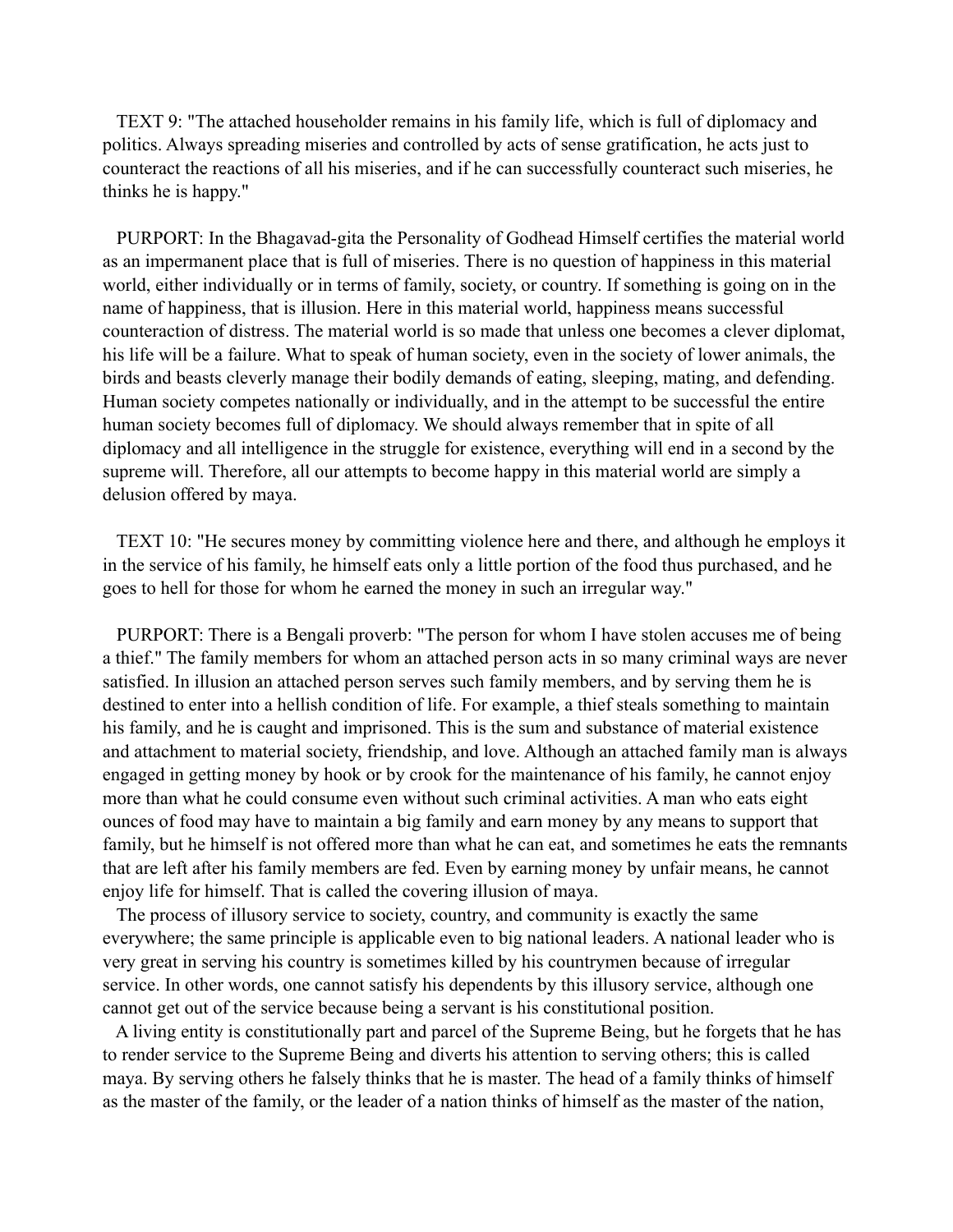whereas actually he is serving, and by serving maya he is gradually going to hell. Therefore a sane man should come to the point of Krsna consciousness and engage in the service of the Supreme Lord, applying his whole life, all of his wealth, his entire intelligence, and his full power of speaking.

 TEXTS 11-13: "When he suffers reverses in his occupation, he tries again and again to improve himself, but when he is baffled in all attempts and is ruined, he accepts money from others because of excessive greed. Thus the unfortunate man, unsuccessful in maintaining his family members, is bereft of all beauty. He always thinks of his failure, grieving very deeply. Seeing him unable to support them, his wife and others do not treat him with the same respect as before, even as miserly farmers do not accord the same treatment to their old and worn-out oxen."

 PURPORT: Not only in the present age but from time immemorial no one has liked an old man who is unable to earn in the family. Even in the modern age, in some communities or states, the old men are given poison so that they will die as soon as possible. In some cannibalistic communities, the old grandfather is sportingly killed, and a feast is held in which his body is eaten. Here the example is given that a farmer does not like an old ox who has ceased to work. Similarly, when an attached person in family life becomes old and is unable to earn, he is no longer liked by his wife, sons, daughters, and other kinsmen, and he is consequently neglected, what to speak of not being given respect. It is judicious, therefore, to give up family attachment before one attains old age and take shelter of the Supreme Personality of Godhead. A person should employ himself in the Lord's service so that the Supreme Lord can take charge of him and he will not be neglected by his socalled kinsmen.

 TEXT 14: "The foolish family man does not become averse to family life although he is maintained by those whom he once maintained. Deformed by the influence of old age, he prepares himself to meet ultimate death."

 PURPORT: Family attraction is so strong that even if a person is neglected by family members in his old age, he cannot give up family affection, and he remains at home just like a dog. In the Vedic way of life, it is advised that before getting too weak and being baffled in material activities, and before becoming diseased, one should give up family life and engage oneself completely in the service of the Lord for the remaining days of his life.

 Therefore the Vedic scriptures enjoin that as soon as one passes fifty years of age, he must give up family life and live alone in the forest. After preparing himself fully, he should become a sannyasi, travel widely, and distribute the knowledge of spiritual life to each and every home.

 TEXT 15: "Thus he remains at home just like a pet dog and eats whatever is so negligently given to him. Afflicted with many illnesses, such as dyspepsia and loss of appetite, he eats only very small morsels of food, and he becomes an invalid, who cannot work any more."

 PURPORT: Before meeting death a man is sure to become a diseased invalid, and when he is neglected by his family members, his life becomes less than a dog's because he is put into so many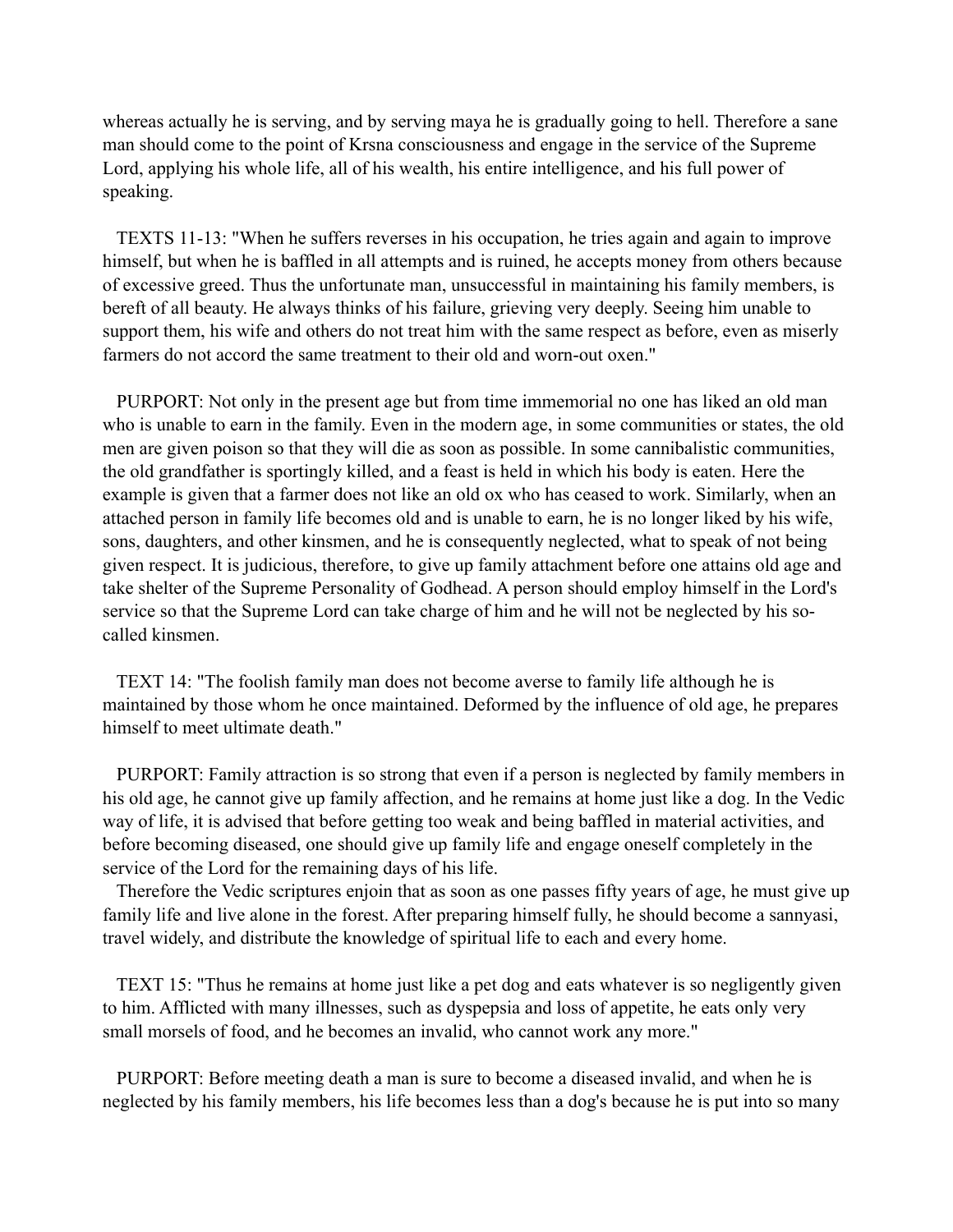miserable conditions. Vedic literatures enjoin, therefore, that before the arrival of such miserable conditions, a man should leave home and die without the knowledge of his family members. If a man leaves home and dies without his family's knowing, that is considered a glorious death. But an attached family man wants his family members to carry him in a great procession even after his death, and although he will not be able to see how the procession goes, he still desires that his body be taken gorgeously in procession. Thus he is happy without even knowing where he has to go when he leaves his body for the next life.

 TEXTS 16-17: "In that diseased condition, a man's eyes bulge due to the pressure of air from within, and his glands become congested with mucus. He has difficulty breathing, and upon exhaling and inhaling he produces a sound like ghura-ghura, a rattling within the throat. In this way he comes under the clutches of death and lies down, surrounded by lamenting friends and relatives, and although he wants to speak with them, he no longer can because he is under the control of time."

 PURPORT: For formality's sake, when a man is lying on his deathbed, his relatives come to him, and sometimes they cry very loudly, addressing the dying man: "O my father!" "O my friend!" or "O my husband!" In that pitiable condition the dying man wants to speak with them and instruct them of his desires, but because he is fully under the control of the time factor, death, he cannot express himself, and that causes him in-conceivable pain. He is already in a painful condition because of disease, and his glands and throat are choked up with mucus. He is already in a very difficult position, and when he is addressed by his relatives in that way, his grief increases.

 TEXT 18: "Thus the man who engaged with uncontrolled senses in maintaining his family dies in great grief, seeing his relatives crying. He dies most pathetically, in great pain and without consciousness."

 PURPORT: In the Bhagavad-gita it is said that at the time of death one will be absorbed in the thoughts he cultivated during his lifetime. A person who had no idea other than to properly maintain his family members must have family affairs in his last thoughts. That is the natural sequence for a common man. The common man does not know the destiny of his life; he is simply busy in this present flash of life, maintaining his family. At the last stage, no one is satisfied with how he has improved the family economic condition; everyone thinks that he could not provide sufficiently. Because of his deep family affection, he forgets his main duty of controlling his senses and improving his spiritual consciousness. Sometimes a dying man entrusts the family affairs to either his son or some relative, saying, "I am going. Please look after the family." He does not know where he is going, but even at the time of death he is anxious about how his family will be maintained. Sometimes it is seen that a dying man requests the physician to increase his life at least for a few years so that the family maintenance plan which he has begun can be completed. These are the material diseases of the conditioned soul. He completely forgets his real engagement--to become Krsna conscious--and is always serious about planning to maintain his family, although he changes families one after another.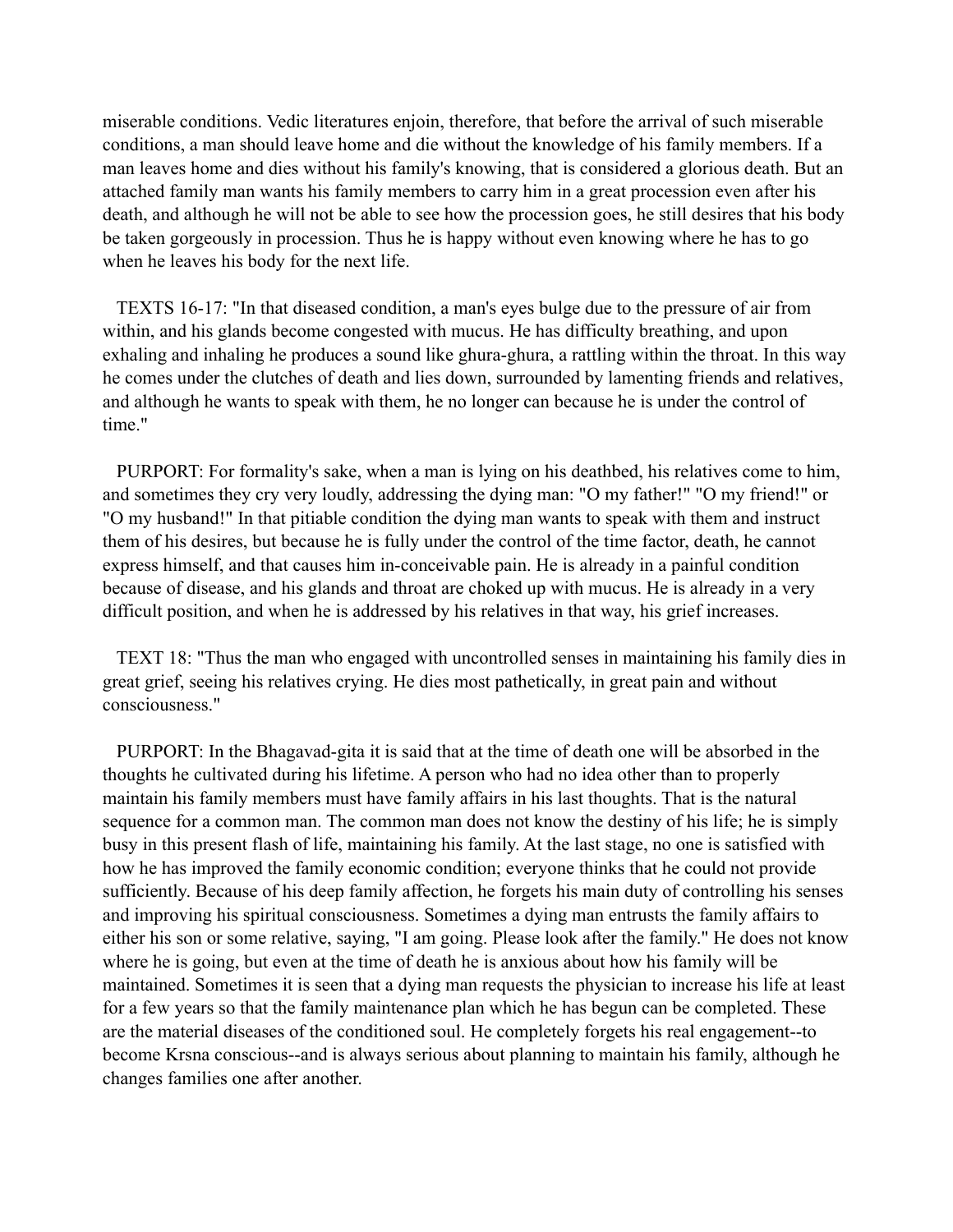TEXT 19: "At death, he sees the messengers of the lord of death come before him, their eyes full of wrath, and in great fear he passes stool and urine."

 PURPORT: There are two kinds of transmigration of a living entity after passing away from the present body. One kind of transmigration is to go to the controller of sinful activities, who is known as Yamaraja, and the other is to go to the higher planets, up to Vaikuntha. Here Lord Kapila describes how persons engaged in activities of sense gratification to maintain a family are treated by the messengers of Yamaraja, called Yamadutas. At the time of death the Yamadutas become the custodians of those persons who have strongly gratified their senses. They take charge of the dying man and take him to the planet where Yamaraja resides. The conditions there are described in the following verses.

 TEXT 20: "As a criminal is arrested for punishment by the constables of the state, a person engaged in criminal sense gratification is similarly arrested by the Yamadutas, who bind him by the neck with strong rope and cover his subtle body so that he may undergo severe punishment."

 PURPORT: Every living entity is covered by a subtle body and a gross body. The subtle body is the covering of mind, ego, intelligence, and consciousness. It is said in the scriptures that the constables of Yamaraja cover the subtle body of the culprit and take him to the abode of Yamaraja to be punished in a way that he is able to tolerate. He does not die from this punishment because if he died, then who would suffer the punishment? It is not the business of the constables of Yamaraja to put one to death. In fact, it is not possible to kill a living entity because factually he is eternal; he simply has to suffer the consequences of his activities of sense gratification.

 The process of punishment is explained in the Caitanya-caritamrta. Formerly the king's men would take a criminal in a boat in the middle of the river. They would dunk him by grasping a bunch of his hair and thrusting him completely under water, and when he was almost suffocated, the king's constables would take him out of the water and allow him to breathe for some time, and then they would again dunk him in the water to suffocate. This sort of punishment is inflicted upon the forgotten soul by Yamaraja, as will be described in the following verses.

 TEXT 21: "While carried by the constables of Yamaraja, he is overwhelmed and trembles in their hands. While passing on the road he is bitten by dogs, and he can remember the sinful activities of his life. He is thus terribly distressed."

 PURPORT: It appears from this verse that while passing from this planet to the planet of Yamaraja, the culprit arrested by Yamaraja's constables meets many dogs, which bark and bite just to remind him of his criminal activities of sense gratification. It is said in the Bhagavad-gita that one becomes almost blind and is bereft of all sense when he is infuriated by the desire for sense gratification. He forgets everything. A man is bereft of all intelligence when he is too attracted by sense gratification, and he forgets that he has to suffer the consequences also. Here the chance for recounting his activities of sense gratification is given by the dogs engaged by Yamaraja. While we live in the gross body, such activities of sense gratification are encouraged, even by modern governments. In many states all over the world, the government encourages such activities by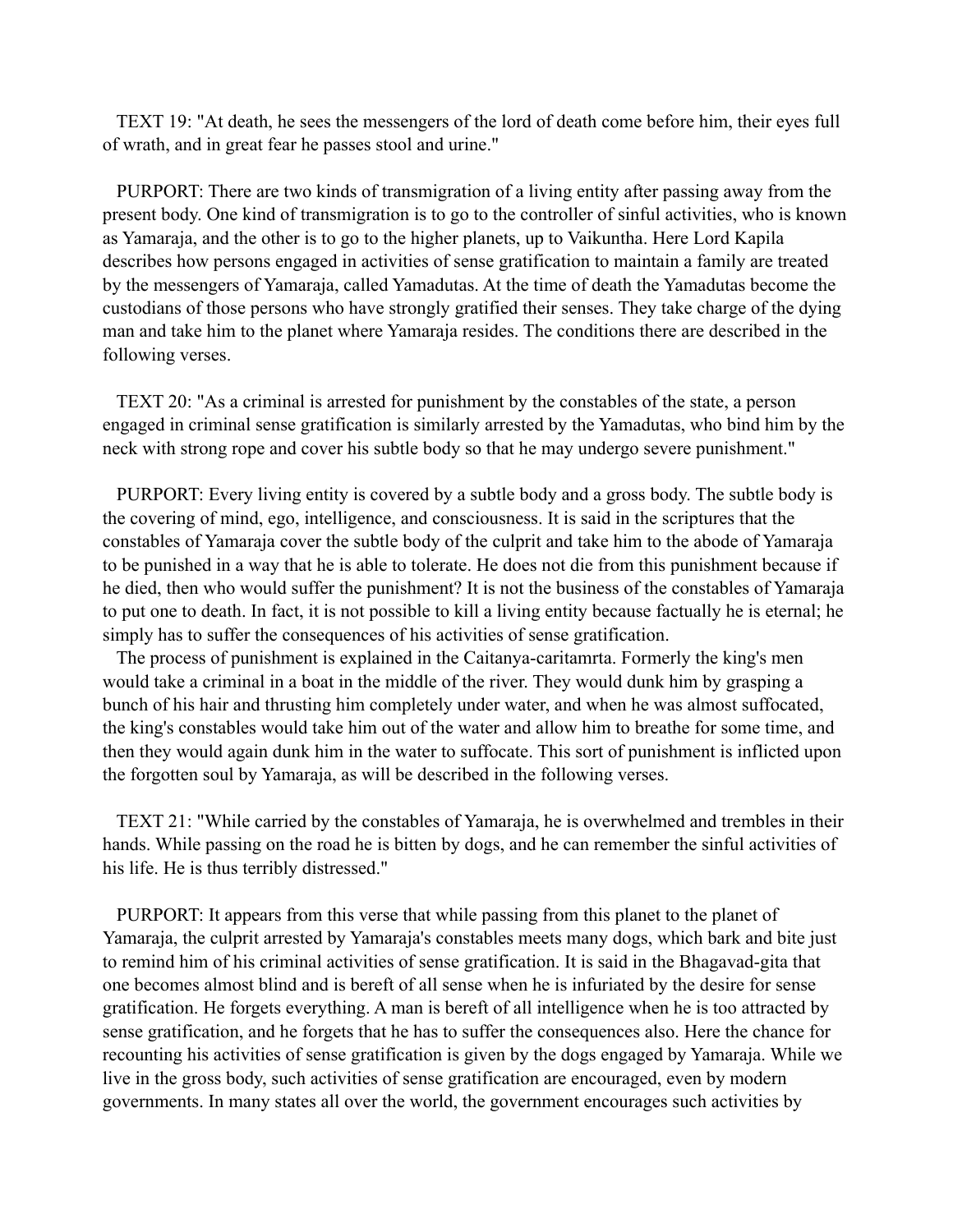pushing birth control. Women are supplied pills, and they are allowed to go to a clinical laboratory to get assistance for abortions. This is going on as a result of sense gratification. Actually sex is meant for begetting a good child, but because people have no control over the senses and there is no institution to train them to control the senses, the poor people fall victim to the criminal offenses of sense gratification, and they are punished after death as described in these passages of the Srimad-Bhagavatam.

 TEXTS 22-24: "Under the scorching sun, the criminal has to pass through roads of hot sand with forest fires on both sides. He is whipped on the back by the constables because of his inability to walk, and he is afflicted by hunger and thirst. But unfortunately there is no drinking water, no shelter, and no place for rest on the road. While passing on that road to the abode of Yamaraja, he falls down in fatigue, and sometimes he becomes unconscious, but he is forced to rise again.

 "In this way he is very quickly brought to the presence of Yamaraja. Thus he has to pass ninetynine thousand yojanas within two or three moments, and then he is at once engaged in the torturous punishment he is destined to suffer."

 PURPORT: One yojana is eight miles, and thus he has to pass along a road that is as much as 792,000 miles long. Such a long distance is passed over within a few moments only. The subtle body is covered by the constables so that the living entity can travel such a long distance quickly and at the same time tolerate the suffering. This covering, although material, is of such fine elements that material scientists cannot discover what the coverings are made of. To pass 792,000 miles within a few moments seems wonderful to the modern space travelers. They have so far traveled at a speed of 18,000 miles per hour, but here we see that a criminal passes 792,000 miles within a few seconds only, although the process is not spiritual but material.

 TEXT 25: "He is placed in the midst of burning pieces of wood, and his limbs are set on fire. In some cases he is made to eat his own flesh or have it eaten by others."

 PURPORT: This verse and the next three verses describe the sinful living entity's punishment. The first description is that the criminal has to eat his own flesh, burning with fire, or allow others like himself who are present there to eat it. In the last great war, people in concentration camps sometimes ate their own stool, so there is no wonder that in Yamasadana, the abode of Yamaraja, a meat-eater who had a very enjoyable life eating others' flesh has to eat his own flesh.

 TEXTS 26-28: "His entrails are pulled out by the hounds and vultures of hell, even though he is still alive to see it, and he is subjected to torment by serpents, scorpions, gnats, and other creatures that bite him. Next his limbs are lopped off and torn asunder by elephants. He is hurled down from hilltops, and he is also held captive either in water or in a cave.

 "Men and women whose lives were built upon indulgence in illicit sex are put into many kinds of miserable conditions in the hells known as Tamisra, Andha-tamisra, and Raurava."

 PURPORT: The lives of all materialistic people, who are undergoing severe tribulation in the struggle for existence, are based on sex. Therefore, in the Vedic civilization sex is allowed only in a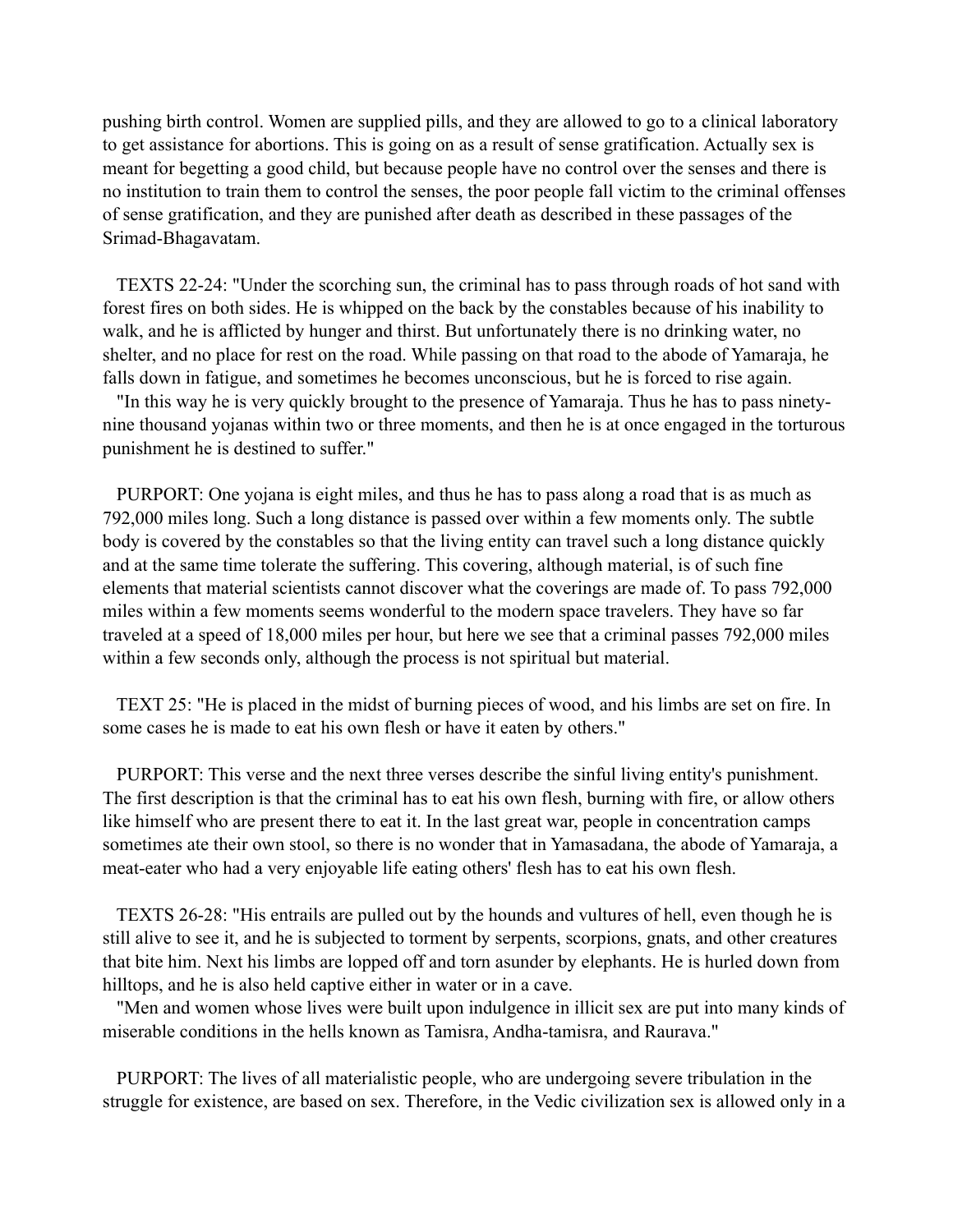restricted way; it is for the married couple, and only for begetting children. But when sex is indulged in for sense gratification illegally and illicitly, both the man and the woman await severe punishment in this world or after death. In this world they are punished by virulent diseases like syphilis and gonorrhea, and in the next life, as we see in this passage of the Srimad-Bhagavatam, they are put into various kinds of hellish conditions to suffer.

 In the Bhagavad-gita, First Chapter, illicit sex is also very much condemned, and it is said that one who produces children by illicit sex is sent to hell. It is confirmed here in the Bhagavatam that such offenders are put into hellish conditions of life in Tamisra, Andha-tamisra, and Raurava.

 TEXT 29: Lord Kapila continued, "My dear mother, it is sometimes said that we experience hell or heaven on this planet, for hellish punishments are sometimes visible on this planet also."

 PURPORT: Sometimes unbelievers do not accept these statements of scripture regarding hell. Lord Kapila therefore confirms them by saying that these hellish conditions are also visible on this planet. It is not that they are only on the planet where Yamaraja lives. On the planet of Yamaraja, the sinful man is given the chance to practice living in the hellish conditions that he will have to endure in the next life, and then he is given a chance to take birth on another planet to continue his hellish life.

 For example, if a man is to be punished to remain in hell and eat stool and urine, then first of all he practices such habits on the planet of Yamaraja, and then he is given a particular type of body, that of a hog, so that he can eat stool and think he is enjoying life. It is stated previously that in any hellish condition, the conditioned soul thinks he is happy. Otherwise, it would not be possible for him to suffer hellish life.

 TEXT 30: "After leaving this body, the man who maintained himself and his family members by sinful activities suffers a hellish life, and his relatives suffer also."

 PURPORT: The mistake of modern civilization is that man does not believe in the next life. But whether he believes or not, the next life is there, and one has to suffer if one does not lead a responsible life in terms of the injunctions of authoritative scriptures like the Vedas and Puranas. Species lower than human beings are not responsible for their actions because they are made to act in a certain way, but in the developed life of human consciousness, one who does not act responsibly is sure to get a hellish life, as described herein.

 TEXT 31: "He goes alone to the darkest regions of hell after quitting the present body, and the money he acquired by envying other living entities is the passage money with which he leaves this world."

 PURPORT: When a man earns money by unfair means and maintains his family and himself with that money, the money is enjoyed by many members of the family, but he alone goes to hell and suffers the resultant sinful reactions accrued from such a violent and illicit life. For example, if a man secures some money by killing someone and with that money maintains his family, those who enjoy the black money earned by him are also partially responsible and are also sent to hell, but he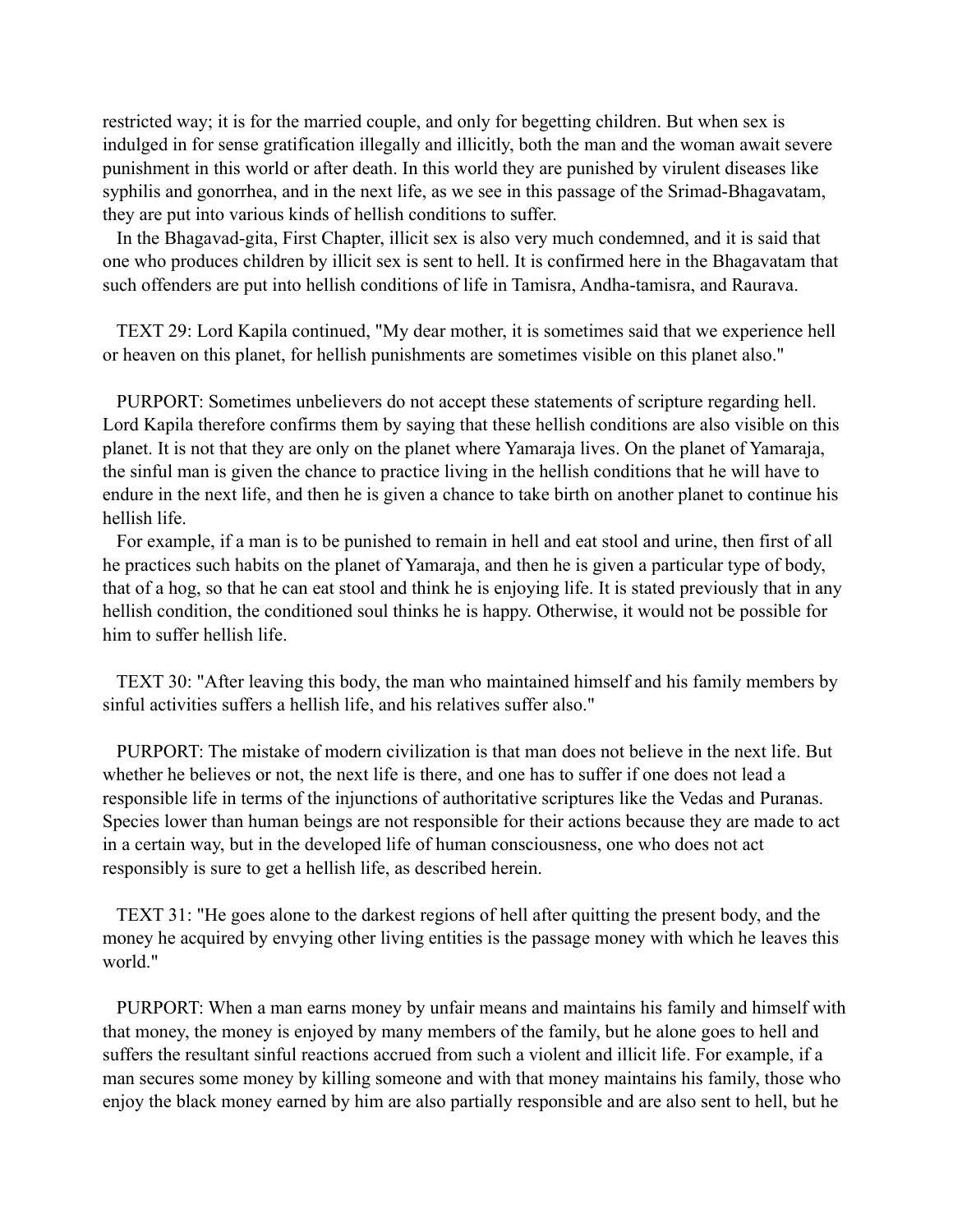who is the leader is especially punished. The money he earned is left in this world, and he takes only the sinful reaction.

 In this world also, if a person acquires some money by murdering someone, the family is not hanged, although its members are sinfully contaminated. But the man who commits the murder and maintains his family is himself hanged as a murderer. The direct offender is more responsible for sinful activities than the indirect enjoyer. The great learned scholar Canakya Pandita says, therefore, that whatever one has in his possession had better be spent for the cause of sat, or the Supreme Personality of Godhead, because one cannot take his possessions with him. They remain here, and they will be lost. Either we leave the money or the money leaves us, but we will be separated. The best use of money as long as it is within our possession is to spend it to acquire and propagate Krsna consciousness.

 TEXT 32: "Thus, by the arrangement of the Supreme Personality of Godhead, the maintainer of kinsmen is put into a hellish condition to suffer for his sinful activities, like a man who has lost his wealth "

 PURPORT: The example set herein is that the sinful person suffers just like a man who has lost his wealth. The human form of body is achieved by the conditioned soul after many, many births and is a very valuable asset. Instead of utilizing this life to get liberation, if one uses it simply for the purpose of maintaining his so-called family and therefore performs foolish and unauthorized action, he is compared to a man who has lost his wealth and who, upon losing it, laments. When wealth is lost, there is no use lamenting, but as long as there is wealth, one has to utilize it properly and thereby gain eternal profit. It may be argued that when a man leaves his money earned by sinful activities, he also leaves his sinful activities here with his money. But it is especially mentioned herein that by superior arrangement, although the man leaves behind his sinfully earned money, he carries the effect of it.

When a man steals some money, if he is caught and agrees to return it, he is not freed from the criminal punishment. By the law of the state, even though he returns the money, he has to undergo the punishment. Similarly, the money earned by a criminal process may be left by the man when dying, but by superior arrangement he carries with him the effect, and therefore he has to suffer hellish life.

 TEXT 33: "Therefore a person who is very eager to maintain his family and kinsmen simply by black methods certainly goes to the darkest region of hell, which is known as Andha-tamisra."

 PURPORT: Three words in this verse are very significant. Kevalena means "only by black methods," adharmena means "unrighteous" or "irreligious," and kutumba-bharana means "family maintenance." Maintaining one's family is certainly the duty of a householder, but one should be eager to earn his livelihood by the prescribed method, as stated in the scriptures. In the Bhagavadgita it is described that the Lord has divided the social system into four classifications of castes, or varnas, according to quality and work. Apart from the Bhagavad-gita, in every society a man is known according to his quality and work. For example, when a man earns his livelihood constructing wooden furniture, he is called a carpenter, and a man who works with an anvil and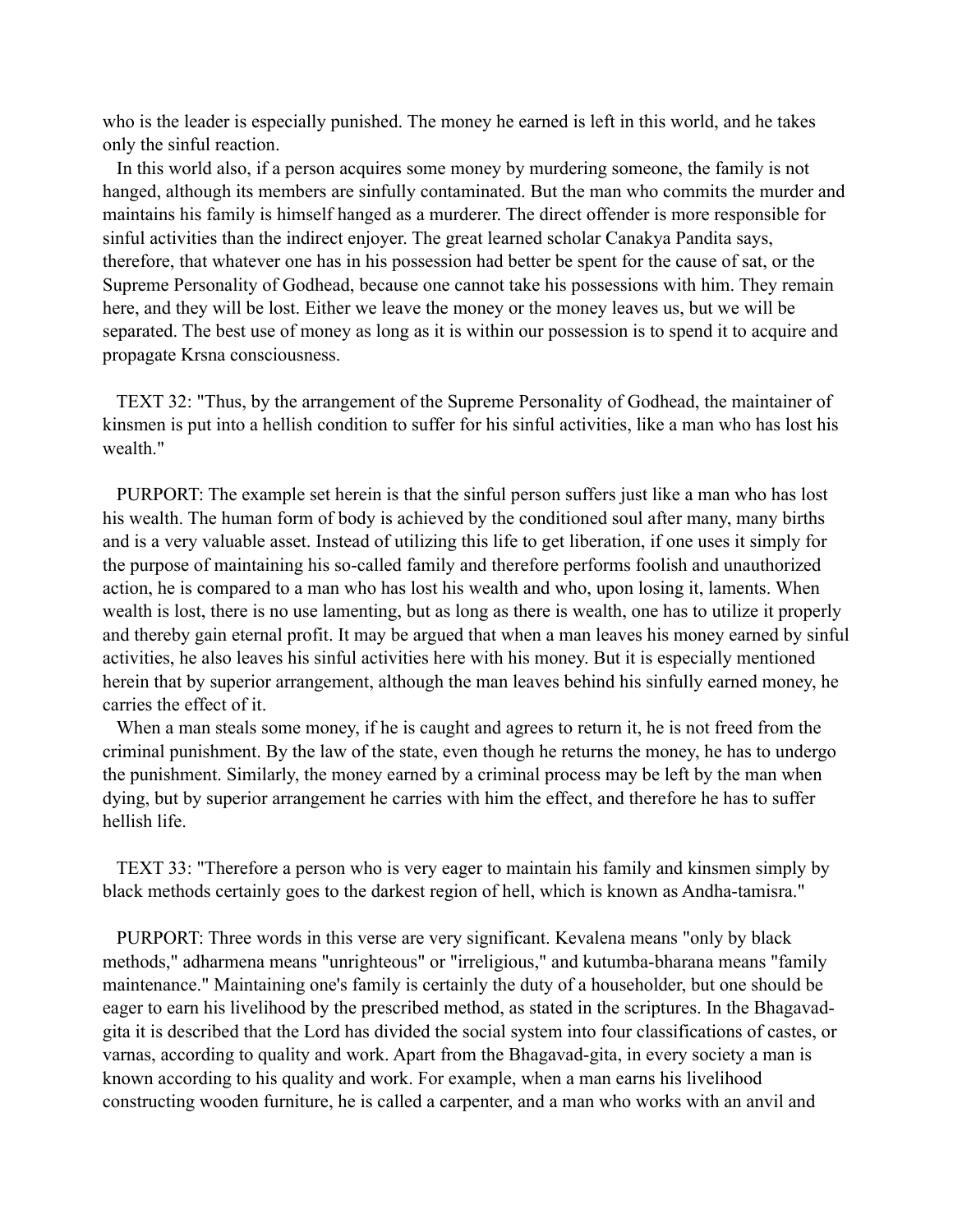iron is called a blacksmith. Similarly, a man who is engaged in the medical or engineering fields has a particular duty and designation. All these human activities have been divided by the Supreme Lord into four varnas, namely the brahmanas (intellectuals and priests), the ksatriyas (warriors and administrators), the vaisyas (merchants and farmers), and sudras (manual laborers). In the Bhagavad-gita and other Vedic scriptures, the specific duties of the brahmanas, ksatriyas, vaisyas, and sudras are mentioned.

 One should work honestly according to his qualification. He should not earn his livelihood unfairly or in a way for which he is not qualified. If someone claims to be a brahmana and works as a priest, attracting people who expect to be enlightened about the spiritual way of life, but he is not qualified as a priest, then he is cheating the public. One should not earn one's livelihood by such unfair means. The same is applicable to a ksatriya and a vaisya. It is especially mentioned that the means of livelihood of those who are trying to advance in Krsna consciousness must be very fair and uncomplicated. Here it is mentioned that he who earns his livelihood by unfair means (kevalena) is sent to the darkest hellish region. Otherwise, if one maintains his family by prescribed methods and honest means, there is no objection to one's being a family man.

 TEXT 34: "Having gone through all the miserable, hellish conditions and having passed in a regular order through the lowest forms of animal life prior to human birth, and having thus been purged of one's sins, one is reborn again as a human being on this earth."

 PURPORT: Just as a prisoner who has undergone troublesome prison life is set free again, the person who has always engaged in impious and mischievous activities is put into hellish conditions, and when he has undergone different hellish lives, namely those of lower animals like cats, dogs, and hogs, by the gradual process of evolution he again comes back as a human being. In the Bhagavad-gita it is stated that even though a person engaged in the practice of the yoga system may not finish perfectly and may fall down for some reason or other, his next life as a human being is guaranteed. It is stated that such a person, who has fallen from the path of yoga practice, is given a chance in his next life to take birth in a very rich family or in a very pious family. It is interpreted that "rich family" refers to a big mercantile family because generally people who engage in business are very rich. One who engaged in the process of self-realization, or connecting with the Supreme Absolute Truth, but fell short is allowed to take birth in such a rich family, or he is allowed to take birth in the family of pious brahmanas; either way, he is guaranteed to appear in human society in his next life.

 It can be concluded that if someone is not willing to enter into hellish life, as in Tamisra or Andha-tamisra, then he must take to the process of Krsna consciousness, which is the first-class yoga system, because even if one is unable to attain complete Krsna consciousness in this life, he is guaranteed at least to take his next birth in a human family. He cannot be sent into a hellish condition. Krsna consciousness is the purest life, and it protects all human beings from gliding down to hell to take birth in a family of dogs or hogs.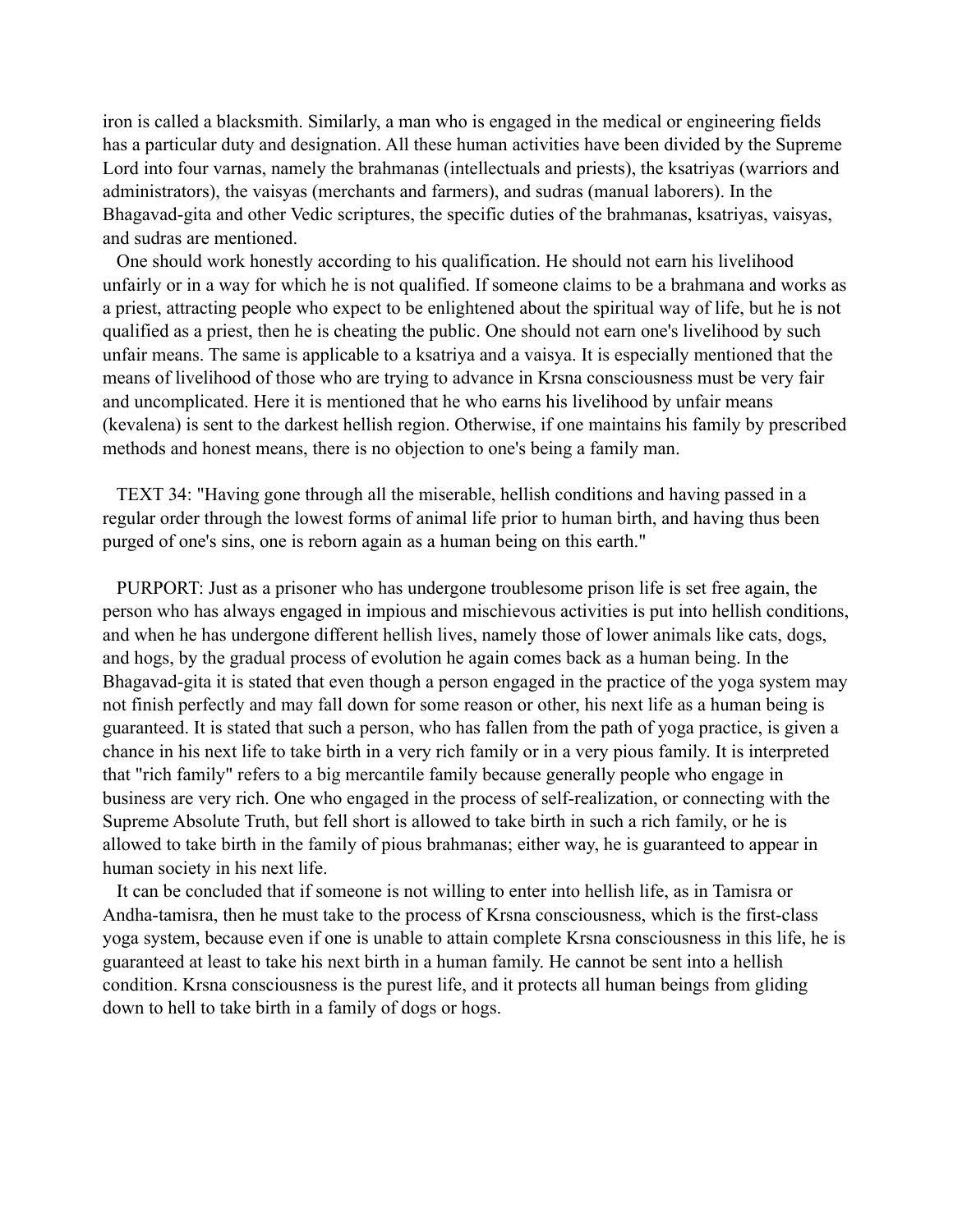## **Chapter 3 The Peace Formula**

 The laws of nature work collectively, as well as individually. In the following brief but cogent statement, Srila Prabhupada explains that if we want to break out of the tangled web of collective karma that is wreaking havoc in present-day society--if we want peace both collectively and individually--we need to take to Krsna consciousness seriously.

 The great mistake of modern civilization is to encroach upon others' property as though it were one's own and thereby create an unnecessary disturbance of the laws of nature. These laws are very strong. No living entity can violate them. Only one who is Krsna conscious can easily overcome the stringent laws of nature and thus become happy and peaceful in the world.

 As a state is protected by the department of law and order, so the state of the universe, of which this earth is only an insignificant fragment, is protected by the laws of nature. This material nature is one of the different potencies of God, who is the ultimate proprietor of everything that be. This earth is, therefore, the property of God, but we, the living entities, especially the so-called civilized human beings, are claiming God's property as our own under both an individual and collective false conception. If you want peace, you have to remove this false conception from your mind and from the world. This false claim of proprietorship by the human race on earth is partly or wholly the cause of all disturbances of peace on earth.

 Foolish so-called civilized men are claiming proprietary rights on the property of God because they have now become godless. You cannot be happy and peaceful in a godless society. In the Bhagavad-gita Lord Krsna says that He is the factual enjoyer of all activities of the living entities, that He is the Supreme Lord of all universes, and that He is the well-wishing friend of all beings. When the people of the world know this as the formula for peace, it is then and there that peace will prevail.

 Therefore, if you want peace at all, you will have to change your consciousness into Krsna consciousness, both individually and collectively, by the simple process of chanting the holy name of God. This is the standard and recognized process for achieving peace in the world. We therefore recommend that everyone become Krsna conscious by chanting Hare Krsna, Hare Krsna, Krsna Krsna, Hare Hare. Hare Rama, Hare Rama, Rama Rama, Hare Hare.

 This is practical, simple, and sublime. Five hundred years ago this formula was introduced in India by Lord Sri Caitanya, and now it is available throughout the world. Take to this simple process of chanting as above mentioned, realize your factual position by reading the Bhagavad-gita As It Is, and reestablish your lost relationship with Krsna, God. Peace and prosperity will be the immediate worldwide result.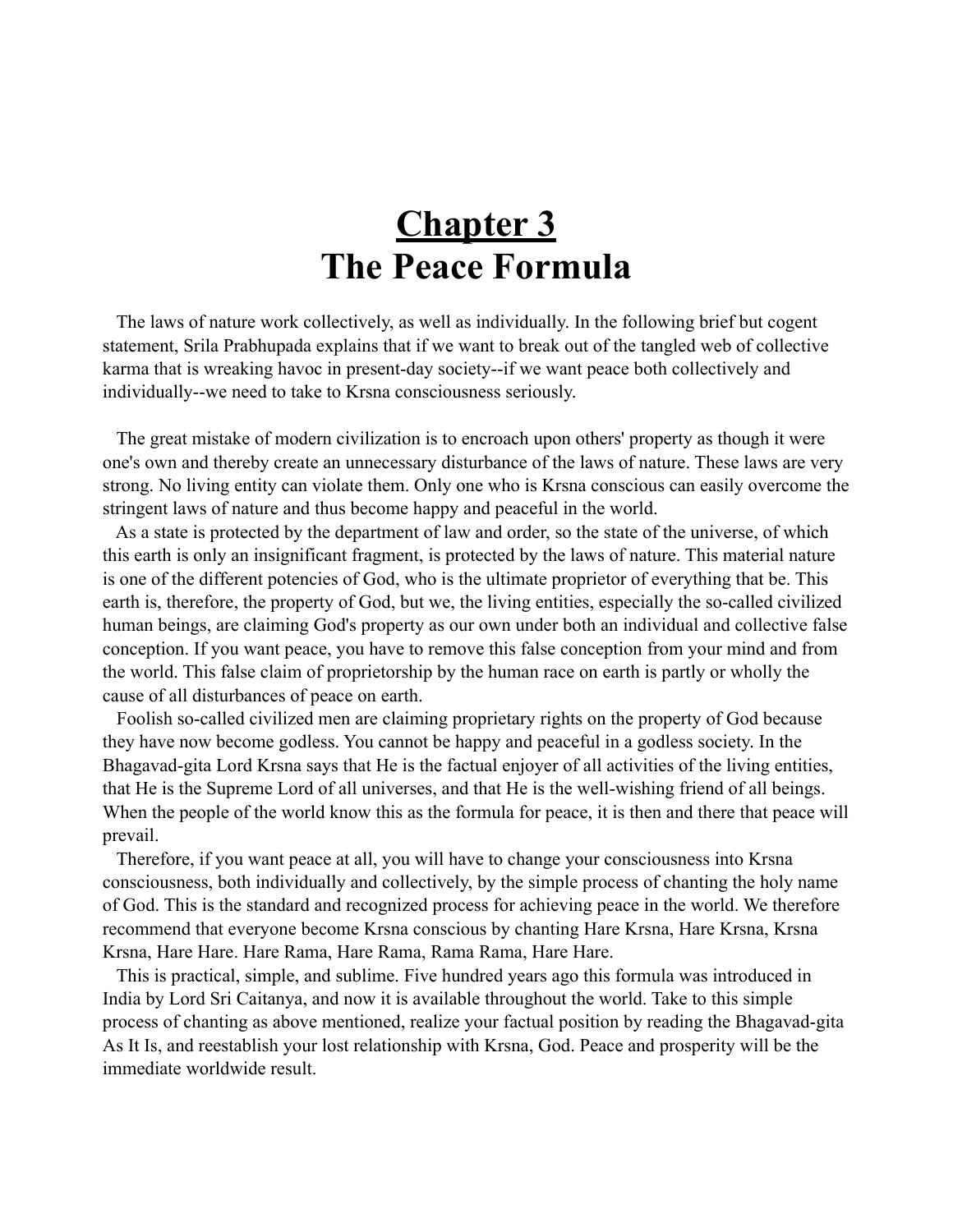## **Transcendental Teachings of Prahlada Maharaja**

What follows is based on a series of talks Srila Prabhupada gave in 1968 on the Srimad-Bhagavatam, Canto 7, Chapter 6.

## **The Dearmost Person**

 Today I shall speak to you of the history of a boy devotee named Prahlada Maharaja. He was born in a family that was stubbornly atheistic. There are two kinds of men in this world: the demons and the demigods. What is the difference between them? The main difference is that the demigods, or godly persons, are devoted to the Supreme Lord, whereas the demons are atheistic. They do not believe in God because they are materialists. These two classes of men always exist in this world. At the present moment, due to the Age of Kali (Age of Quarrel), the number of demons has increased, but the classification has existed since the beginning of creation. The incident I am narrating to you occurred very, very long ago, a few million years after the time of creation.

 Prahlada Maharaja was the son of the most atheistic person and the most materially powerful as well. Because the society was materialistic, this boy had no opportunity to glorify the Supreme Lord. The characteristic of a great soul is that he is very eager to broadcast glorification of the Supreme Lord. Lord Jesus Christ, for example, was very eager to broadcast the glorification of God, but demoniac people misunderstood him and crucified him.

 When Prahlada Maharaja was a five-year-old boy, he was sent to school. As soon as there was a recreation period, when the teacher was away, he would say to his friends, "My dear friends, come on. We shall speak about Krsna consciousness." This scene is related in the Srimad-Bhagavatam, Seventh Canto, Sixth Chapter. The devotee Prahlada says, "My dear friends, this is the time, in this young age, to prosecute Krsna consciousness."

His little friends reply, "Oh, we shall now play. Why take up Krsna consciousness?"

 In answer to this, Prahlada Maharaja says, "If you are intelligent, then you must begin bhagavatadharma from childhood."

 The Srimad-Bhagavatam offers bhagavata-dharma, or the process leading to scientific knowledge about God. Bhagavata means "the Supreme Personality of Godhead," and dharma means "regulative principles." This human form of life is very rare. It is a great opportunity. Therefore Prahlada says, "My dear friends, you are born as civilized human beings, so although your human body is temporary, it is the greatest opportunity." No one knows the length of his life. It is calculated that in this age the human body may live up to a hundred years. But as the Age of Kali advances, duration of life, memory, mercy, religiousness, and all other such assets decrease. So no one has any assurance of long life in this age.

 Still, although the human form is temporary, you can achieve the highest perfection of life while in this human form. What is that perfection? To understand the all-pervading Supreme Lord. For other life forms this is not possible. By the gradual evolutionary process we come to this human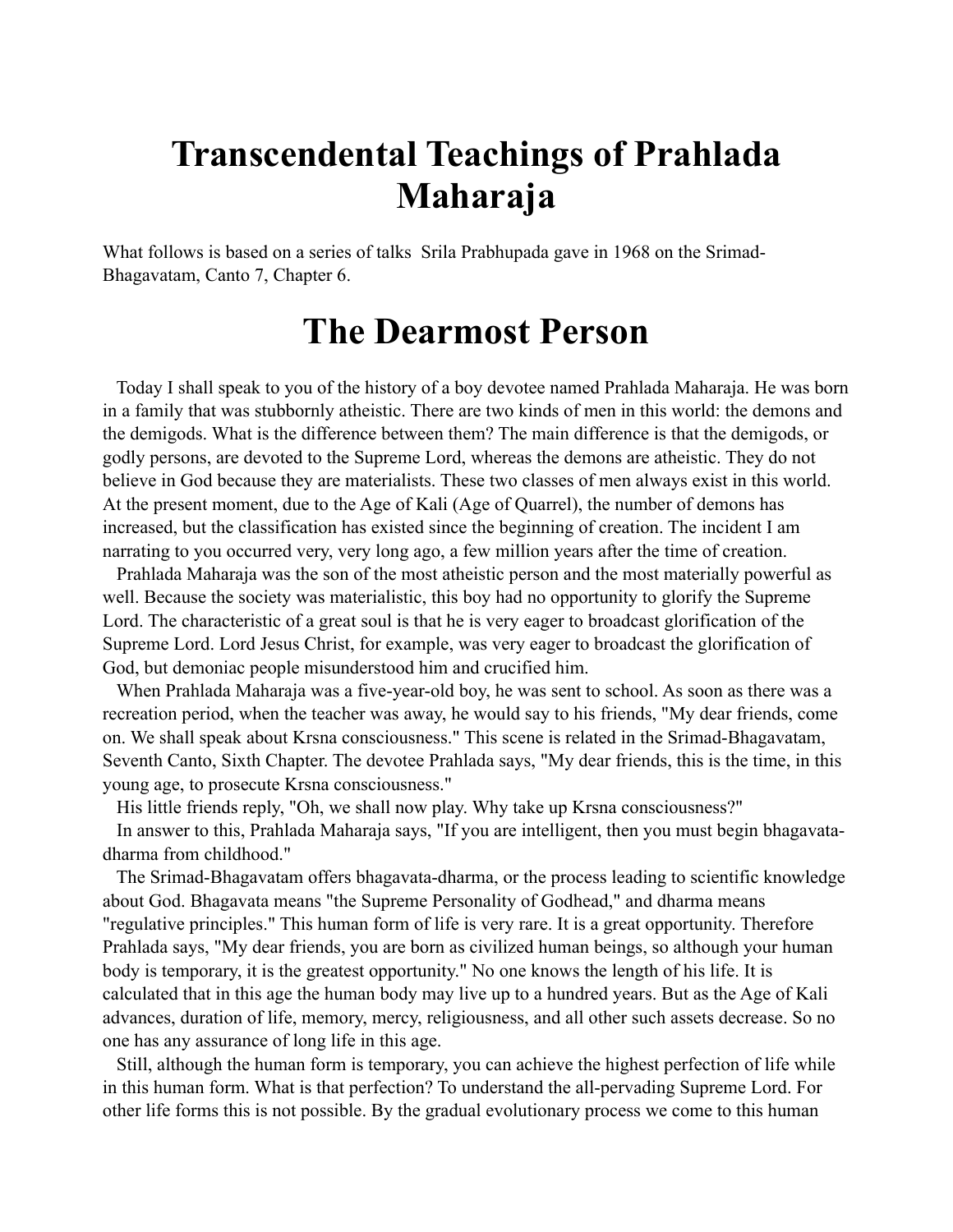form, so it is a rare opportunity. By nature's law, a human body is ultimately given to you so that you can promote yourself in spiritual life and go back home, back to Godhead.

 The ultimate goal of life is Visnu, or Krsna, the Supreme Personality of Godhead. In a later verse Prahlada Maharaja will say, "People in this material world who are enamored with the material energy do not know what the goal of human life is. Why? Because they have been enchanted by the Lord's glaring external energy. They have forgotten that life is an opportunity to understand the ultimate goal of perfection, Visnu." Why should we be very anxious to know Visnu, or God? Prahlada Maharaja gives a reason: "Visnu is the dearmost person. That we have forgotten." We all seek some dear friend--everyone searches in this way. A man searches for dear friendship with a woman, and a woman searches for dear friendship with a man. Or else a man searches out a man, and a woman searches out a woman. Everyone searches after some dear friend, some sweet friend. Why? We want the cooperation of a dear friend who will help us. This is part of the struggle for existence, and this is natural. But we do not know that our dearest friend is Visnu, the Supreme Personality of Godhead.

 Those who have read the Bhagavad-gita will find this nice verse in the Fifth Chapter: "If you want peace, then you must understand perfectly that everything in this world and other worlds is the property of Krsna, that He is the enjoyer of everything, and that He is the supreme friend of everyone." Why perform austerity? Why perform religious rituals? Why give in charity? All these activities are meant for pleasing the Supreme Lord, and nothing more. And when the Supreme Lord is pleased, you will get the result. Whether you want to gain higher material happiness or spiritual happiness, whether

 you want to live a better life on this planet or on other planets--whatever you want you will get if you please the Supreme Lord. Therefore He is the most sincere friend. Whatever you want from Him, you can get. But the intelligent man does not want anything that is materially contaminated.

 In the Bhagavad-gita Krsna says that by pious activities one can elevate oneself to the highest material planet, known as Brahmaloka, where the duration of life is millions and millions of years. You cannot figure the duration of life there; your arithmetic will be ineffective. The statement in the Bhagavad-gita is that the life of Brahma is so long that 4,320,000,000 of our years are only twelve hours to him. Krsna says, "Whatever position you want, beginning from the ant right up to Brahma, you can have. But the repetition of birth and death will be there. However, if by practicing Krsna consciousness you come to Me, then you don't have to come back to this miserable material condition."

 Prahlada Maharaja says the same thing: We should search for our dearmost friend, Krsna, the Supreme Lord. Why is He our dearmost friend? By nature He is dear. Now, what do you consider the dearmost thing? Have you analyzed? You yourself are the dearmost thing. I am sitting here, but if there is a fire alarm I shall at once take care of myself: "How can I save myself?" We forget our friends and even our relatives: "Let me first of all save myself." Self-preservation is the first law of nature.

 In the grossest sense, the word atma--"self"--refers to the body. In the subtler sphere the mind or intelligence is the atma, and in the real sense atma means the soul. In the gross stage we are very fond of protecting and satisfying the body, and in a subtler stage we are very fond of satisfying the mind and intelligence. But above the mental and intellectual planes, where the atmosphere is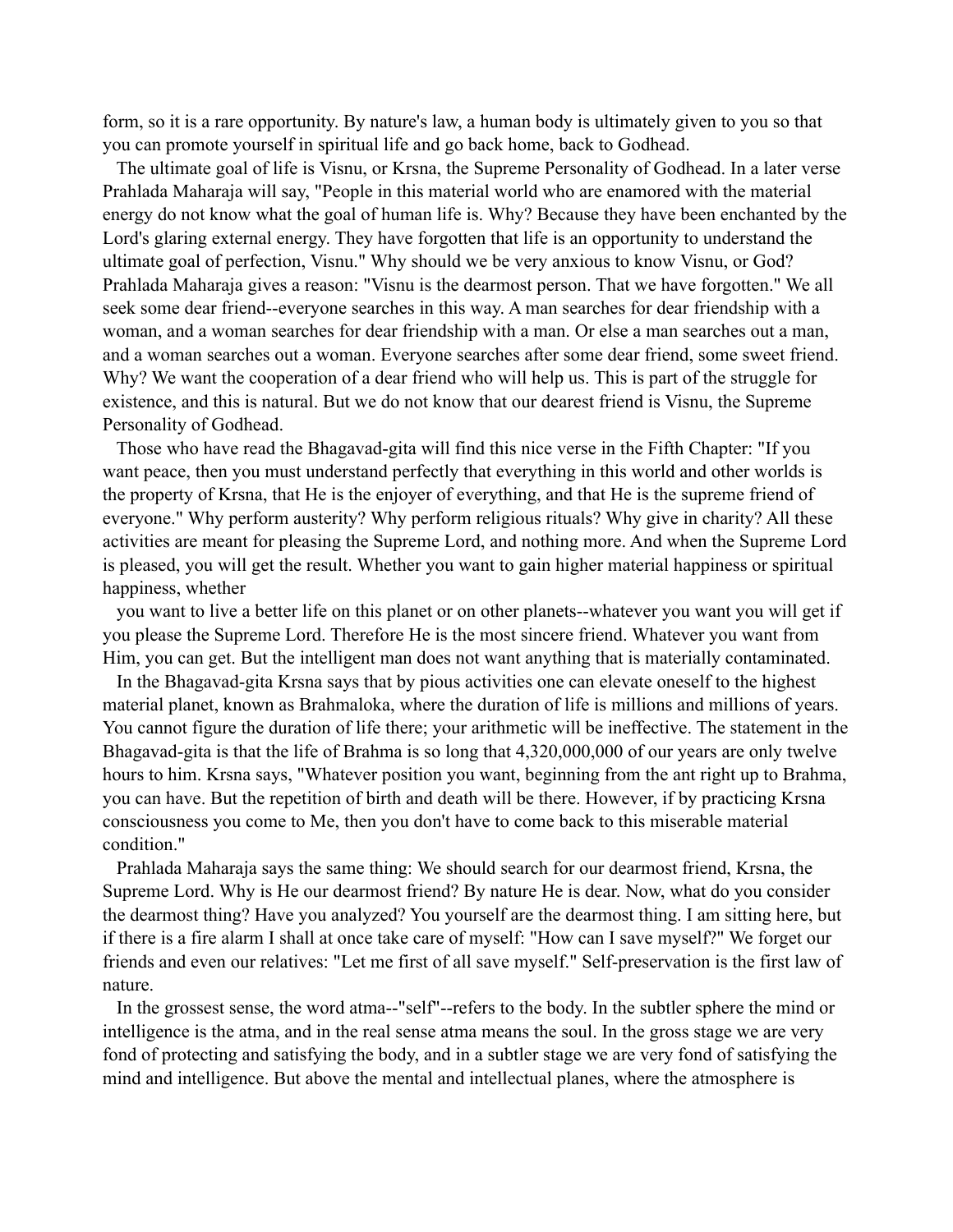spiritualized, we can understand, "I am not this mind, intellect, or body. Aham brahmasmi--I am spirit, part and parcel of the Supreme Lord." That is the platform of real understanding.

 Prahlada Maharaja says that of all living entities, Visnu is the supreme well-wisher. Therefore we are all searching for Him. When a child cries, what does he long for? His mother. But he has no language to express this. By nature he has his body, born of his mother's body, so there is an intimate relationship with the mother's body. The child won't like any other woman. The child cries, but when the woman who is the child's mother comes and picks him up, at once he is pacified. He has no language to express all this, but his relationship with his mother is a law of nature. Similarly, by nature we try to protect the body. This is self-preservation. It is a natural law of the living entity, just as eating is a natural law and sleeping is a natural law. Why do I protect the body? Because within the body is the soul.

 What is this soul? The soul is a part of the Supreme Lord. As we want to protect the hand or the finger because it is a part of the whole body, similarly we try to save ourselves because this is the defending process of the Supreme. The Supreme does not need defense, but this is a manifestation of our love toward Him, which is now perverted. The finger and the hand are meant to act in the interests of the whole body; as soon as I want the hand to come here, it comes, and as soon as I want the finger to play on the drum, it plays. This is the natural position. Similarly, we are searching for God, to dovetail our energy in the service of the Supreme, but under the spell of the illusory energy we do not know it. That is our mistake. Now, in human life, we have an opportunity to understand our actual position. Only because you are human beings have you all come here to learn about Krsna consciousness, about the real goal of your life. I cannot invite cats and dogs to sit down here. That is the difference between human beings and cats and dogs. A human being can understand the necessity of pursuing the real goal of life. But if he loses the opportunity, it is a great catastrophe.

 Prahlada Maharaja says, "God is the dearmost personality of all. We have to search for God." Then what about the material necessities of life? Prahlada Maharaja replies, "You are after sense gratification, but sense gratification is automatically achieved by contact with this body." Because a hog has a certain type of body, his sense gratification comes from eating stool, the very thing that is most obnoxious to you. At once, after evacuating, you leave to get free from the bad smell--but the hog is waiting. As soon as you evacuate, he will at once enjoy. So there are different types of sense gratification according to different types of body. Everyone who has a material body receives sense gratification. Don't think that the hogs eating stool are unhappy. No, they are getting fat in that way. They are very happy.

 Another example is the camel. The camel is very fond of thorny twigs. Why? Because when he eats thorny twigs, the twigs cut his tongue, blood oozes out, and he tastes his own blood. Then he thinks, "I am enjoying." This is sense gratification. Sex life is also like that. We taste our own blood, and we think we are enjoying. This is our foolishness.

 The living entity in this material world is a spiritual being, but because he has a tendency to enjoy, to exploit the material energy, he has contacted a body. There are 8,400,000 species of living entities, each with a different body, and according to the body, they have particular senses with which they enjoy a particular type of pleasure. Suppose you are given thorny twigs to eat: "Ladies and gentlemen, here is very nice food. It is certified by the camels. It is very good." Would you like to take it? "No! What nonsense are you offering me?" Because you have a different body from the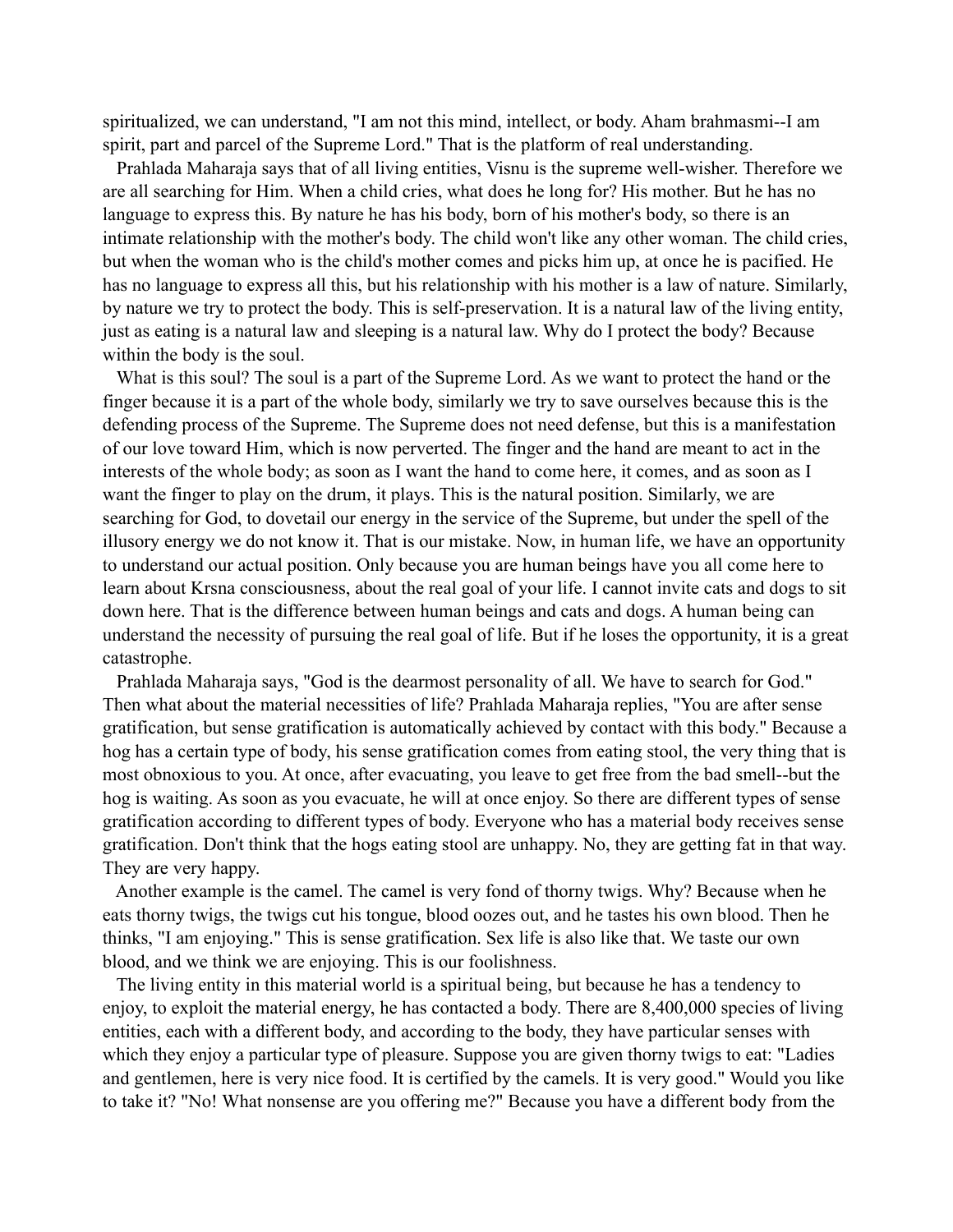camel, you have no taste for thorny twigs. But if you offer them to a camel, he will think it is a very nice meal.

 Now, if the hogs and camels can enjoy sense gratification without great struggle, why not we human beings? We can--but that is not our ultimate achievement. The facilities to enjoy sense gratification are offered by nature, whether one be a hog, a camel, or a human being. So why should you labor for facilities that you are destined to receive anyway, by nature's law? In every form of life the bodily demands are satisfied by the arrangement of nature. This gratification is arranged, just as there is an arrangement for distress. Do you like fever? No. Why does it come? I do not know. But it does come, does it not? Yes. Did you try for it? No. So how does it come? By nature. That is the only answer. And if your misery comes by nature, your happiness will also come by nature. Don't bother about it. That is the instruction of Prahlada Maharaja. If you receive the miseries of life without effort, you will similarly achieve happiness without effort.

 Then what is the real purpose of the human form of life? Cultivating Krsna consciousness. Other things will be obtained by nature's law, which is ultimately God's law. Even if I don't try, I will be supplied with whatever I am to achieve because of my past work and my particular type of body. Your real concern, therefore, should be to seek out the higher goal of human life.

## **"We Are Spoiling Our Lives"**

 Therefore, instead of being very anxious to stimulate our senses to increase material happiness, we should try to attain spiritual happiness by practicing Krsna consciousness. As Prahlada Maharaja says, "Although your life in this human body is temporary, it is very valuable. So instead of trying to increase your material sense enjoyment, your duty is to dovetail your activities in some way in Krsna consciousness."

 Our higher intelligence comes with his human body. Because we have higher consciousness, we should try for the higher enjoyment in life, which is spiritual enjoyment. And how can that spiritual enjoyment be achieved? One should absorb himself in serving the Supreme Lord, who gives the pleasure of liberation. We should turn our attention to achieving the lotus feet of Krsna, who can give us liberation from this material world.

 But can't we enjoy in this life and engage ourselves in Krsna's service in our next life? Prahlada Maharaja answers, "We are now in material entanglement. Now I have this body, but I will quit this body after a few years and then have to accept another body. Once you take up one body and enjoy as your body's senses dictate, you prepare another body by such sense enjoyment, and you get another body as you want it." There is no guarantee that you will get a human body. That will depend on your work. If you work like a demigod, you will get a demigod's body. And if you work like a dog, you will get a dog's body. At the time of death, your destiny is not in your hands--it is in the hands of nature. It is not our duty to speculate on what material body we are going to get next. At the present moment let us simply understand that this human body is a great opportunity to develop our spiritual consciousness, our Krsna consciousness. Therefore we should at once engage ourselves in Krsna's service. Then we will make progress.

 How long should we do it? As long as this body keeps working. We do not know when it will stop functioning. The great saint Pariksit Maharaja got seven days notice: "Your body will fall in a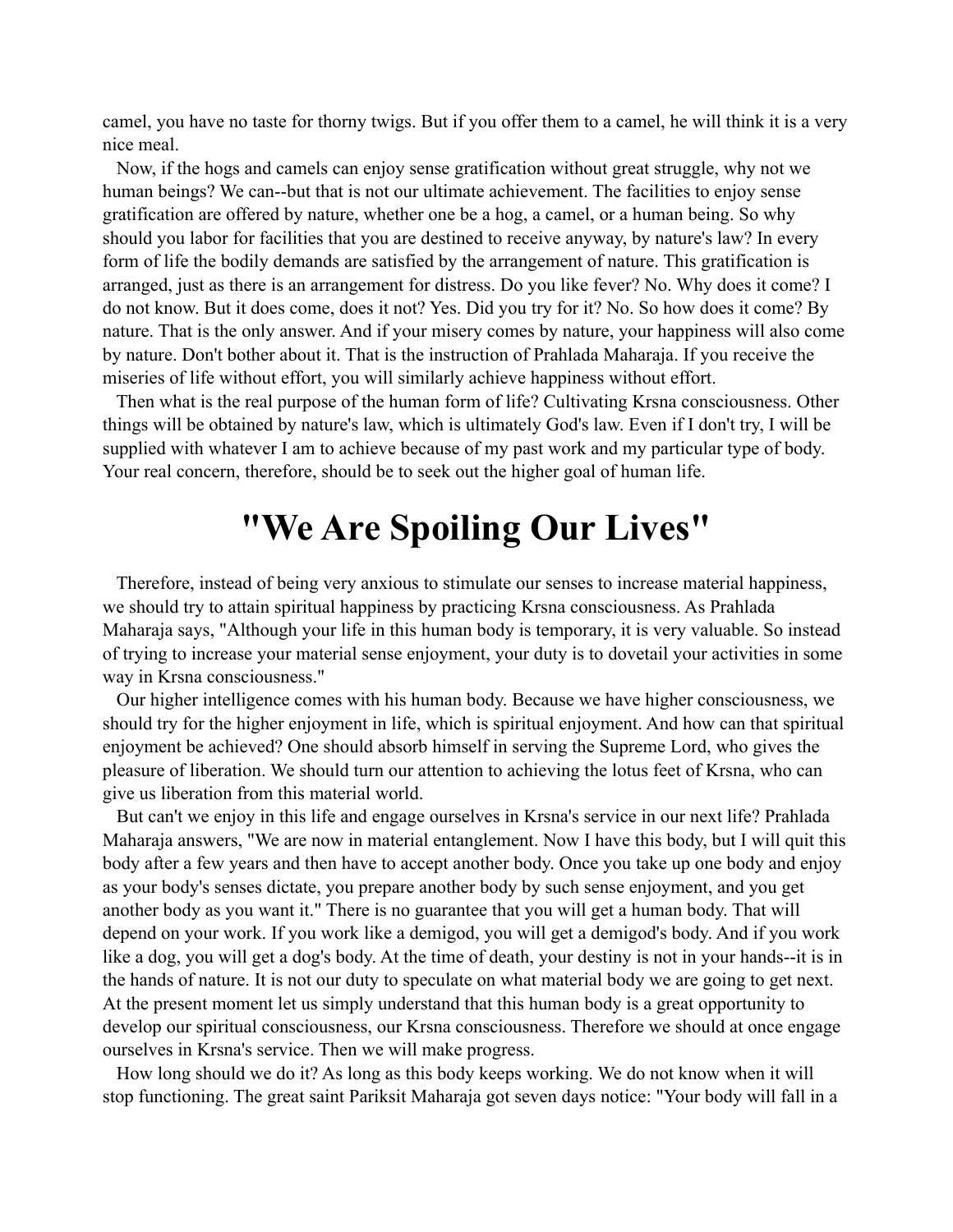week." But we do not know when our body will fall. Whenever we are on the road, there may suddenly be some accident. We should always be prepared. Death is always there. We should not optimistically think, "Everyone is dying, but I shall live." Why will you live if everyone is dying? Your grandfather has died, your great-grandfather has died, other relatives of yours have died--why should you live? You will also die. And your children will also die. Therefore, before death comes, as long as we have this human intelligence, let us engage in Krsna consciousness. This is the prescription of Prahlada Maharaja.

 We do not know when this body will stop, so let us immediately engage in Krsna consciousness and act accordingly. "But if I immediately engage myself in Krsna consciousness, what about my means of livelihood?" That is arranged for. I am very happy to inform you of the confidence of a student in one of our branches. There was a disagreement. Another student said, "You are not looking after how to maintain the establishment," and he replied, "Oh, Krsna will supply." This is a very nice conviction; I was glad to hear it. If cats and dogs and hogs can get food, will Krsna not arrange for our food also, if we are Krsna conscious and fully devote our service to Him? Is Krsna ungrateful? No.

 In the Bhagavad-gita the Lord says, "My dear Arjuna, I am equal to everyone. No one is the object of My envy, and no one is My special friend, but I give special attention to one who engages in Krsna consciousness." A small child is completely dependent on the mercy of his parents, so the parents give special attention to that child. Although the parents are equally good to all the children, for the small children who are always crying "Mother!" they have greater concern. "Yes, my dear child? Yes?" This is natural.

 If you are completely dependent on Krsna, who is supplying food to the dogs, birds, beasts--to 8,400,000 species of life--why should He not supply food to you? This conviction is a symptom of surrender. But we should not think, "Because Krsna is supplying my food, I shall now sleep." No, you have to work, but without fear. You should engage yourself wholeheartedly in Krsna consciousness, confident of Krsna's maintenance and protection.

 Now, let us calculate our duration of life. In this age it is said that we can live at most one hundred years. Formerly, in the Satya-yuga, the age of goodness, human beings would live up to 100,000 years. In the next age, Treta-yuga, they used to live for 10,000 years, and in the next age, called Dvapara-yuga, they used to live for 1,000 years. Now, in this age, called Kali-yuga, the estimate is 100 years. But gradually, as the Kali-yuga progresses, our duration of life will decrease still further. This is the so-called progress of our modern civilization. We are very proud that we are happy and are improving our civilization. The result, however, is that although we try to enjoy material life, the duration of our life is shortened.

 Now, accepting that a person lives for one hundred years, if he has no information of spiritual life, half of that is wasted at night in sleeping and sex life. That's all. He has no other interest. And in the daytime, what is his concern? "Where is money? Where is money? I must maintain this body." And when he has money: "Now let me spend for my wife and children." So where is his spiritual realization? At night he spends his time in sleep and sex indulgence, and by day he spends time working very hard to earn money. Is that his mission in life? How horrible such a life is!

 The average person is illusioned in childhood, playing frivolous games. Up to twenty years, easily, you can go on like that. Then when you become old, for another twenty years you cannot do anything. When a man becomes old, his senses cannot function. You have seen many old men; they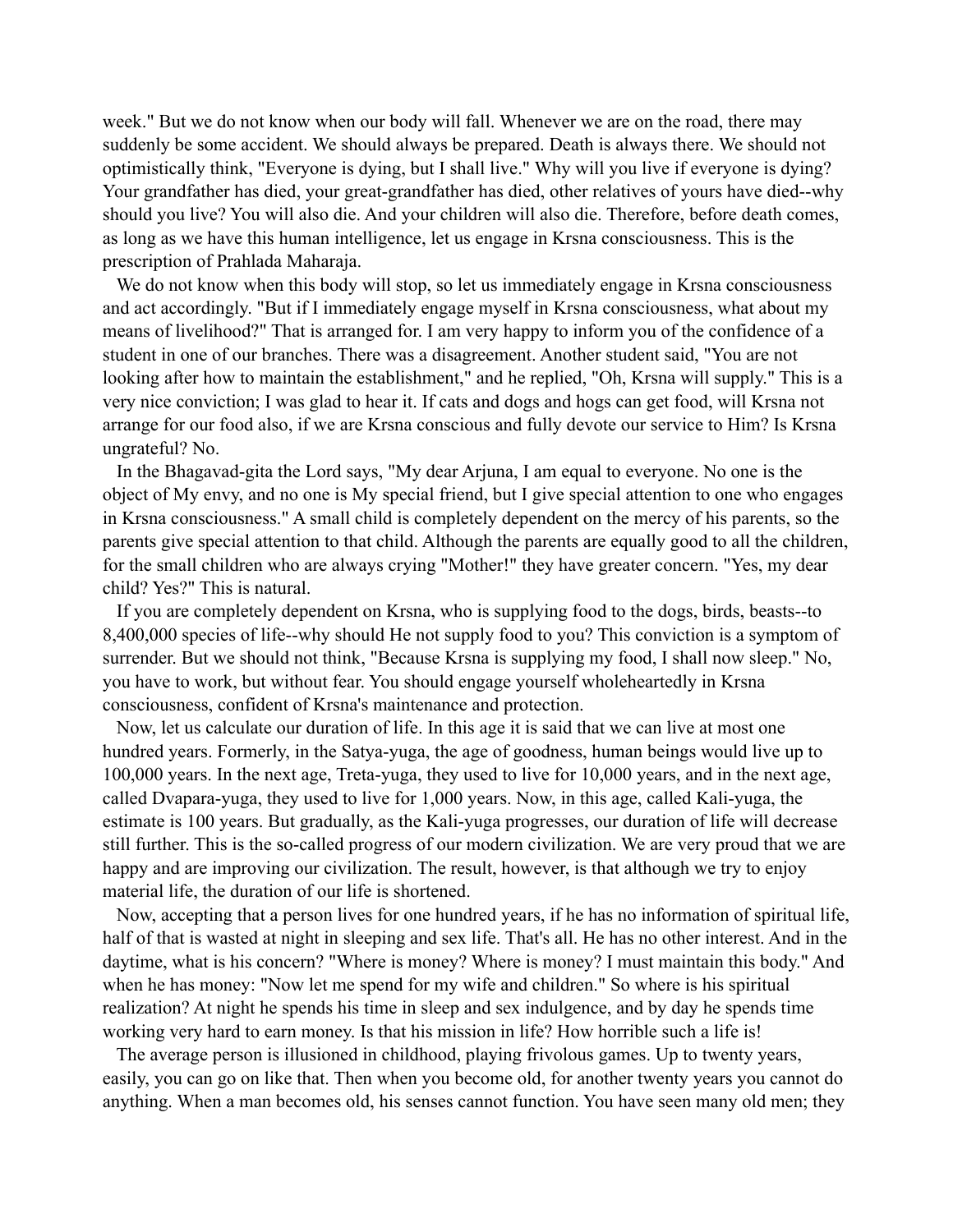have nothing to do but rest. Just now we have received a letter from one of our students reporting that his grandmother is paralyzed and has been suffering for the last three and a half years. So, in old age, everything is finished as soon as you are eighty years old. Therefore, from the beginning to twenty years of age, everything is spoiled; and even if you live for a hundred years, another twenty in the last stage of life is also spoiled. So forty years of your life are spoiled in that way. And in the middle age there is a very strong sex appetite, so another twenty years can be lost. Twenty years, twenty years, and twenty years--sixty years gone. This is the analysis of life by Prahlada Maharaja. We are spoiling our life instead of using it to advance in Krsna consciousness.

## **Family Illusion**

 Prahlada Maharaja told his friends, "You have to begin Krsna consciousness immediately." All the boys were born of atheistic, materialistic families, but fortunately they had the association of Prahlada, who was a great devotee of the Lord from his birth. Whenever he found an opportunity, when the teacher was out of the classroom, he used to say, "My dear friends, let's chant Hare Krsna; this is the time to begin Krsna consciousness."

 Now, as we have stated, some boy might have said, "But we are just boys. Let us play. We are not going to die immediately. Let us have some enjoyment, and later we shall begin Krsna consciousness." People do not know that Krsna consciousness is the highest enjoyment. They think that the boys and girls who have joined this Krsna consciousness movement are foolish. "By Prabhupada's influence they have joined Krsna consciousness and left everything enjoyable." But actually this is not so. They are all intelligent, educated boys and girls, coming from very respectable families; they are not fools. In our Society they are actually enjoying life; otherwise they would not have sacrificed their valuable time for this movement.

 Actually there is joyful life in Krsna consciousness, but people do not know of it. They say, "What use is this Krsna consciousness?" When one grows up entangled in the sense gratification process, it is very difficult to get out of it. Therefore, according to Vedic regulations, in student life, beginning from five years of age, boys are taught about spiritual life. That is called brahmacarya. A brahmacari dedicates his life to attaining supreme consciousness--Krsna consciousness or Brahman consciousness.Brahmacarya has many rules and regulations. For example, however rich one's father may be, the brahmacari surrenders himself to be trained under the guidance of a spiritual master and works in the ashram of the spiritual master just like a menial servant. How is this possible? We are getting actual experience that very nice boys coming from very respectable families do not hesitate to do any kind of work here. They are washing dishes, cleansing floors--everything. One student's mother was astonished at her boy when he visited home. Before, he would not even go to the store, and now he is engaged twenty-four hours a day. Unless one feels pleasure, how is it possible that he can engage himself in such a process as Krsna consciousness? This is due only to the chanting of Hare Krsna. This is our single asset--the Hare Krsna mantra. One can be very jolly simply by Krsna consciousness. Actually, it is a joyful life. But unless one is trained, one cannot live it.

 Prahlada Maharaja says that everyone is attached to family affection. If one is attached to family affairs, he cannot control his senses. Naturally, everyone wants to love someone. Society,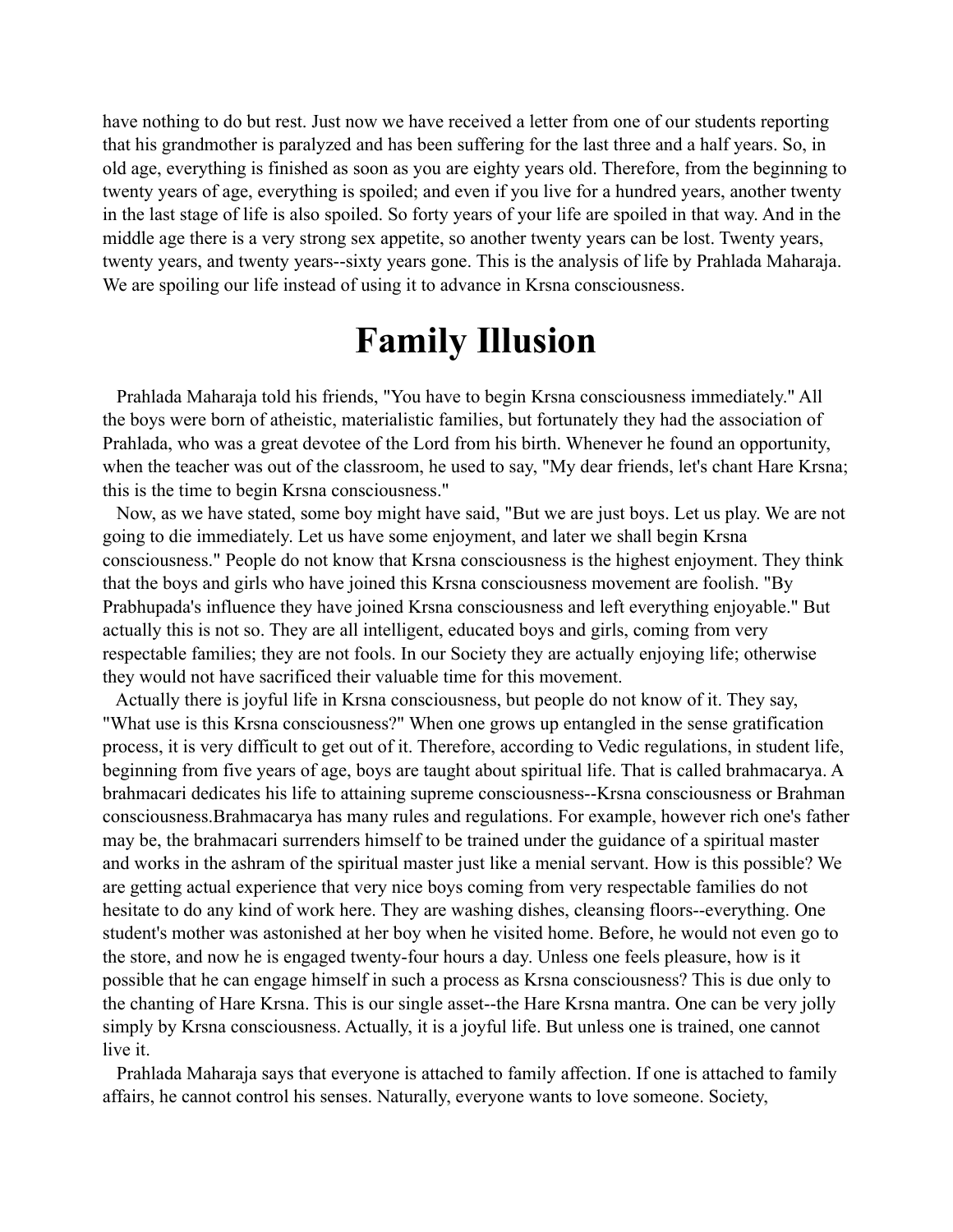friendship, and love are needed. They are demands of the spirit soul, but they are being pervertedly reflected. I have seen that many ladies and gentlemen in your country have no family life, but they have placed their love in cats and dogs. Because they want to love someone but do not see anyone suitable, they place their valuable love in cats and dogs. Our concern is to transfer this love--which has to be placed somewhere--to Krsna. This is Krsna consciousness. If you transfer your love to Krsna, that is perfection. But now, because people are being frustrated and cheated, they do not know where to place their love, and at last they place their love in cats and dogs.

 Everyone is entangled by material love. It is very difficult to develop spiritual life when one is advanced in material love, because this bondage of love is very strong. Therefore Prahlada proposes that one should learn Krsna consciousness from childhood. When a child is five or six years old--as soon as his consciousness is developed--he should be sent to school to be trained, and Prahlada Maharaja says that his education should be Krsna conscious from the very beginning. The period from five to fifteen years is a very valuable time; you can train any child in Krsna consciousness, and he will become perfect.

 If a child is not trained in Krsna consciousness and instead becomes advanced in materialism, it is difficult for him to develop spiritual life. What is materialism? Materialism means that all of us in this material world, although we are spirit souls, somehow or other want to enjoy this material world. The spirit of enjoyment is present in its pure form in the spiritual world, in relation to Krsna, but we have come here to partake of contaminated enjoyment, just as a man on the Bowery thinks he can enjoy by drinking some liquor. The basic principle of material enjoyment is sex. Therefore, you will find sex not only in human society but in cat society, dog society, bird society- everywhere. During the daytime, a pigeon has sex at least twenty times. This is his enjoyment.

 The Srimad-Bhagavatam confirms that material enjoyment is based upon nothing more than the sexual combination of man and woman. In the beginning a boy thinks, "Oh, that girl is nice," and the girl says, "That boy is nice." When they meet, that material contamination becomes more prominent. And when they actually enjoy sex, they become more attached, completely attached. How? As soon as a boy and girl are married, they want an apartment. Then they have children. And when they have children, they want social recognition--society, friendship, and love. In this way their material attachment goes on increasing. And all of this requires money. A man who is too materialistic will cheat anyone, kill anyone, beg, borrow, or steal--anything to bring money. He knows that his buildings, his family, his wife and children cannot continue to exist perpetually. They are just like bubbles in the ocean: they have come into existence, and after a little while they will be gone. But he is too much attached. He will sacrifice his spiritual advancement for the pursuit of money to maintain them. His perverted consciousness--"I am this body. I belong to this material world. I belong to this country. I belong to this community. I belong to this religion. I belong to this family."--becomes greater and greater.

 Where is his Krsna consciousness? He becomes so entangled that money becomes more valuable to him than his own life. In other words, he can risk his life for money. The householder, the laborer, the merchant, the thief, the dacoit, the rogue--everyone is after money. This is illusion. One loses himself in the midst of this entanglement.

 Prahlada Maharaja says that in this state, when you are too much implicated in materialism, you cannot cultivate Krsna consciousness. Therefore one should practice Krsna consciousness from early childhood. Of course, Lord Caitanya Mahaprabhu is so kind that He says, "Better late than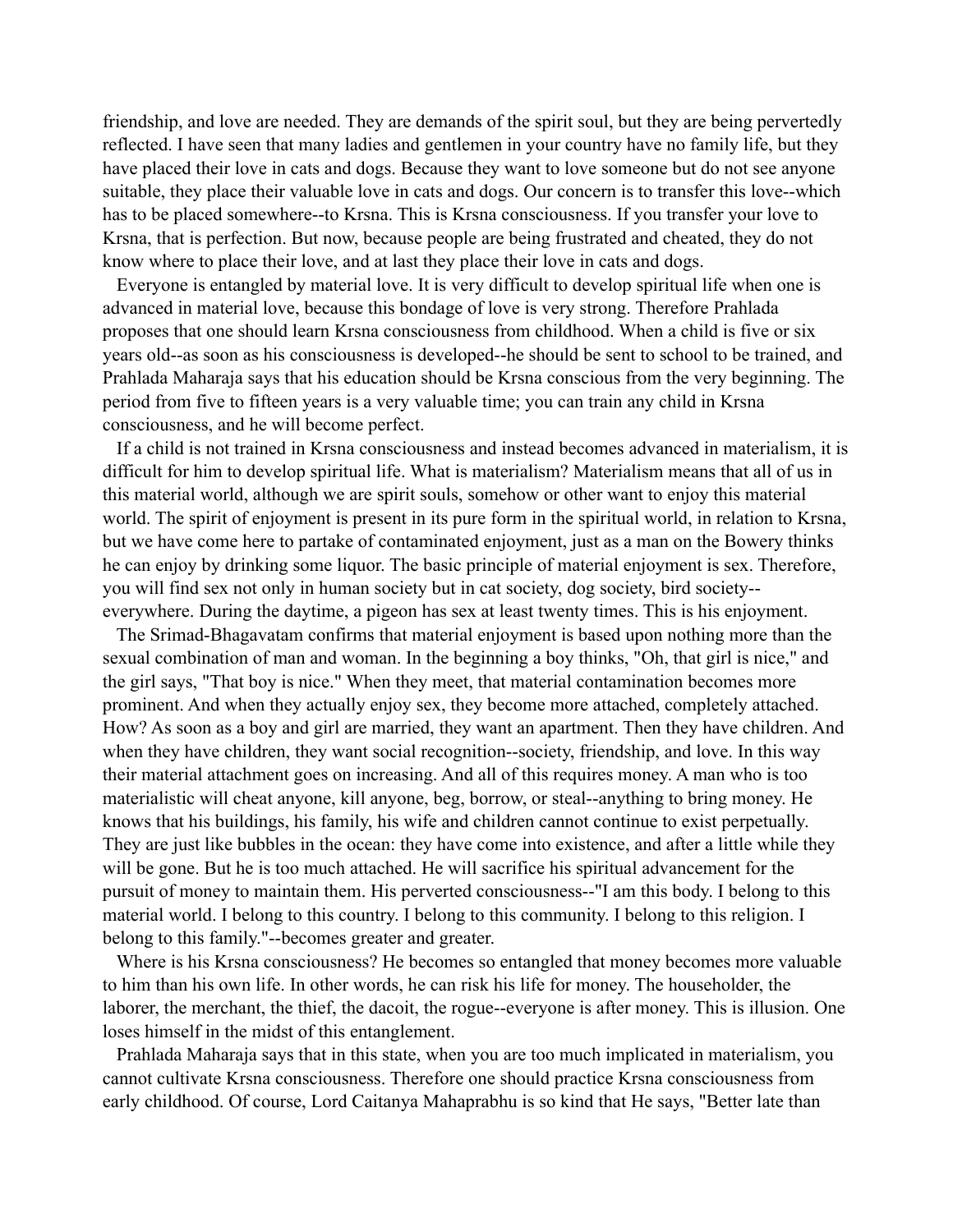never. Even though you missed the opportunity to begin Krsna consciousness from childhood, begin now, in whatever position you are." That is Caitanya Mahaprabhu's teaching. He never said, "Because you did not begin Krsna consciousness from your childhood, you cannot make progress." No. He is very kind. He has given us this nice process of chanting Hare Krsna, Hare Krsna, Krsna Krsna, Hare Hare. Hare Rama, Hare Rama, Rama Rama, Hare Hare. Whether you are young or old--no matter what you are--just begin. You do not know when your life will be finished. If you chant sincerely, even for a moment, it will have great effect. It will save you from the greatest danger--becoming an animal in your next life.

 Although only five years old, Prahlada Maharaja speaks just like a very experienced and educated man because he received knowledge from his spiritual master, Narada Muni. That is disclosed in the next chapter of the Srimad-Bhagavatam (7.7). Wisdom does not depend on age, but on knowledge received from a superior source. One cannot become a wise man simply by advancement of age. No. That is not possible. Knowledge has to be received from a superior source; then one can become wise. It doesn't matter whether one is a five-year-old boy or a fiftyyear-old man. As it is said, "By wisdom one becomes an old man, even without advanced age."

 So although Prahlada was only five years old, by advancement in knowledge he was imparting perfect instructions to his classmates. Some may find these instructions unpalatable. Suppose a man is already married and Prahlada says, "Take to Krsna consciousness." He will think, "Oh, how can I leave my wife? We talk so nicely together, sit together and enjoy. How can I leave?" Family attraction is very strong.

 I am an old man--seventy-two years old. I have been away from my family during the last fourteen years. Yet sometimes I also think of my wife and children. This is quite natural. But that does not mean I have to go back. This is knowledge. When the mind wanders to thoughts of sense gratification, one should at once understand, "This is illusion."

 According to the Vedic system, one has to forcibly give up family life at the age of fifty. One must go. There is no alternative. The first twenty-five years are for student life. From age five to age twenty-five, one should be educated very nicely in Krsna consciousness. The basic principle of one's education should be Krsna consciousness, nothing else. Then life will be pleasing and successful, both in this world and in the next. A Krsna conscious education means one is trained to give up material consciousness altogether. That is perfect Krsna consciousness.

 But if the student is unable to capture the essence of Krsna consciousness, then he is allowed to marry a good wife and live a peaceful householder life. And because he has been trained in the basic principles of Krsna consciousness, he will not entangle himself in the material world. One who lives simply--plain living and high thinking--can make progress in Krsna consciousness even within family life.

 So family life is not condemned. But if a man forgets his spiritual identity and simply becomes entangled in material affairs, then he is lost. His life's mission is lost. If one thinks, "I cannot protect myself from the attack of sex desire," then let him be married. That is prescribed. But don't have illicit sex. If you want a girl, if you want a boy, get married and live in Krsna consciousness.

 A person who is trained in Krsna consciousness from childhood naturally becomes disinclined toward the material way of life, and at the age of fifty he gives it up. How does he start giving it up? The husband and wife leave home and travel together on pilgrimage. If from twenty-five to fifty one remains in family life, one should have some grown-up children. So at age fifty the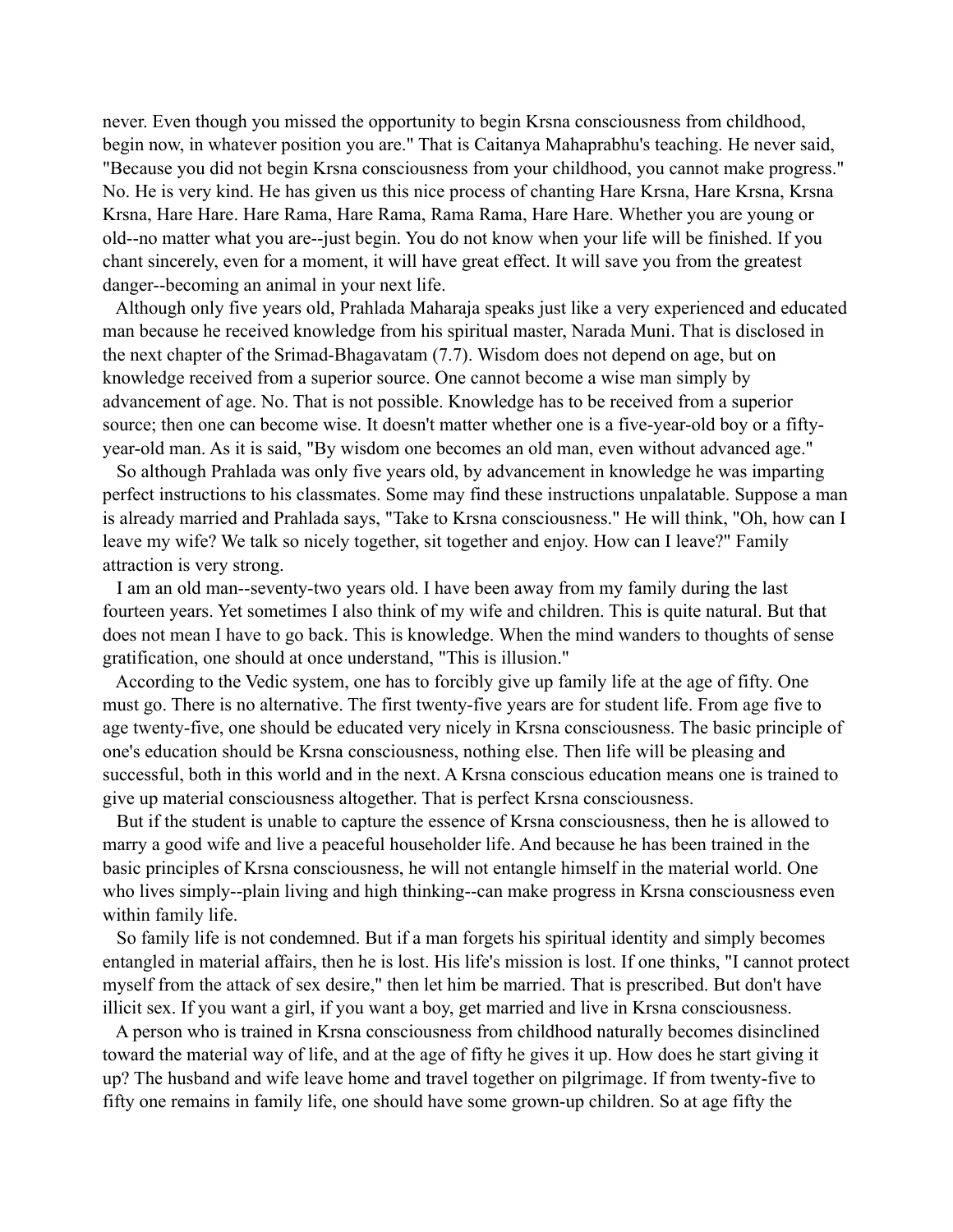husband entrusts the family affairs to some of his sons who are family men, and he and his wife go on pilgrimage to the holy places in order to forget family attachments. When the gentleman is completely matured in detachment, he asks his wife to go home to their children, and he remains alone. That is the Vedic system. We have to give ourselves a chance to progress in spiritual life, step by step. Otherwise, if we remain attached to material consciousness throughout all our days, we will not perfect our Krsna consciousness, and we shall miss the opportunity of this human form of life.

 So-called happy family life means that we have a very loving wife and loving children. Thus we enjoy life. But we do not know that this enjoyment is false, that it is resting on a false platform. At once, in the twinkling of an eye, we may have to give up this enjoyment. Death is not under our control. From the Bhagavad-gita we learn that if one dies while too much attached to one's wife, the result will be that in his next life he will have the body of a woman. And if the wife is very attached to her husband, she will get a man's body in her next life. Similarly, if you are not a family man but are attached to a cat or dog, then your next life will be as a cat or dog. These are the laws of karma, or material nature.

 The whole point is that one should begin Krsna consciousness immediately. Suppose one thinks, "After finishing my sporting life, when I am old and there is nothing else to do, then I shall go to the Krsna consciousness Society and hear something." Certainly at that time one can take up spiritual life, but what is the assurance that one will live to an old age? One may die at any time; so postponing one's spiritual life is very risky. Therefore one should take the opportunity now to advance in Krsna consciousness. That is the purpose of this Society: to give everyone a chance to begin Krsna consciousness at any stage of life. And by the process of chanting Hare Krsna, Hare Krsna, Krsna Krsna, Hare Hare. Hare Rama, Hare Rama, Rama Rama, Hare Hare, advancement is very quick. There is an immediate result.

 We request all the ladies and gentlemen who are very kindly attending our lectures or reading our literature to chant Hare Krsna during your leisure hours at home, and to read our books. That is our request. We are sure that you will find this process very pleasing and very effective.

## **"I Love Krsna More Than Anything!"**

 Now Prahlada Maharaja makes a further statement about the complications of material life. He compares the attached householder to the silkworm. The silkworm wraps itself in a cocoon made of its own saliva, until he is in a prison from which he cannot escape. In the same way, a materialistic householder's entanglement becomes so tight that he cannot come out of the cocoon of family attraction. Even though there are so many miseries in materialistic family life, he cannot break free. Why? He thinks that sex life and eating palatable dishes are most important. Therefore, in spite of so many miserable conditions, he cannot give them up.

 In this way, when a person is too much entangled in family life, he cannot think of his real benefit--to escape from material life. Although he is always disturbed by the threefold miseries of materialistic life, still, because of strong family affection, he cannot come out. He does not know that he is wasting his limited duration of life simply for family affection. He is spoiling the life that was meant for realizing his eternal self, for realizing his real spiritual life.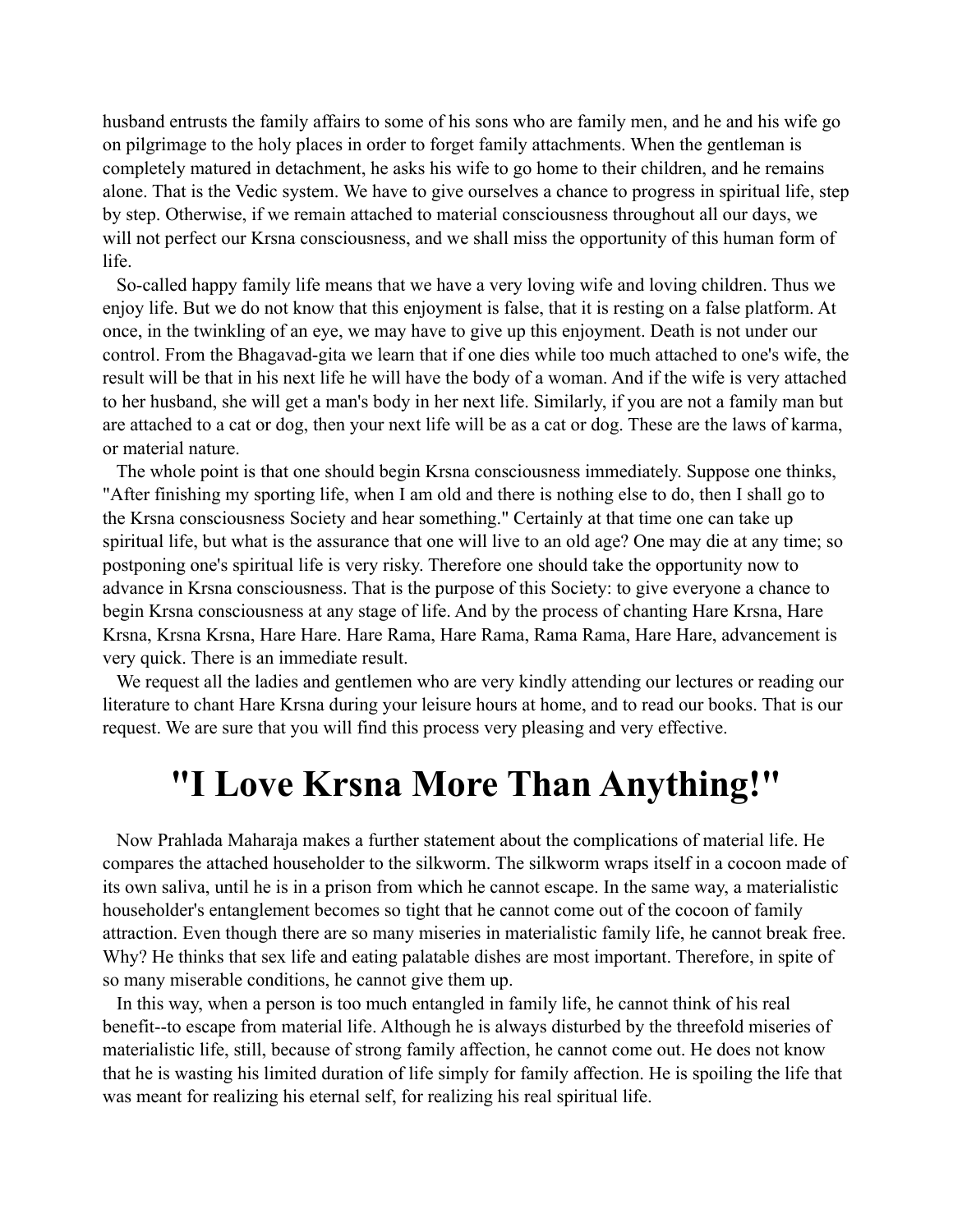"Therefore," Prahlada says to his demoniac friends, "please give up the company of those who are simply after material enjoyment. Just associate with persons who have taken to Krsna consciousness." That is his advice. He says to his friends that this Krsna consciousness is easy to attain. Why? Krsna consciousness is actually very dear to us, but we have forgotten it. Therefore anyone who takes to Krsna consciousness becomes more and more affected by it and forgets his material consciousness.

 If you are in a foreign country, you might forget your home and your family members and friends who are very dear to you. But if you are all of a sudden reminded of your home and friends, you will at once become very preoccupied: "How shall I meet them?" In San Francisco one of our friends told me that long ago he left his young children and went to another country. Recently a letter came from his grown-up son, and at once the father remembered his affection for him and sent some money. That affection automatically came, even though he had forgotten his child for so many years. Similarly, our affection for Krsna is so intimate that as soon as there is some touch of Krsna consciousness, we at once revive our relationship with Him.

 Everyone has some particular relationship with Krsna, the Supreme Lord, which he has forgotten. But as we become Krsna conscious, gradually our old consciousness of our relationship with Krsna is revived. And when our consciousness is actually in the clear stage, we can understand our particular relationship with Krsna. One may have a relationship with Krsna as a son or servant, as a friend, as a parent, or as a beloved wife or lover. All these relationships are pervertedly reflected in life in the material world. But as soon as we come to the platform of Krsna consciousness, our old relationship with Krsna is revived.

 We love--every one of us. First I love my body because my self is within this body. So actually I love my self better than the body. But that self has an intimate relationship with Krsna because the self is part and parcel of Krsna. Therefore I love Krsna more than anything. And because Krsna is all-pervading, I love everything.

 Unfortunately, we have forgotten that Krsna, God, is all-pervading. This memory has to be revived. As soon as we revive our Krsna consciousness, we can see everything in relationship with Krsna, and then everything becomes lovable. Now I love you or you love me, but that love is on the platform of this ephemeral body. But when love of Krsna is developed, I will love not only you but every living entity because the outward designation, the body, will be forgotten. When a person becomes fully Krsna conscious, he does not think, "Here is a man, here is an animal, here is a cat, here is a dog, here is a worm." He sees everyone as part and parcel of Krsna. This is very nicely explained in the Bhagavad-gita: "One who is actually learned in Krsna consciousness becomes a lover of everyone in the universe." Unless one is situated on the Krsna conscious platform, there is no question of universal brotherhood.

 If we actually want to implement the idea of universal brotherhood, then we will have to come to the platform of Krsna consciousness, not material consciousness. As long as we are in material consciousness, our lovable objects will be limited. But when we are actually in Krsna consciousness, our lovable objects will be universal. That is stated by Prahlada Maharaja: "Beginning from the nonmoving plants and trees and extending up to the highest living creature, Brahma, the Supreme Personality of Godhead is present everywhere by His expansion as the Paramatma, the feature of the Lord in everyone's heart. As soon as we become Krsna conscious,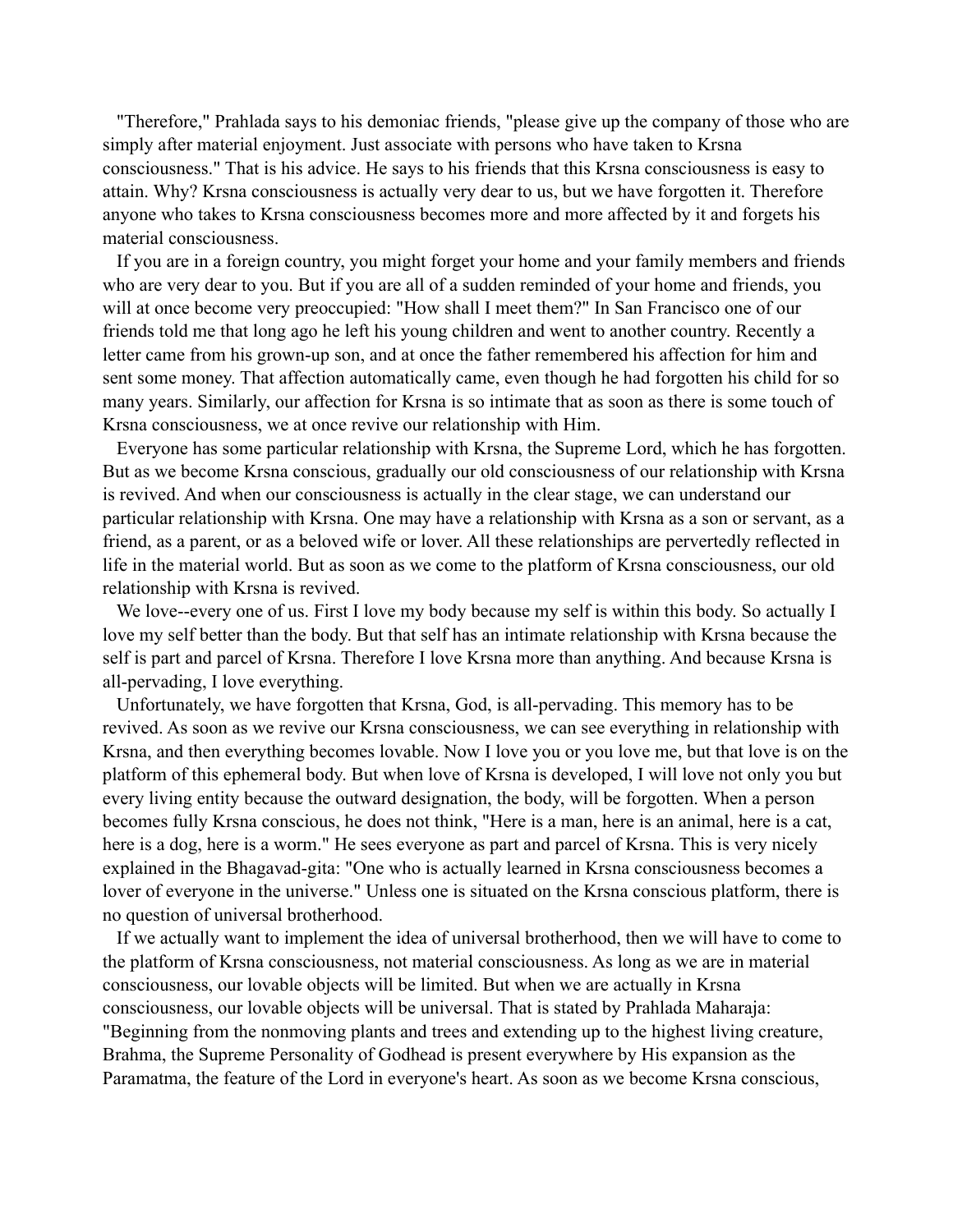that extension of the Supreme Personality of Godhead, Paramatma, induces us to love every object in relation with Krsna."

#### **Realizing that God Is Everywhere**

 Maharaja Prahlada informed his classmates about the all-pervasiveness of the Supreme Lord. But although the Supreme Lord is all-pervasive by means of His expansions and His energies, that does not mean He has lost His personality. That is significant. Although He is all-pervading, still He is a person. According to our material perception, if something is all-pervading, then it has no personality, no localized aspect. But God is not like that. For example, the sunshine is allpervading, but the sun also has a localized aspect, the sun planet, and you can see it. Not only is there a sun planet, but within the sun planet is a sun-god, whose name is Vivasvan. We get this information from Vedic literature. There is no way to understand what is taking place on other planets except to hear from authorized sources. In the modern civilization we accept scientists as authorities in these matters. We hear a scientist say, "We have seen the moon; it is such and such," and we believe it. We have not gone with the scientist to see the moon, but we believe him.

 Belief is the basic principle of understanding. You may believe the scientists, or you may believe the Vedas. It is up to you which source you believe. The difference is that the information from the Vedas is infallible, while that received from the scientists is fallible. Why is the scientists' information fallible? Because an ordinary man conditioned by material nature has four defects. What are they? The first is that a conditioned human being has imperfect senses. We view the sun as a small disc. Why? It is far, far greater than this earth, but we see it as just a disc. Everyone knows that our seeing power, our hearing power, and so on are limited. And because his senses are imperfect, the conditioned soul is sure to commit mistakes, however great a scientist he may be. Not very long ago in this country, there was a disaster when the scientists tried to send a rocket up but it at once burned to ashes. So there was a mistake. The conditioned soul must make mistakes, because that is the nature of conditioned life. The mistake may be very great or very slight--that doesn't matter--but a human being conditioned by material nature is sure to commit mistakes.

 Further, the conditioned soul must become illusioned. This happens when he continually mistakes one thing for something else. For example, we accept the body as the self. Since I am not this body, my acceptance of the body as my self is an illusion. The whole world is going on under the illusion that "I am this body." Therefore there is no peace. I am thinking that I am Indian, you are thinking that you are American, and a Chinese man is thinking that he is Chinese. What is this "Chinese," "American," and "Indian"? It is an illusion based on the body. That's all.

 The propensity to cheat is the fourth defect of conditioned life. I may be a fool, but I will boast that I am very learned. Everyone who is illusioned and commits mistakes is a fool, but still such fools pose themselves as being sources of infallible knowledge. So all conditioned souls have imperfect senses, they are subject to commit mistakes and become illusioned, and they are influenced by the propensity to cheat.

 How can one expect real knowledge from such conditioned souls? There is no possibility of receiving actual knowledge from them. Whether a person is a scientist, a philosopher, or whatever,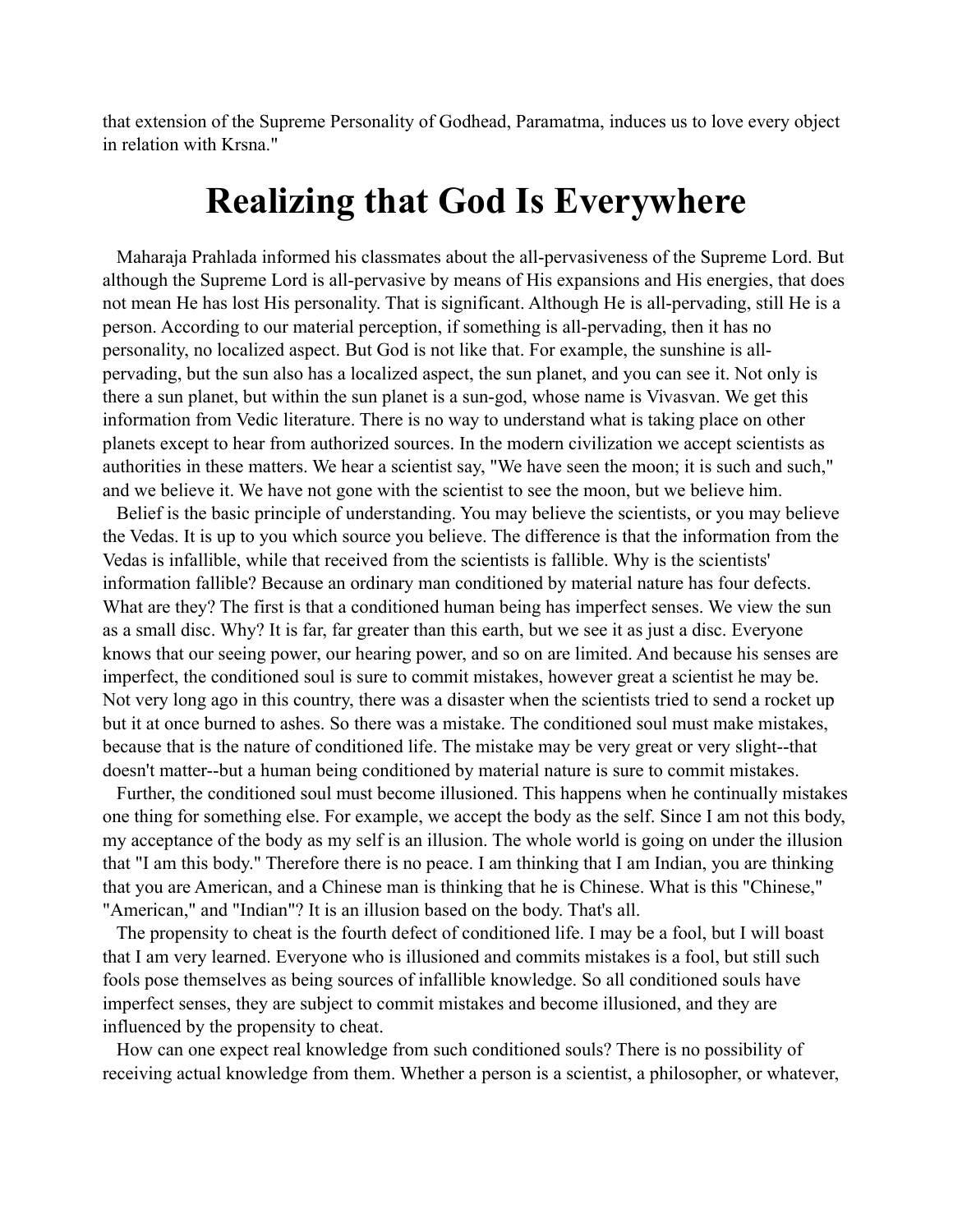because he is conditioned he cannot give complete information, no matter how educated he may be. That is a fact.

 One may now ask, How can we get complete information? The process is to receive knowledge via the disciplic succession of spiritual masters and disciples beginning with Krsna. In the Bhagavad-gita Lord Krsna says to Arjuna, "This knowledge of Bhagavad-gita was first spoken by Me to the sun-god, and the sun-god spoke it to his son, Manu. In turn, Manu spoke this knowledge to his son Iksvaku, and then Iksvaku spoke the same to his son. In this way the knowledge has come down. But unfortunately that disciplic succession is now broken. Therefore, O Arjuna, I am now imparting the same knowledge to you because you are My very dear friend and good devotee." This is the process of receiving perfect knowledge--to accept the transcendental vibration coming down from higher sources. The entire stock of Vedic knowledge is a transcendental vibration to help us understand the Supreme Lord.

 So, Prahlada Maharaja says that the Supreme Personality of Godhead is identical with the allpervading Supreme Soul, the Paramatma. The same information appears in the Brahma-samhita- that the Supreme Lord, although situated in His own transcendental abode, is all-pervading. Still, although He is present everywhere, we cannot see Him with our imperfect senses.

 Prahlada Maharaja then says, "Although He is not seen, He can still be perceived. One who is intelligent can perceive the presence of the Supreme Lord everywhere." How is this possible? During the daytime, even someone in a room can know that the sun is up. Because it is light in his room, he can understand that the sun is shining in the sky. Similarly, those who have received perfect knowledge in disciplic succession know that everything is an expansion of the energy of the Supreme Lord. Therefore they see the Lord everywhere.

What can we perceive with our material senses? We can see what is visible to the material eye-earth, water, fire. But we cannot see air, although we can perceive it by touch. We can understand that there is sky by sound, and we can understand that we have a mind because we are thinking, feeling, and willing. Similarly, we can understand that we have an intelligence which guides the mind. If we go still further, we can understand, "I am consciousness." And one who is further advanced can understand that the source of consciousness is the soul and, above all, the Supersoul.

 The visible things around us are expansions of the inferior energy of the Supreme Lord, but the Lord also has a superior energy--consciousness. We have to understand consciousness from higher authorities, but we can also directly perceive it. For example, we can perceive that there is consciousness spread all over the body. If I pinch any part of my body, I will feel pain; that means there is consciousness throughout my body. In the Bhagavad-gita Krsna says we should try to understand that consciousness is spread all over the body and that it is eternal. Similarly, consciousness is spread all over this universe. But that is not our consciousness. That is God's consciousness. So God, the Supreme Soul, is all-pervading by His consciousness. One who understands this has begun his Krsna consciousness.

 Our process is to dovetail our consciousness with Krsna consciousness--that will make us perfect. It is not that we merge into that consciousness. In one sense we "merge," but still we keep our individuality. That is the difference between impersonalist philosophy and Krsna conscious philosophy. The impersonalist philosopher says that perfection means to merge into the Supreme and lose our individuality. We say that in the perfectional stage we merge into the Supreme but keep our individuality. How is that? An airplane starts from the airport and climbs up and up, and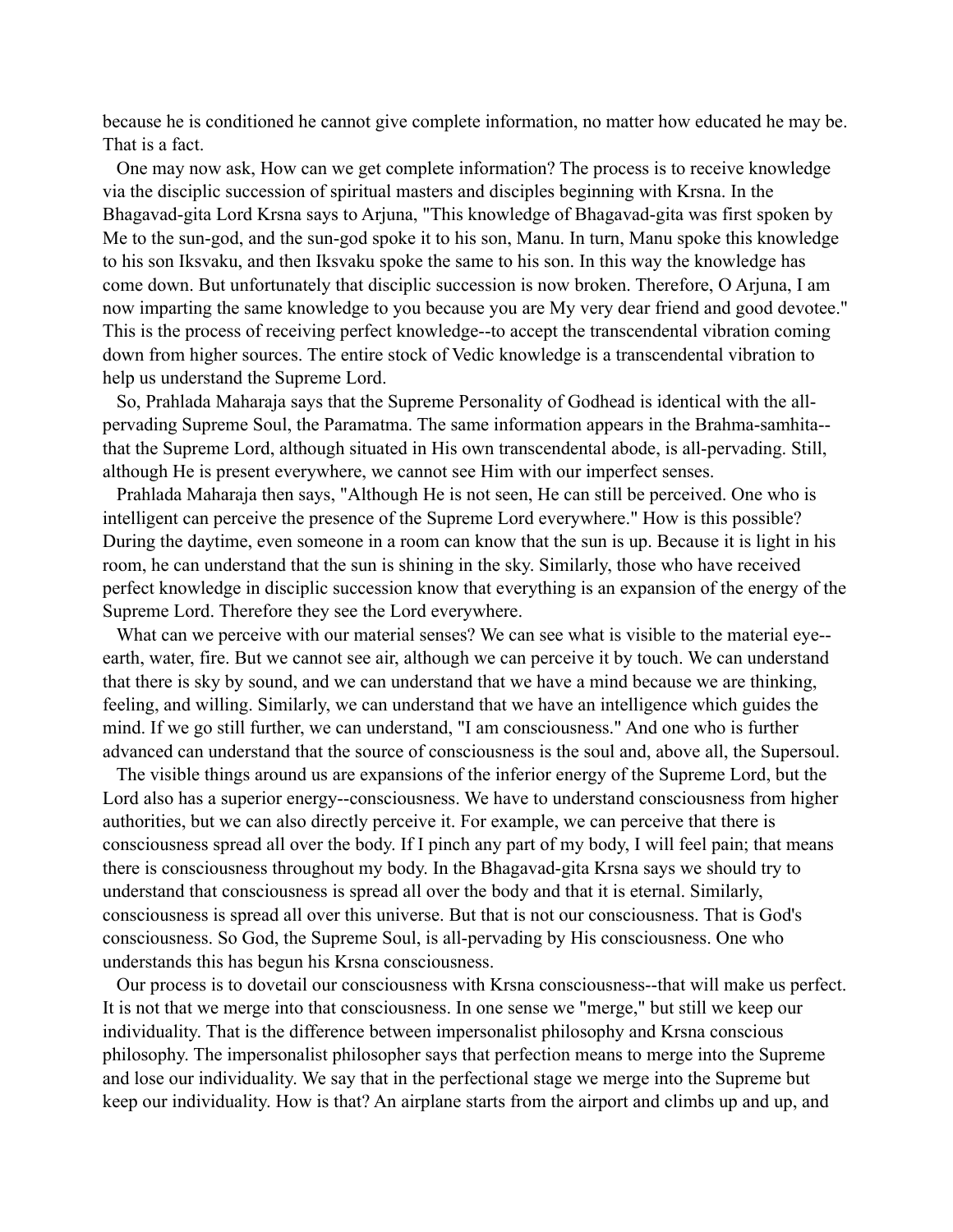when it goes very high we cannot see it: we can simply see sky. But the airplane is not lost--it is still there. Another example is that of a green bird entering into a big green tree. We cannot distinguish the bird from the tree, but they both continue to exist. Similarly, the supreme consciousness is Krsna, and when we dovetail our individual consciousness with the Supreme, we become perfect--but keep our individuality. An outsider may think that there is no distinction between God and His pure devotee, but it is due only to a poor fund of knowledge. Every individual person, every individual being, maintains his individuality eternally, even when dovetailed with the Supreme.

 Prahlada Maharaja says that we cannot see consciousness--either supreme consciousness or individual consciousness--but that it is there. How can we understand that it is there? We can understand the supreme consciousness and our individual consciousness simply by perception of blissfulness. Because we have consciousness, we can feel ananda, or pleasure. Without consciousness, there is no feeling of pleasure. Because of consciousness we can enjoy life by applying our senses in whatever way we like. But as soon as consciousness is gone from the body, we cannot enjoy our senses.

 Our consciousness exists because we are part and parcel of the supreme consciousness. For example, a spark is only a tiny particle of the fire, yet the spark is also fire. A drop of the Atlantic Ocean possesses the same quality as all the ocean water--it is also salty. Similarly, because the pleasure potency exists in the Supreme Lord, we can also enjoy pleasure. The Lord is paramesvara, the supreme controller; therefore we are also isvaras, or controllers. For example, I have some controlling power to take a drink of water when I cough. According to our capacity, everyone of us has some controlling power. But we are not the supreme controller. The supreme controller is God, Krsna.

 Because Krsna is the supreme controller, He can control all the universal affairs by His different potencies. I also feel that I am controlling my bodily affairs to some extent, but because I am not the supreme controller, if there is something wrong in this body, I have to go to a physician. Similarly, I have no control over other bodies. I speak of this hand as "my hand" because I can work with this hand and move it according to my desire. But I am not the controller of your hand. If I desire to move your hand, that is not in my power; that is in your power. You can move your hand if you like. So I am not the controller of your body, and you are not the controller of my body, but the Supreme Soul is the controller of your body and my body and every body.

 In the Bhagavad-gita, the Lord says that you, the soul, are present in your body and that your body is the field of your activities. So whatever you are doing is limited by the field of your body. An animal bound up in a certain tract of land can move there but cannot go beyond what that space allows. Similarly, your activity and my activity are bound up within the limits of our bodies. My body is my field of activities, and your body is your field of activities. But Krsna says, "I am present in every field."

 Thus Krsna, as the Supersoul, or Paramatma, knows what is going on in my body, in your body, and in millions and billions of other bodies. Therefore He is the supreme controller. We have our limited energy, but His energy is unlimited. By His controlling power, by His supreme will, this material creation is moving. That is also confirmed in the Bhagavad-gita, where Krsna states, "Under My superintendence the whole material nature is working. All wonderful things that you see in this material world are due to My supervision, My supreme control."